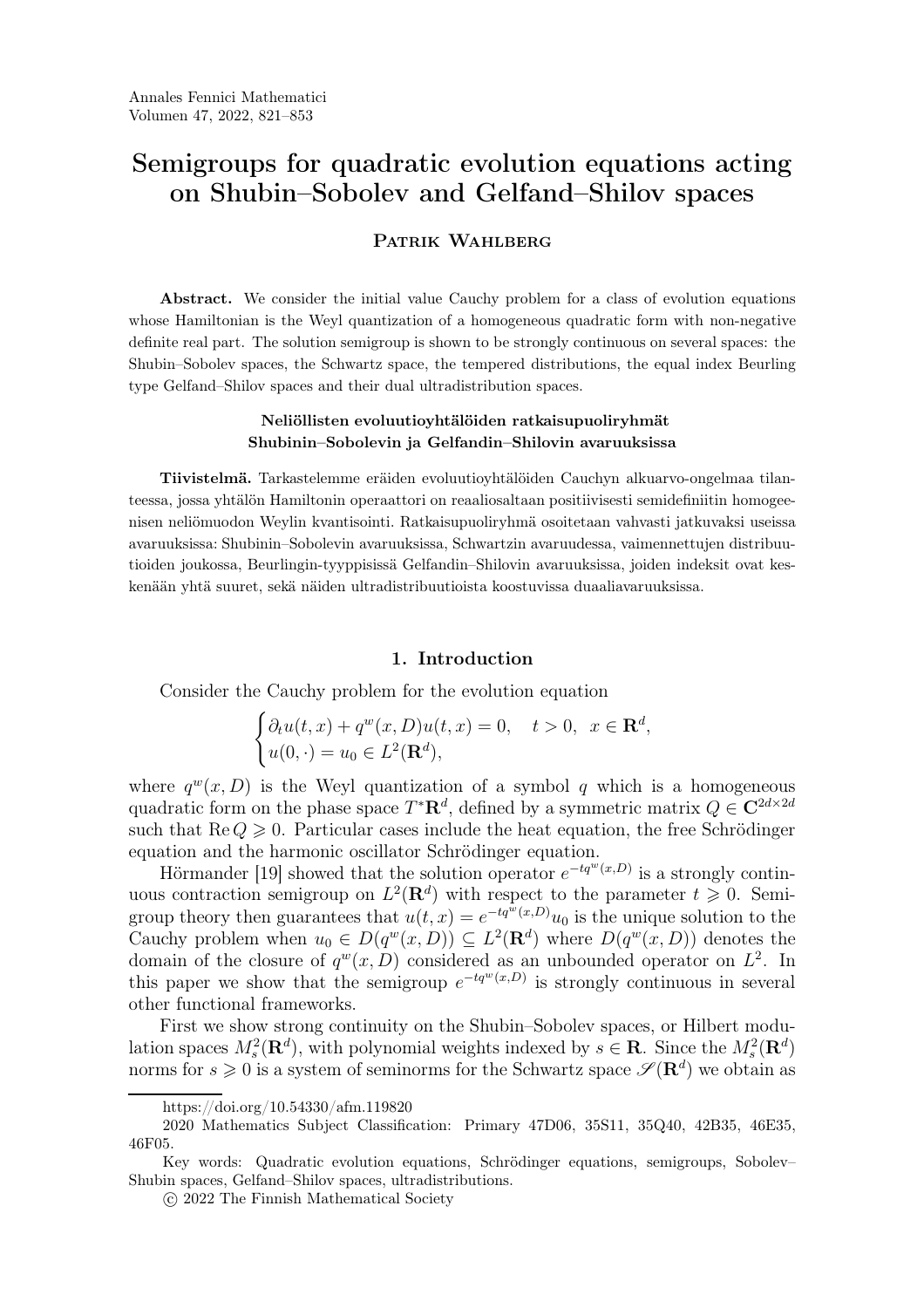by product the following results. The propagator  $e^{-tq^w(x,D)}$  is a locally equicontinuous strongly continuous semigroup on  $\mathscr{S}(\mathbb{R}^d)$ . By duality it is also strongly continuous on the tempered distributions  $\mathscr{S}'(\mathbf{R}^d)$ , equipped with either the weak<sup>\*</sup> or the strong topology. In the latter case the semigroup is moreover locally equicontinuous.

Then we consider the equal index Beurling type Gelfand–Shilov spaces  $\Sigma_s(\mathbf{R}^d)$ for  $s > \frac{1}{2}$ . Again we prove that the propagator is a locally equicontinuous strongly continuous semigroup on  $\Sigma_s(\mathbf{R}^d)$ , that extends by duality to a strongly continuous semigroup on the Gelfand–Shilov ultradistribution space  $\Sigma_s'(\mathbf{R}^d)$ , equipped with either the weak<sup>∗</sup> or the strong topology. In the latter case we show again local equicontinuity. In the process we show that the Gelfand–Shilov space  $\Sigma_s(\mathbf{R}^d)$  is reflexive, which apparently has not been stated in the literature.

The proofs rely heavily on Hörmander's results [\[19\]](#page-31-0). We use both his formula for the Weyl symbol of the propagator  $e^{-tq^w(x,D)}$ , and his expression of the propagator as a Fourier integral operator with respect to a quadratic phase function. The latter is a particular case of an extension of the metaplectic group, called the metaplectic semigroup in [\[19\]](#page-31-0), indexed by the semigroup of complex symplectic matrices that are positive in a certain sense.

The results presented here provide a link that is missing in our papers [\[4,](#page-30-0) [27,](#page-31-1) [33\]](#page-32-0). In fact a discussion on the action of the solution semigroup on tempered distributions and on Gelfand–Shilov ultradistributions is lacking in them.

The class of evolution equations under study in this paper is currently an active field of research [\[13,](#page-31-2) [24,](#page-31-3) [27\]](#page-31-1). In particular it has been studied with respect to Gelfand– Shilov smoothing effects [\[14,](#page-31-4) [15\]](#page-31-5), where it turns out that the singular space [\[13\]](#page-31-2) plays a crucial role. The singular space is a linear subspace of the phase space  $T^*\mathbf{R}^d$ determined by the quadratic form  $q$ .

The paper is organized as follows. Section [2](#page-1-0) treats the functional analytical background concerning the spaces of functions and (ultra-)distributions we study. In Section [3](#page-7-0) we specify the investigated class of evolution equations, and we give a brief overview of Hörmander's results  $[19]$  on the propagator acting on  $L^2$  expressed with Fourier integral operators. In Section [4](#page-8-0) we prepare for the main results in Sections [5](#page-12-0) and [6,](#page-16-0) in particular by using results from [\[19\]](#page-31-0) to study the action of differential and monomial multiplication operators to the left of the propagator. Section [5](#page-12-0) treats strong continuity of the semigroup on Shubin–Sobolev spaces and its consequences, and finally Section [6](#page-16-0) concerns strong continuity on Gelfand–Shilov spaces and their duals.

#### 2. Preliminaries

<span id="page-1-0"></span>An open ball in a Banach space X with center  $x_0 \in X$  and radius  $r > 0$  is denoted  $B_r(x_0) = \{x \in X : ||x - x_0|| < r\}$ , and  $B_r = B_r(0)$ . We use  $\langle x \rangle = (1 + |x|^2)^{\frac{1}{2}}$ for  $x \in \mathbf{R}^d$ , and the partial derivative  $D_j = -i\partial_j$ ,  $1 \leqslant j \leqslant d$ , acting on functions and distributions on  $\mathbb{R}^d$ , with extension to multi-indices. The standard basis vector in  $\mathbf{R}^d$  with index  $1 \leqslant j \leqslant d$  is denoted  $e_j \in \mathbf{R}^d$ . The transpose of a matrix  $A \in$  $\mathbf{C}^{d \times d}$  is denoted  $A^T$ . The real (complex) quadratic matrices of dimension d is  $\mathbf{R}^{d \times d}$  $(\mathbf{C}^{d\times d})$ , the group of invertible real (complex) matrices is denoted  $GL(d, \mathbf{R}) \subseteq \mathbf{R}^{d\times d}$  $(\mathrm{GL}(d, \mathbf{C}) \subseteq \mathbf{C}^{d \times d})$ , and the subgroup of real orthogonal matrices is denoted  $\mathrm{O}(d) \subseteq$  $GL(d, \mathbf{R}).$ 

We write  $f(x) \le g(x)$  provided there exists  $C > 0$  such that  $f(x) \le C g(x)$  for all x in the domain of f and of g. The symbol  $f(x) \simeq g(x)$  means that  $f(x) \lesssim g(x)$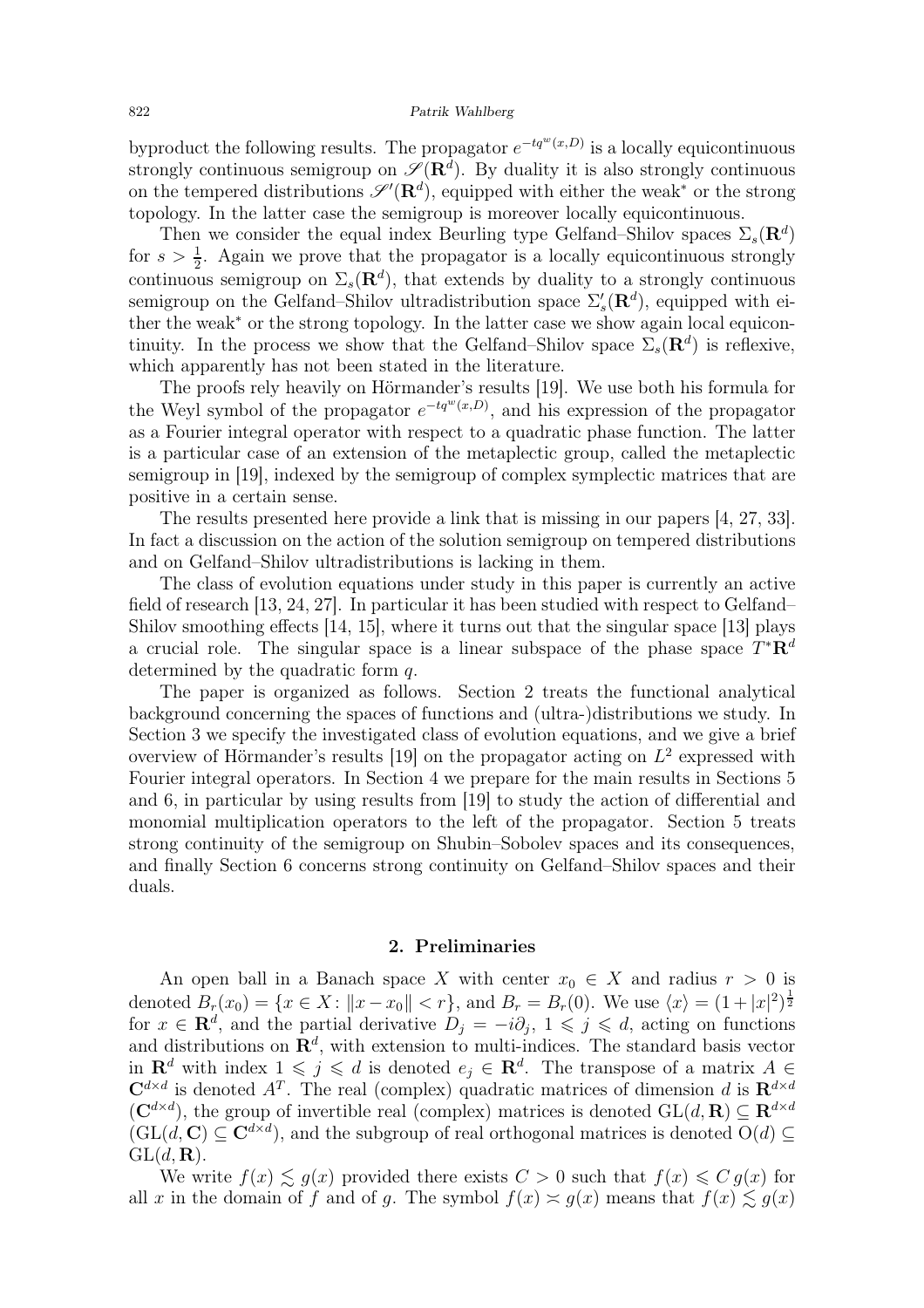and  $g(x) \leq f(x)$ . The normalization of the Fourier transform is

$$
\mathscr{F}f(\xi) = \widehat{f}(\xi) = (2\pi)^{-\frac{d}{2}} \int_{\mathbf{R}^d} f(x) e^{-i\langle x, \xi \rangle} dx, \quad \xi \in \mathbf{R}^d,
$$

for  $f \in \mathscr{S}(\mathbf{R}^d)$  (the Schwartz space), where  $\langle \cdot, \cdot \rangle$  denotes the scalar product on  $\mathbf{R}^d$ . The conjugate linear action of a (ultra-)distribution u on a test function  $\phi$  is written  $(u, \phi)$ , consistent with the  $L^2$  inner product  $(\cdot, \cdot) = (\cdot, \cdot)_{L^2}$  which is conjugate linear in the second argument.

Denote translation by  $T_x f(y) = f(y-x)$  and modulation by  $M_{\xi} f(y) = e^{i \langle y, \xi \rangle} f(y)$ for  $x, y, \xi \in \mathbf{R}^d$  where f is a function or distribution defined on  $\mathbf{R}^d$ . The composition is denoted  $\Pi(x,\xi) = M_{\xi}T_x$ . Let  $\varphi \in \mathscr{S}(\mathbf{R}^d) \setminus \{0\}$ . The short-time Fourier transform of a tempered distribution  $u \in \mathscr{S}'(\mathbf{R}^d)$  is defined by

<span id="page-2-1"></span>
$$
V_{\varphi}u(x,\xi) = (2\pi)^{-\frac{d}{2}}(u, M_{\xi}T_x\varphi), \quad x, \xi \in \mathbf{R}^d.
$$

Then  $V_{\varphi}u$  is smooth and polynomially bounded [\[12,](#page-31-6) Theorem 11.2.3], and we have

(2.1) 
$$
(u, f) = (V_{\varphi}u, V_{\varphi}f)_{L^{2}(\mathbf{R}^{2d})}
$$

for  $u \in \mathscr{S}'(\mathbf{R}^d)$  and  $f \in \mathscr{S}(\mathbf{R}^d)$ , provided  $\|\varphi\|_{L^2} = 1$ , cf. [\[12,](#page-31-6) Theorem 11.2.5].

The Hilbert modulation space, also known as the Shubin–Sobolev space,  $M_s^2(\mathbf{R}^d)$  $\subseteq \mathscr{S}'(\mathbf{R}^d)$  of order  $s \in \mathbf{R}$  [\[9,](#page-31-7) [12,](#page-31-6) [23,](#page-31-8) [31\]](#page-31-9) has norm

<span id="page-2-2"></span>(2.2) 
$$
||u||_{M_s^2} := ||\langle \cdot \rangle^s V_{\varphi} u||_{L^2(\mathbf{R}^{2d})} = \left( \iint_{\mathbf{R}^{2d}} \langle (x,\xi) \rangle^{2s} |V_{\varphi} u(x,\xi)|^2 dx d\xi \right)^{1/2}.
$$

Different functions  $\varphi \in \mathscr{S}(\mathbf{R}^d) \setminus \{0\}$  give equivalent norms. We have  $M_0^2(\mathbf{R}^d) =$  $L^2(\mathbf{R}^d)$ , and for any  $s, t \in \mathbf{R}$  with  $t \leq s$  the embeddings

<span id="page-2-3"></span>(2.3) 
$$
\mathscr{S}(\mathbf{R}^d) \subseteq M_s^2(\mathbf{R}^d) \subseteq M_t^2(\mathbf{R}^d) \subseteq \mathscr{S}'(\mathbf{R}^d)
$$

where  $\mathscr{S}'$  is equipped with its weak<sup>\*</sup> topology, and

<span id="page-2-4"></span>(2.4) 
$$
\mathscr{S}(\mathbf{R}^d) = \bigcap_{s \in \mathbf{R}} M_s^2(\mathbf{R}^d), \quad \mathscr{S}'(\mathbf{R}^d) = \bigcup_{s \in \mathbf{R}} M_s^2(\mathbf{R}^d).
$$

(Inclusions of function and distribution spaces understand embeddings.)

We need some elements from the calculus of pseudodifferential operators [\[10,](#page-31-10) [17,](#page-31-11) [23,](#page-31-8) 31. Let  $a \in C^{\infty}(\mathbf{R}^{2d})$  and  $m \in \mathbf{R}$ . Then a is a *Shubin symbol* of order m, denoted  $a \in \Gamma^m$ , if for all  $\alpha, \beta \in \mathbb{N}^d$  there exists a constant  $C_{\alpha,\beta} > 0$  such that

(2.5) 
$$
|\partial_x^{\alpha} \partial_{\xi}^{\beta} a(x,\xi)| \leq C_{\alpha,\beta} \langle (x,\xi) \rangle^{m-|\alpha+\beta|}, \quad x,\xi \in \mathbf{R}^d.
$$

The Shubin symbols  $\Gamma^m$  form a Fréchet space where the seminorms are given by the smallest possible constants in  $(2.5)$ .

<span id="page-2-5"></span><span id="page-2-0"></span>For  $a \in \Gamma^m$  a pseudodifferential operator in the Weyl quantization is defined by

$$
(2.6) \quad a^w(x,D)f(x) = (2\pi)^{-d} \int_{\mathbf{R}^{2d}} e^{i\langle x-y,\xi\rangle} a\left(\frac{x+y}{2},\xi\right) f(y) \,dy \,d\xi, \quad f \in \mathscr{S}(\mathbf{R}^d),
$$

when  $m < -d$ . The definition extends to general  $m \in \mathbb{R}$  if the integral is viewed as an oscillatory integral. The operator  $a^w(x, D)$  then acts continuously on  $\mathscr{S}(\mathbf{R}^d)$  and extends uniquely by duality to a continuous operator on  $\mathscr{S}'(\mathbf{R}^d)$ . By Schwartz's kernel theorem the Weyl quantization procedure may be extended to a weak formulation which yields operators  $a^w(x, D)$ :  $\mathscr{S}(\mathbf{R}^d) \to \mathscr{S}'(\mathbf{R}^d)$ , even if a is only an element of  $\mathscr{S}'(\mathbf{R}^{2d}).$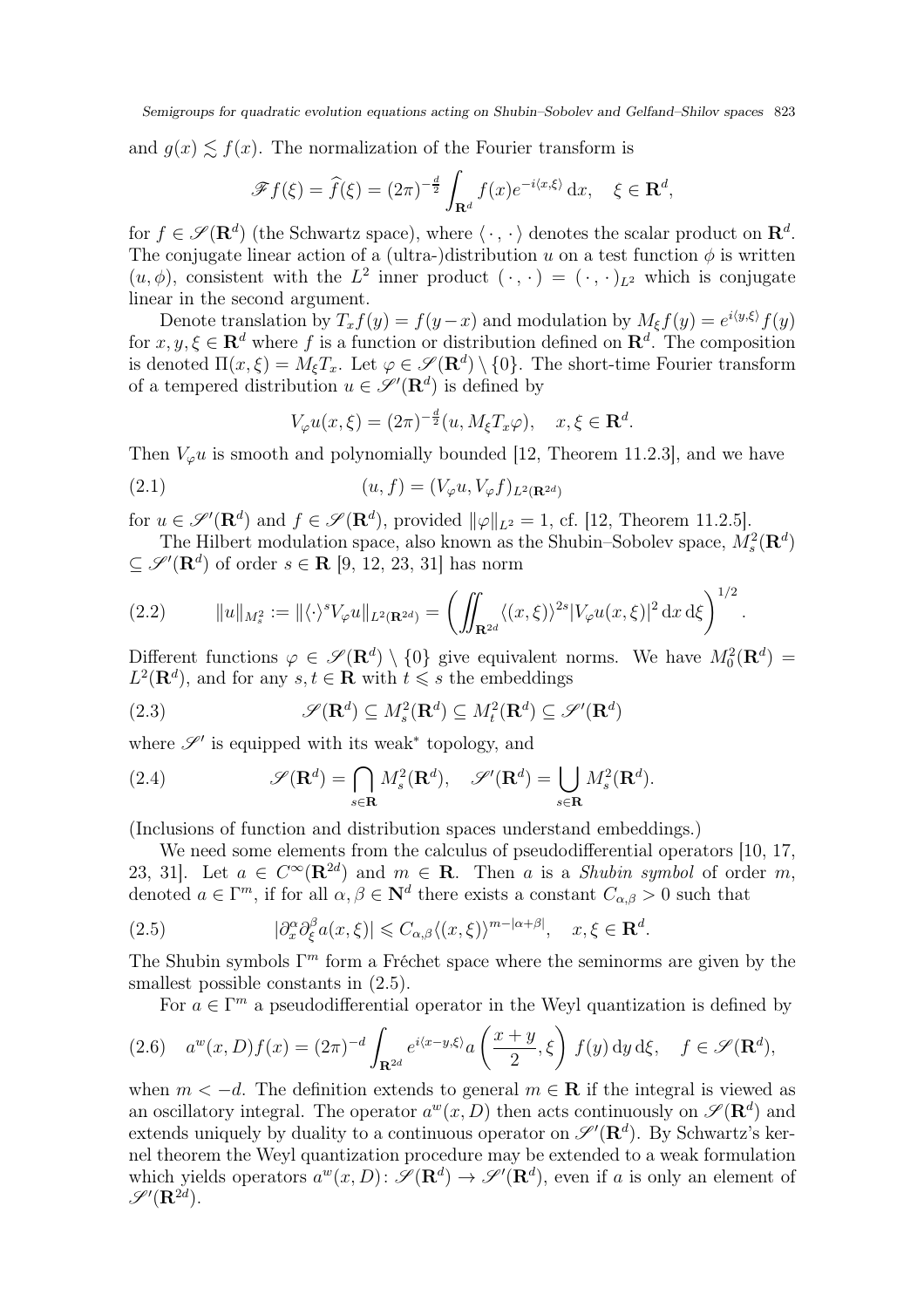<span id="page-3-3"></span>For  $a \in \mathscr{S}'(\mathbf{R}^{2d})$  and  $f, g \in \mathscr{S}(\mathbf{R}^{d})$  we have

(2.7) 
$$
(a^{w}(x, D)f, g) = (2\pi)^{-\frac{d}{2}}(a, W(g, f))
$$

where

<span id="page-3-2"></span>(2.8) 
$$
W(g, f)(x, \xi) = (2\pi)^{-\frac{d}{2}} \int_{\mathbf{R}^d} g(x + y/2) \overline{f(x - y/2)} e^{-i\langle y, \xi \rangle} dy \in \mathcal{S}(\mathbf{R}^{2d})
$$

is the Wigner distribution [\[10,](#page-31-10) [12\]](#page-31-6).

According to [\[23,](#page-31-8) Theorem 1.7.16 and Corollary 1.7.17], [\[31,](#page-31-9) Theorem 25.2], the Weyl operators with  $a \in \Gamma^m$  act continuously on the Hilbert modulation spaces as

(2.9) 
$$
a^{w}(x, D) \colon M_s^2(\mathbf{R}^d) \to M_{s-m}^2(\mathbf{R}^d), \quad s \in \mathbf{R}.
$$

The real phase space  $T^* \mathbf{R}^d \simeq \mathbf{R}^d \oplus \mathbf{R}^d$  is a real symplectic vector space equipped with the canonical symplectic form

<span id="page-3-5"></span><span id="page-3-4"></span>
$$
\sigma((x,\xi),(x',\xi')) = \langle x',\xi\rangle - \langle x,\xi'\rangle, \quad (x,\xi),(x',\xi') \in T^*\mathbf{R}^d.
$$

This form can be expressed with the inner product as  $\sigma(X, Y) = \langle \mathcal{J}X, Y \rangle$  for  $X, Y \in$  $T^* \mathbf{R}^d$  where

(2.10) 
$$
\mathcal{J} = \begin{pmatrix} 0 & I_d \\ -I_d & 0 \end{pmatrix} \in \mathbf{R}^{2d \times 2d}.
$$

The complex phase space  $T^*{\bf C}^d \simeq {\bf C}^d \oplus {\bf C}^d$  is likewise a complex symplectic vector space with respect to the same symplectic form. (Note that  $\langle \cdot, \cdot \rangle$  is not conjugate linear in one argument, but bilinear for arguments in  $\mathbb{C}^d \times \mathbb{C}^d$ .) The real (complex) symplectic group  $Sp(d, \mathbf{R})$  ( $Sp(d, \mathbf{C})$ ) is the set of matrices in  $GL(2d, \mathbf{R})$  ( $GL(2d, \mathbf{C})$ ) that leaves  $\sigma$  invariant. Hence  $\mathcal{J} \in Sp(d,\mathbf{R})$ . A Lagrangian subspace  $\lambda \subseteq T^*\mathbf{R}^d$  $(\lambda \subseteq T^*\mathbb{C}^d)$  is a real (complex) linear space of dimension d such that  $\sigma|_{\lambda \times \lambda} = 0$ . A Lagrangian  $\lambda \subseteq T^*{\bf C}^d$  is called positive [\[18,](#page-31-12) [19\]](#page-31-0) if

$$
i\sigma(\overline{X},X) \geq 0, \quad X \in \lambda.
$$

To each symplectic matrix  $\chi \in Sp(d, \mathbf{R})$  is associated an operator  $\mu(\chi)$  that is unitary on  $L^2(\mathbf{R}^d)$ , and determined up to a complex factor of modulus one, such that

(2.11) 
$$
\mu(\chi)^{-1} a^w(x, D) \mu(\chi) = (a \circ \chi)^w(x, D), \quad a \in \mathscr{S}'(\mathbf{R}^{2d})
$$

(cf. [\[10,](#page-31-10) [17\]](#page-31-11)). The operator  $\mu(\chi)$  is a homeomorphism on  $\mathscr S$  and on  $\mathscr S'$ .

The mapping  $Sp(d, \mathbf{R}) \ni \chi \to \mu(\chi)$  is called the metaplectic representation [\[10\]](#page-31-10). It is in fact a representation of the so called 2-fold covering group of  $Sp(d, R)$ , which is called the metaplectic group. The metaplectic representation satisfies the homomorphism relation modulo a change of sign:

<span id="page-3-1"></span><span id="page-3-0"></span>
$$
\mu(\chi\chi') = \pm \mu(\chi)\mu(\chi'), \quad \chi, \chi' \in Sp(d, \mathbf{R}).
$$

We will use two systems of seminorms on  $\mathscr{S}(\mathbf{R}^d)$ . The first is

(2.12) 
$$
\mathscr{S} \ni \varphi \mapsto \|\varphi\|_{n} := \max_{|\alpha + \beta| \leq n} \sup_{x \in \mathbf{R}^d} \left| x^{\alpha} D^{\beta} \varphi(x) \right|, \quad n \in \mathbf{N},
$$

and the second is

(2.13) 
$$
\mathscr{S} \ni \varphi \mapsto \|\varphi\|_{M_s^2}, \quad s \geqslant 0.
$$

The fact that the seminorms  $(2.13)$  are equivalent to  $(2.12)$  follows from [\[12,](#page-31-6) Corollary 11.2.6 and Lemma 11.3.3].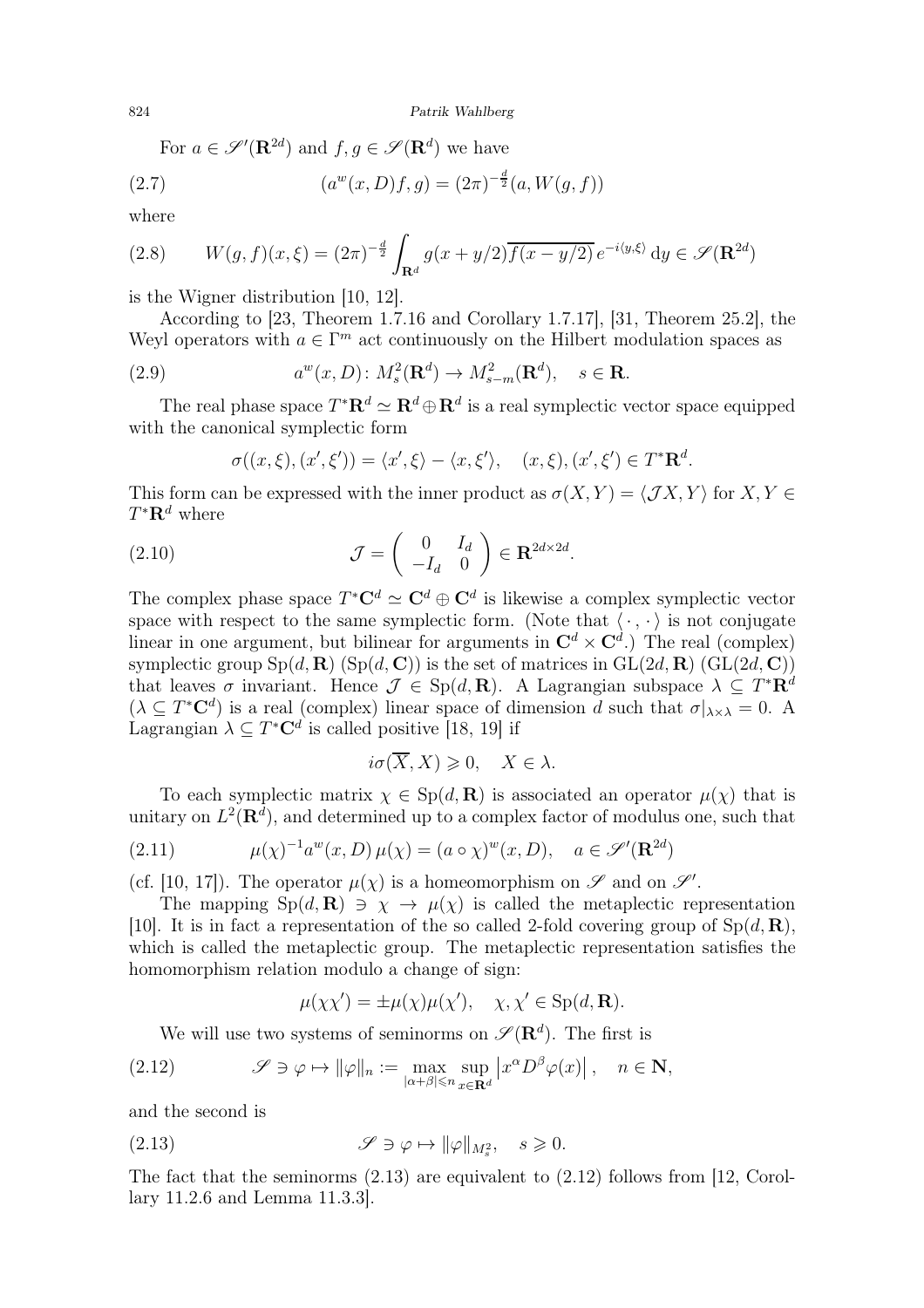Let  $h, s > 0$  be fixed. The space denoted  $\mathcal{S}_{s,h}(\mathbf{R}^d)$  is the set of all  $f \in C^{\infty}(\mathbf{R}^d)$ such that

<span id="page-4-1"></span>(2.14) 
$$
||f||_{\mathcal{S}_{s,h}} \equiv \sup \frac{|x^{\alpha}D^{\beta}f(x)|}{h^{|\alpha+\beta|}(\alpha!\,\beta!)^s}
$$

is finite, where the supremum is taken over all  $\alpha, \beta \in \mathbb{N}^d$  and  $x \in \mathbb{R}^d$ . The function space  $S_{s,h}$  is a Banach space which increases with h and s, and  $S_{s,h} \subseteq \mathscr{S}$ . The topological dual  $\mathcal{S}'_{s,h}(\mathbf{R}^d)$  is a Banach space and  $\mathscr{S}'(\mathbf{R}^d) \subseteq \mathcal{S}'_{s,h}(\mathbf{R}^d)$ . If  $s > 1/2$ , then  $S_{s,h}$  and  $\bigcup_{h>0} S_{1/2,h}$  contain all finite linear combinations of Hermite functions.

The Beurling type  $\text{Gelfand}-\text{Shilov space }\Sigma_s(\mathbf{R}^d)$  is the projective limit of  $\mathcal{S}_{s,h}(\mathbf{R}^d)$ with respect to  $h$  [\[11\]](#page-31-13). This means

<span id="page-4-0"></span>(2.15) 
$$
\Sigma_s(\mathbf{R}^d) = \bigcap_{h>0} \mathcal{S}_{s,h}(\mathbf{R}^d)
$$

and the Fréchet space topology of  $\Sigma_s(\mathbf{R}^d)$  is defined by the seminorms  $\|\cdot\|_{\mathcal{S}_{s,h}}$  for  $h > 0$ . Then  $\Sigma_s(\mathbf{R}^d) \neq \{0\}$  if and only if  $s > 1/2$  [\[26\]](#page-31-14). The topological dual of  $\Sigma_s(\mathbf{R}^d)$ is the space of (Beurling type) Gelfand–Shilov ultradistributions [\[11,](#page-31-13) Section I.4.3]

(2.15)' 
$$
\Sigma_s'(\mathbf{R}^d) = \bigcup_{h>0} \mathcal{S}_{s,h}'(\mathbf{R}^d).
$$

The dual space  $\Sigma_s'(\mathbf{R}^d)$  may be equipped with several topologies: the weak<sup>\*</sup> topology, the strong topology, the Mackey topology, and the topology defined by the union  $(2.15)'$  $(2.15)'$  as an inductive limit topology [\[30\]](#page-31-15). The latter topology is the strongest topology such that the inclusion  $\mathcal{S}'_{s,h}(\mathbf{R}^d) \subseteq \Sigma'_{s}(\mathbf{R}^d)$  is continuous for all  $h > 0$ .

As we shall see shortly, the space  $\Sigma_s(\mathbf{R}^d)$  may be equipped with Hilbert space seminorms, and thus it may be considered a countably-Hilbert space [\[1\]](#page-30-1). According to [\[1,](#page-30-1) Theorem 4.16] the strong, the Mackey and the inductive limit topologies on  $\Sigma'_s(\mathbf{R}^d)$  coincide.

We will study  $\Sigma_s'(\mathbf{R}^d)$  equipped with the weak<sup>\*</sup> topology, denoted  $\Sigma_{s,w}'(\mathbf{R}^d)$ , or with the strong topology, denoted  $\Sigma'_{s,\text{str}}(\mathbf{R}^d)$ . The latter topology is defined by seminorms

$$
\Sigma_s'(\mathbf{R}^d) \ni u \mapsto \sup_{\varphi \in B} |(u, \varphi)|
$$

for each subset  $B \subseteq \Sigma_s(\mathbf{R}^d)$  which is bounded, that is uniformly bounded with respect to each seminorm. Both spaces  $\Sigma_{s,w}'(\mathbf{R}^d)$  and  $\Sigma_{s,\text{str}}'(\mathbf{R}^d)$  are sequentially complete [\[11,](#page-31-13) Theorems I.5.1 and I.5.6]. From the latter result we also have: A sequence is convergent in  $\Sigma'_{s,w}(\mathbf{R}^d)$  exactly when it converges in the weak<sup>\*</sup> topology of  $\mathcal{S}'_{s,h}(\mathbf{R}^d)$ for some  $h > 0$ .

By the proof of Proposition [6.17](#page-28-0) (see Section [6\)](#page-16-0) it will follow that the space  $\Sigma_s(\mathbf{R}^d)$  is a perfect space in the terminology of [\[11\]](#page-31-13): It is a space in which any bounded set is relatively compact. By [\[11,](#page-31-13) Theorem I.6.4] sequential convergence in  $\Sigma'_{s,w}$  and  $\Sigma'_{s,\text{str}}$  hence coincide.

The Roumieu type Gelfand–Shilov space is the union

$$
\mathcal{S}_s(\mathbf{R}^d)=\bigcup_{h>0}\mathcal{S}_{s,h}(\mathbf{R}^d)
$$

equipped with the inductive limit topology [\[30\]](#page-31-15), that is the strongest topology such that each inclusion  $\mathcal{S}_{s,h}(\mathbf{R}^d) \subseteq \mathcal{S}_s(\mathbf{R}^d)$  is continuous. Then  $\mathcal{S}_s(\mathbf{R}^d) \neq \{0\}$  if and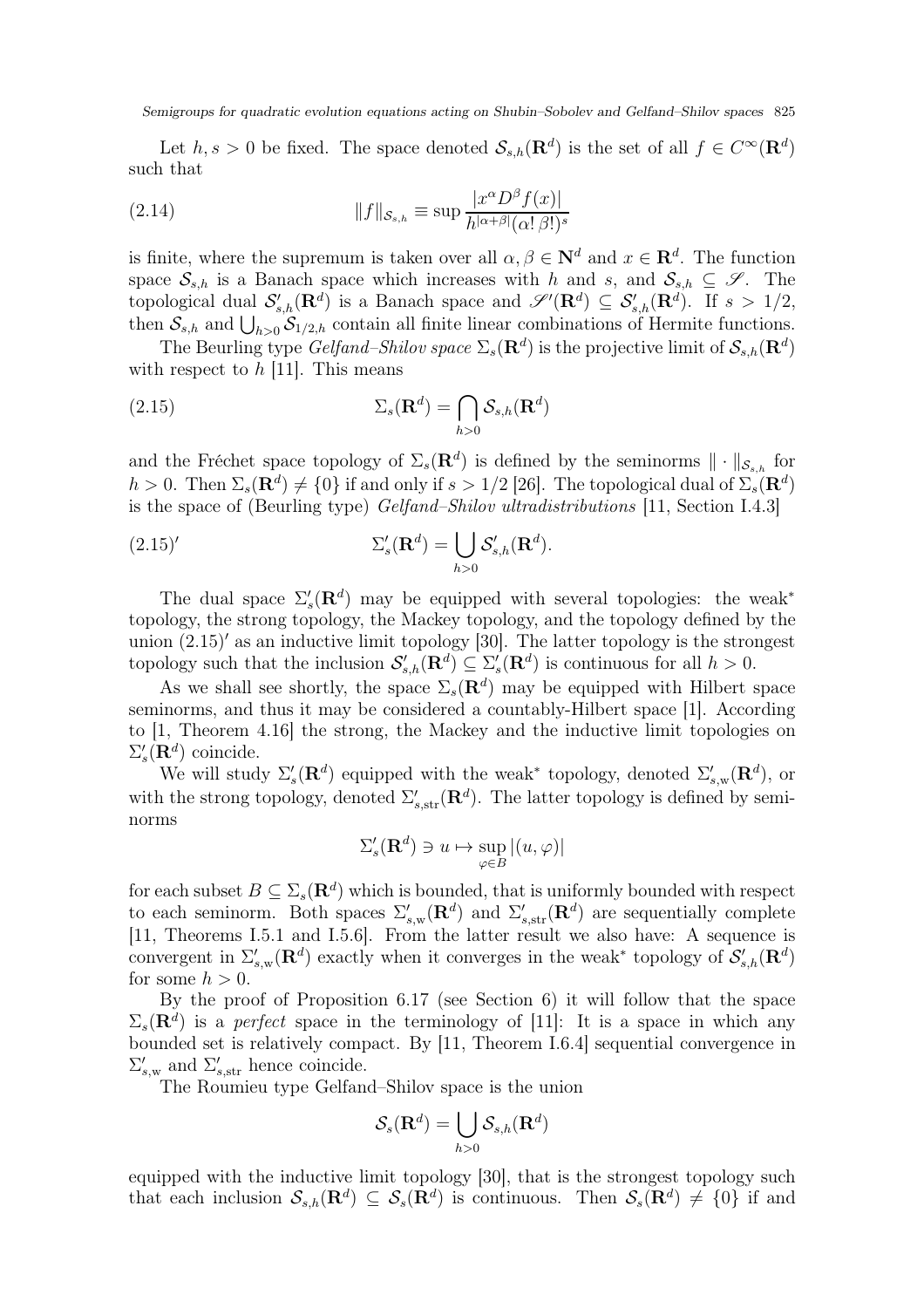only if  $s \geq 1/2$ . The corresponding (Roumieu type) Gelfand–Shilov ultradistribution space is

$$
\mathcal{S}'_s(\mathbf{R}^d) = \bigcap_{h>0} \mathcal{S}'_{s,h}(\mathbf{R}^d).
$$

For every  $s > 0$  and  $\varepsilon > 0$ 

$$
\Sigma_s(\mathbf{R}^d) \subseteq \mathcal{S}_s(\mathbf{R}^d) \subseteq \Sigma_{s+\varepsilon}(\mathbf{R}^d).
$$

We will not use the Roumieu type spaces in this article but mention them as a service to a reader interested in a wider context. On a similar note we notice that  $(\alpha! \beta!)^s$  in [\(2.14\)](#page-4-1) may be replaced by  $\alpha!^{s_1}\beta!^{s_2}$  for different parameters  $s_1, s_2 > 0$  which leads to a more flexible family of spaces. In this paper we restrict to the equal index case.

The Gelfand–Shilov (ultradistribution) spaces enjoy invariance properties, with respect to translation, dilation, tensorization, coordinate transformation and (partial) Fourier transformation. The Fourier transform extends uniquely to homeomorphisms on  $\mathscr{S}'(\mathbf{R}^d)$ ,  $\mathcal{S}'_s(\mathbf{R}^d)$  and  $\Sigma'_s(\mathbf{R}^d)$ , and restricts to homeomorphisms on  $\mathscr{S}(\mathbf{R}^d)$ ,  $\mathcal{S}_s(\mathbf{R}^d)$ and  $\Sigma_s(\mathbf{R}^d)$ , and to a unitary operator on  $L^2(\mathbf{R}^d)$ . In particular the Wigner distri-bution [\(2.8\)](#page-3-2) satisfies  $W(g, f) \in \Sigma_s(\mathbf{R}^{2d})$  if  $f, g \in \Sigma_s(\mathbf{R}^d)$ , and the Weyl quantization formula [\(2.7\)](#page-3-3) holds for  $a \in \Sigma_s'(\mathbf{R}^{2d})$  and  $f, g \in \Sigma_s(\mathbf{R}^d)$ . Likewise [\(2.1\)](#page-2-1) holds when  $u \in \Sigma_s'(\mathbf{R}^d), f \in \Sigma_s(\mathbf{R}^d), \varphi \in \Sigma_s(\mathbf{R}^d)$  and  $\|\varphi\|_{L^2} = 1$ .

We will use the Hermite functions

$$
h_{\alpha}(x) = \pi^{-\frac{d}{4}} (-1)^{|\alpha|} (2^{|\alpha|} \alpha!)^{-\frac{1}{2}} e^{\frac{|x|^2}{2}} \partial^{\alpha} e^{-|x|^2}, \quad x \in \mathbf{R}^d, \ \alpha \in \mathbf{N}^d,
$$

and formal series expansions with respect to Hermite functions:

$$
f=\sum_{\alpha\in{\mathbf N}^d}c_\alpha h_\alpha
$$

where  ${c_{\alpha}}$  is a sequence of complex coefficients defined by  $c_{\alpha} = c_{\alpha}(f) = (f, h_{\alpha})$ .

Gelfand–Shilov spaces and their ultradistribution duals, as well as the Schwartz space  $\mathscr S$  and the tempered distributions  $\mathscr S'$ , and  $L^2$ , can be identified by means of such series expansions, with characterizations in terms of the corresponding sequence spaces (see [\[7,](#page-30-2) [6,](#page-30-3) [22,](#page-31-16) [28\]](#page-31-17)). Let

<span id="page-5-0"></span>
$$
f = \sum_{\alpha \in \mathbb{N}^d} c_{\alpha} h_{\alpha}
$$
 and  $\phi = \sum_{\alpha \in \mathbb{N}^d} d_{\alpha} h_{\alpha}$ 

with sequences  ${c_{\alpha}}$  and  ${d_{\alpha}}$  of finite support. Then the sesquilinear form

(2.16) 
$$
(f, \phi) = \sum_{\alpha \in \mathbb{N}^d} c_{\alpha} \overline{d_{\alpha}}
$$

agrees with the inner product on  $L^2(\mathbf{R}^d)$  since  $\{h_\alpha\}_{\alpha \in \mathbf{N}^d} \subseteq L^2(\mathbf{R}^d)$  is an orthonormal basis.

The form [\(2.16\)](#page-5-0) extends uniquely to the duality on  $\mathscr{S}'(\mathbf{R}^d) \times \mathscr{S}(\mathbf{R}^d)$ , to the duality on  $\mathcal{S}'_s(\mathbf{R}^d) \times \mathcal{S}_s(\mathbf{R}^d)$  for  $s \geqslant 1/2$ , as well as to the duality on  $\Sigma'_s(\mathbf{R}^d) \times \Sigma_s(\mathbf{R}^d)$ for  $s > 1/2$ .

To wit Simon [\[28,](#page-31-17) Theorem V.13] showed that the family of Hilbert sequence spaces

$$
\ell_r^2 = \ell_r^2(\mathbf{N}^d) = \left\{ \{c_\alpha\} \colon \|c_\alpha\|_{\ell_r^2} = \left(\sum_{\alpha \in \mathbf{N}^d} |c_\alpha|^2 \langle \alpha \rangle^{2r}\right)^{\frac{1}{2}} < \infty \right\}
$$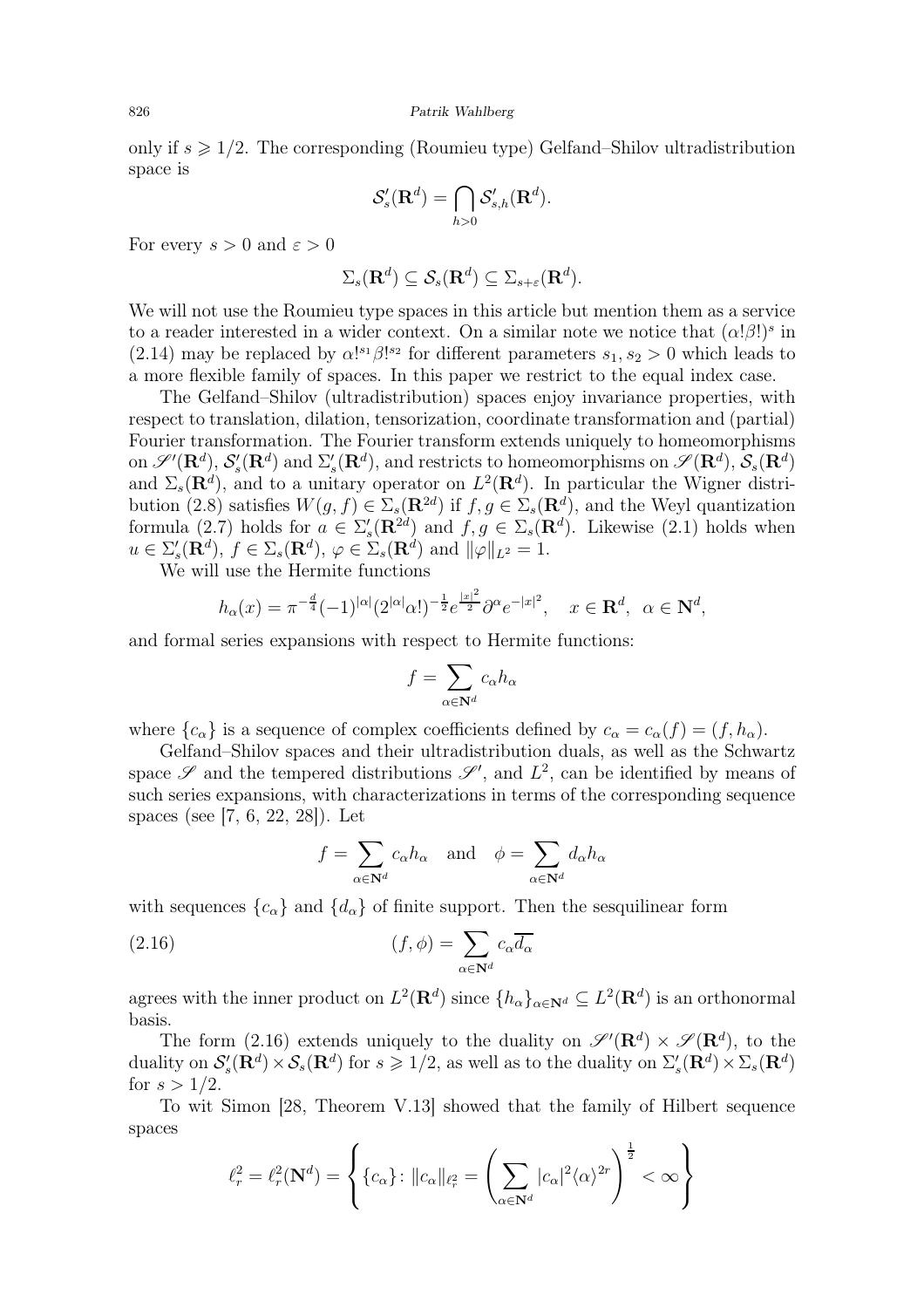for  $r > 0$  provides a family of seminorms for  $\mathscr S$  that is equivalent to [\(2.12\)](#page-3-1), via the homeomorphism  $\mathscr{S} \ni f \mapsto \{(f, h_{\alpha})\}_{\alpha \in \mathbb{N}^d}$ . Thus the Schwartz space  $\mathscr{S}(\mathbf{R}^d)$  is identified topologically as the projective limit

(2.17) 
$$
\mathscr{S}(\mathbf{R}^d) = \bigcap_{r>0} \left\{ \sum_{\alpha \in \mathbf{N}^d} c_{\alpha} h_{\alpha} \colon \{c_{\alpha}\} \in \ell_r^2 \right\}
$$

and  $\mathscr{S}'(\mathbf{R}^d)$  is identified [\[28,](#page-31-17) Theorem V.14] as the union

<span id="page-6-0"></span>
$$
\mathscr{S}'(\mathbf{R}^d) = \bigcup_{r>0} \left\{ \sum_{\alpha \in \mathbf{N}^d} c_{\alpha} h_{\alpha} \colon \{c_{\alpha}\} \in \ell_{-r}^2 \right\}
$$

with weak<sup>\*</sup> convergence of the sum for each element in  $\mathscr{S}'$ .

Likewise Langenbruch [\[22,](#page-31-16) Theorem 3.4] has shown that the family of Hilbert sequence spaces

$$
\ell_{s,r}^2 = \ell_{s,r}^2(\mathbf{N}^d) = \left\{ \{c_\alpha\} \colon \|c_\alpha\|_{\ell_{s,r}^2} = \left(\sum_{\alpha \in \mathbf{N}^d} |c_\alpha|^2 e^{2r|\alpha|^{\frac{1}{2s}}}\right)^{\frac{1}{2}} < \infty \right\}
$$

for  $r > 0$  yields a family of seminorms that is equivalent to the family  $(2.14)$  for all  $h > 0$ , when  $s \geqslant \frac{1}{2}$  $\frac{1}{2}$ . For  $s > 1/2$  this means that the space  $\Sigma_s(\mathbf{R}^d)$  can be identified topologically as the projective limit

(2.18) 
$$
\Sigma_s(\mathbf{R}^d) = \bigcap_{r>0} \left\{ \sum_{\alpha \in \mathbf{N}^d} c_{\alpha} h_{\alpha} \colon \{c_{\alpha}\} \in \ell^2_{s,r} \right\}
$$

and for  $s \geq 1/2$  the space  $\mathcal{S}_s(\mathbf{R}^d)$  can be identified topologically as the inductive limit

$$
\mathcal{S}_s(\mathbf{R}^d) = \bigcup_{r>0} \left\{ \sum_{\alpha \in \mathbf{N}^d} c_{\alpha} h_{\alpha} \colon \{c_{\alpha}\} \in \ell^2_{s,r} \right\}.
$$

Moreover [\[22,](#page-31-16) Corollary 3.5] shows, in particular, that  $\Sigma_s'(\mathbf{R}^d)$  may be identified as the union

$$
\Sigma_s'(\mathbf{R}^d) = \bigcup_{r>0} \left\{ \sum_{\alpha \in \mathbf{N}^d} c_{\alpha} h_{\alpha} \colon \{c_{\alpha}\} \in \ell^2_{s,-r} \right\},\,
$$

and  $\mathcal{S}'_s(\mathbf{R}^d)$  may be identified as the intersection

$$
\mathcal{S}'_s(\mathbf{R}^d) = \bigcap_{r>0} \left\{ \sum_{\alpha \in \mathbf{N}^d} c_{\alpha} h_{\alpha} \colon \{c_{\alpha}\} \in \ell^2_{s,-r} \right\},\,
$$

in both cases with weak<sup>∗</sup> convergence of the sum for each ultradistribution.

Working with Gelfand–Shilov spaces we will occasionally need the inequality (cf. [\[4\]](#page-30-0))

$$
|x+y|^{1/s} \leq 2(|x|^{1/s} + |y|^{1/s}), \quad x, y \in \mathbf{R}^d,
$$

which holds when  $s \geqslant \frac{1}{2}$  $\frac{1}{2}$  and which implies

<span id="page-6-1"></span>(2.19) 
$$
e^{A|x+y|^{1/s}} \leq e^{2A|x|^{1/s}} e^{2A|y|^{1/s}}, \quad A > 0, \ x, y \in \mathbf{R}^d,
$$

$$
e^{-2A|x+y|^{1/s}} \leq e^{-A|x|^{1/s}} e^{2A|y|^{1/s}}, \quad A > 0, \ x, y \in \mathbf{R}^d.
$$

Finally we state the basic definitions of a one-parameter semigroup of operators. Often semigroups of operators are considered on a Banach space [\[8,](#page-31-18) [25\]](#page-31-19) but we need also the case of a locally convex space [\[21,](#page-31-20) [34\]](#page-32-1). Thus let X be a locally convex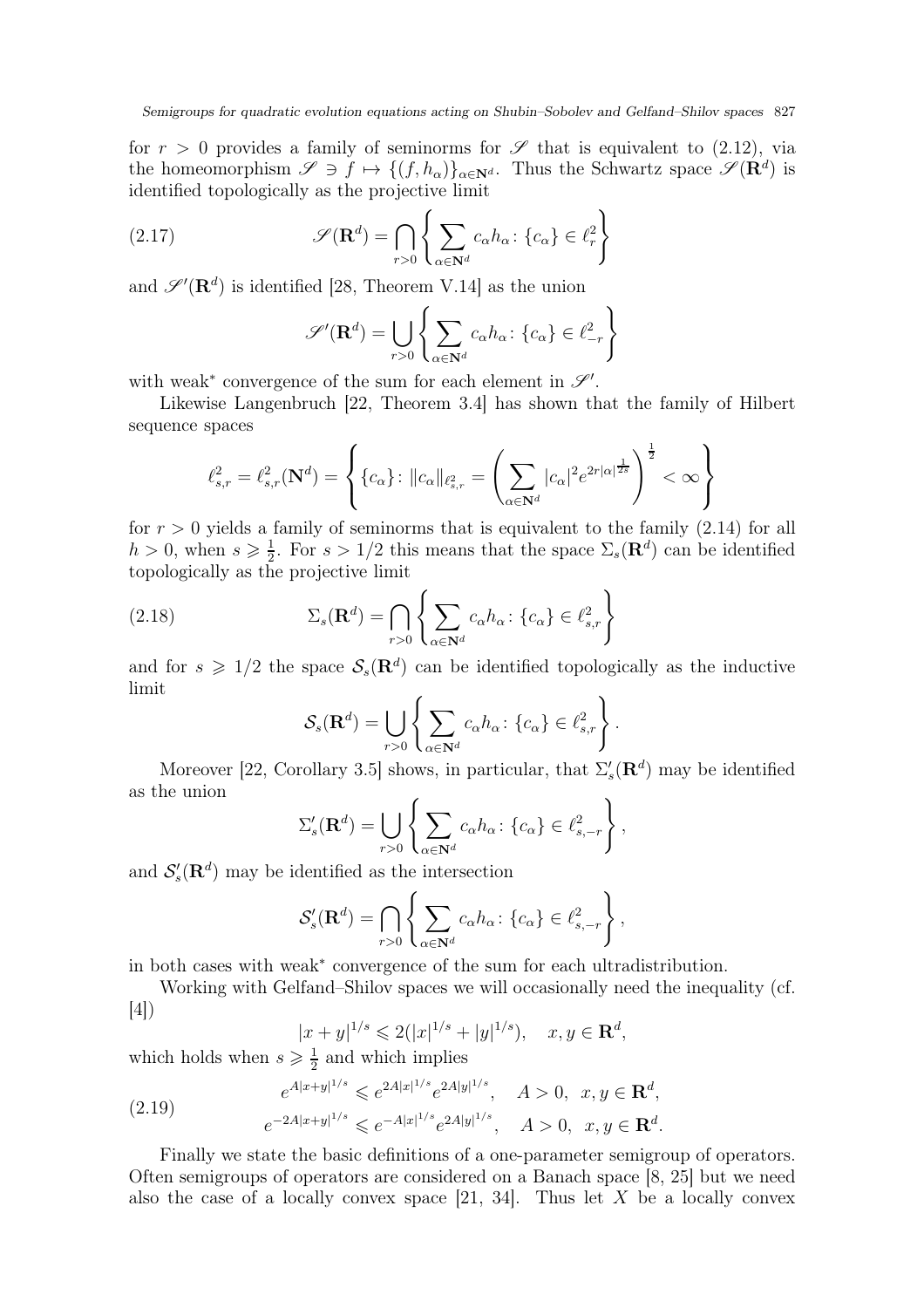topological vector space, and let  $\{T_t, t \geq 0\}$  be a one-parameter family of continuous linear operators on X. The family  $\{T_t, t \geq 0\}$  is called a strongly continuous semigroup provided

$$
T_0 = I
$$
,  $T_t T_s = T_{t+s}$ ,  $t, s \ge 0$ , and  $\lim_{t \to 0^+} T_t x = x \quad \forall x \in X$ .

The infinitesimal generator A of the semigroup  $T_t$  is the linear, in general unbounded, operator

$$
Ax = \lim_{t \to 0^+} t^{-1} (T_t - I)x
$$

equipped with the domain  $D(A) \subseteq X$  of all  $x \in X$  such that the right-hand side limit is well defined in X.

A locally equicontinuous strongly continuous semigroup [\[21\]](#page-31-20) is a strongly continuous semigroup  $\{T_t\}_{t>0}$  on X such that for all  $t_0 > 0$  and each seminorm p on X there exists a seminorm  $q$  on  $X$  such that

<span id="page-7-2"></span>
$$
p(T_t x) \leqslant q(x), \quad x \in X, \ \ 0 \leqslant t \leqslant t_0.
$$

# 3. A class of evolution equations and the propagator on  $L^2$

<span id="page-7-0"></span>Let q be a homogeneous quadratic form on  $T^* \mathbf{R}^d$ , that is

(3.1) 
$$
q(x,\xi) = \langle (x,\xi), Q(x,\xi) \rangle, \quad (x,\xi) \in T^* \mathbf{R}^d,
$$

where  $Q \in \mathbb{C}^{2d \times 2d}$  is symmetric, and suppose its real part is non-negative definite, denoted  $\text{Re } Q \geq 0$ . We study the initial value Cauchy problem for the following class of evolution equations.

<span id="page-7-1"></span>(CP) 
$$
\begin{cases} \partial_t u(t,x) + q^w(x,D)u(t,x) = 0, & t > 0, \ x \in \mathbb{R}^d, \\ u(0, \cdot) = u_0 \in L^2(\mathbb{R}^d). \end{cases}
$$

Here  $q^w(x, D)$  acts on functions of the variable  $x \in \mathbb{R}^d$ . The *Hamilton map* F corresponding to  $q$  is

$$
F = \mathcal{J} Q \in \mathbf{C}^{2d \times 2d}
$$

with  $\mathcal{J} \in Sp(d, \mathbf{R})$  defined by [\(2.10\)](#page-3-4). This framework of evolution equations has been studied in many papers, e.g. [\[13,](#page-31-2) [19,](#page-31-0) [24\]](#page-31-3).

The symbol q is a Shubin symbol of order two,  $q \in \Gamma^2$ , which implies that  $q^w(x,D)$ :  $M_{s+2}^2(\mathbf{R}^d) \to M_s^2(\mathbf{R}^d)$  is continuous for all  $s \in \mathbf{R}$  by [\(2.9\)](#page-3-5). There is a loss of regularity of order two.

The operator  $q^w(x, D)$  can be considered as an unbounded operator in  $L^2(\mathbf{R}^d)$ . In [\[19,](#page-31-0) pp. 425–26] it is shown that its maximal realization equals its closure as an operator initially defined on  $\mathscr{S}$ , and the closure of  $-q^w(x,D)$  generates a strongly continuous contraction semigroup on  $L^2$  for  $t \geq 0$  denoted by  $e^{-tq^w(x,D)}$ . The contraction property means that the  $L^2$  operator norm satisfies  $||e^{-tq^w(x,D)}|| \leq 1$  for all  $t \geqslant 0.$ 

By semigroup theory (see e.g. [\[25,](#page-31-19) Theorem I.2.4] and [\[20,](#page-31-21) pp. 483–84]) the unique solution in the space  $C^1([0,\infty), L^2)$  to [\(CP\)](#page-7-1) is

$$
u(x,t) = e^{-tq^w(x,D)}u_0
$$

where  $u_0 \in D(q^w(x,D)) \subseteq L^2(\mathbf{R}^d)$  which denotes the domain of the closure of  $q^w(x,D)$ . The notation  $C^1([0,\infty), L^2)$  understands that the derivative is right continuous at  $t = 0$ .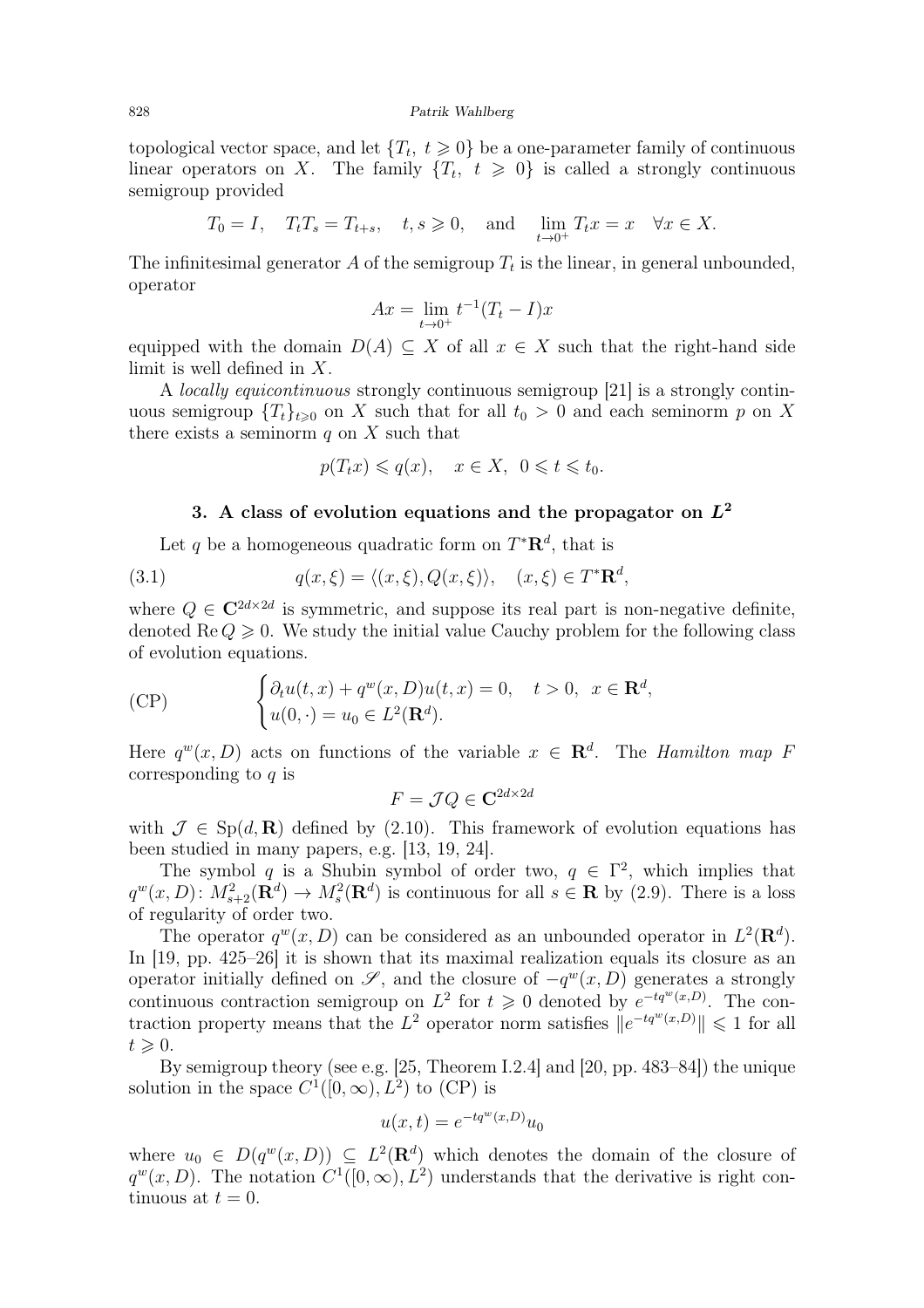In the particular case when  $\text{Re} Q = 0$  the propagator is given by means of the metaplectic representation. In fact, then  $e^{-tq^w(x,D)}$  is a group of unitary operators on  $L^2(\mathbf{R}^d)$ , and we have by [\[10,](#page-31-10) Theorem 4.45]

$$
e^{-tq^w(x,D)} = \mu(e^{-2itF}), \quad t \in \mathbf{R}.
$$

In this case F is purely imaginary and  $iF \in sp(d, \mathbf{R})$ , the real symplectic Lie algebra, which implies that  $e^{-2itF} \in Sp(d, \mathbf{R})$  for any  $t \in \mathbf{R}$  [\[10\]](#page-31-10).

In the general case  $\text{Re } Q \geq 0$ , Hörmander [\[19\]](#page-31-0) has shown that the propagator  $e^{-tq^w(x,D)}$  can be identified as a time-indexed family of Fourier integral operators, described briefly as follows. According to [\[19,](#page-31-0) Theorem 5.12] the Schwartz kernel of the propagator  $e^{-tq^w(x,D)}$  for  $t \geq 0$  is an oscillatory integral defined by a quadratic phase function. More precisely we have

$$
e^{-tq^w(x,D)} = \mathcal{K}_{e^{-2itF}},
$$

where  $\mathscr{K}_{e^{-2itF}}: \mathscr{S}(\mathbf{R}^d) \to \mathscr{S}'(\mathbf{R}^d)$  is the linear continuous operator with kernel

<span id="page-8-1"></span>
$$
(3.2) \quad K_{e^{-2itF}}(x,y) = (2\pi)^{-(d+N)/2} \sqrt{\det \begin{pmatrix} p''_{\theta\theta}/i & p''_{\theta y} \\ p''_{x\theta} & ip''_{xy} \end{pmatrix}} \int_{\mathbf{R}^N} e^{ip(x,y,\theta)} d\theta \in \mathscr{S}'(\mathbf{R}^{2d}),
$$

where the quadratic form  $p$  is specified below.

By [\[19,](#page-31-0) Proposition 5.8]  $\mathscr{K}_{e^{-2itF}}$  is in fact continuous on  $\mathscr{S}(\mathbf{R}^d)$ . The kernel  $K_{e^{-2itF}}$  is indexed by the matrix  $e^{-2itF} \in \mathbb{C}^{2d \times 2d}$ . By [\[27,](#page-31-1) Lemma 5.2] the matrix  $e^{-2itF}$  belongs to Sp $(d, C)$ , and its graph

(3.3) 
$$
\lambda' := \mathcal{G}(e^{-2itF}) = \{ (e^{-2itF}X, X) \colon X \in T^* \mathbf{C}^d \} \subseteq T^* \mathbf{C}^d \times T^* \mathbf{C}^d,
$$

is a positive Lagrangian with respect to the symplectic form  $\sigma_1$  defined by [\[27,](#page-31-1) Eq.  $(5.1)$ ]. As explained after [\[27,](#page-31-1) Lemma 5.1] the Lagrangian  $\lambda'$  can be twisted as in [\[27,](#page-31-1) Eq. (5.2)] to give a positive Lagrangian  $\lambda \subseteq T^*\tilde{\mathbf{C}}^{2d}$ . According to [\[19,](#page-31-0) Theorem 5.12 and p. 444] the oscillatory integral [\(3.2\)](#page-8-1) is associated with the positive Lagrangian  $\lambda$ .

By [\[27,](#page-31-1) Proposition 4.4] there exists a quadratic form p on  $\mathbb{R}^{2d+N}$  that defines  $\lambda$ . and this  $p$  defines [\(3.2\)](#page-8-1). The factor in front of the integral (3.2) is designed to make the oscillatory integral independent of the quadratic form p on  $\mathbb{R}^{2d+N}$ , including possible changes of dimension N as discussed after [\[27,](#page-31-1) Proposition 4.2], as long as  $p$ defines  $\lambda$  by means of [\[27,](#page-31-1) Eq. (4.8)] with  $x \in \mathbb{C}^d$  replaced by  $(x, y) \in \mathbb{C}^{2d}$ .

It is shown in [\[19,](#page-31-0) p. 444] that the kernel  $K_{e^{-2itF}}$  is uniquely determined by the Lagrangian  $\lambda$ , apart from a sign ambiguity which is not essential for our purposes. For brevity we denote  $\mathscr{K}_{e^{-2itF}} = \mathscr{K}_t$  for  $t \geq 0$ .

By [\[19,](#page-31-0) p. 446] the  $L^2$  adjoint of  $\mathscr{K}_t$ , defined by

(3.4) 
$$
(\mathcal{K}_t f, g) = (f, \mathcal{K}_t^* g), \quad f, g \in L^2(\mathbf{R}^d),
$$

is  $\mathscr{K}_t^* = \mathscr{K}_T$  where

<span id="page-8-2"></span>
$$
T = \overline{(e^{-2itF})^{-1}} = \overline{e^{2itF}} = e^{-2itF}.
$$

<span id="page-8-0"></span>Thus the adjoint  $\mathscr{K}_t^*$  is an operator of the same type as  $\mathscr{K}_t$ . It is obtained from the latter by conjugation of the matrix F, i.e.  $\mathscr{K}_t^* = \mathscr{K}_{e^{-2itF}}^* = \mathscr{K}_{e^{-2itF}}$ .

### 4. The propagator, multiplication and differential operators

The following lemma is an important tool for our results. It can be seen as a commutator relation for the propagator  $\mathscr{K}_t$  and  $x^{\alpha}D^{\beta}$  operators, and particularly the limit behavior as  $t \to 0^+$ .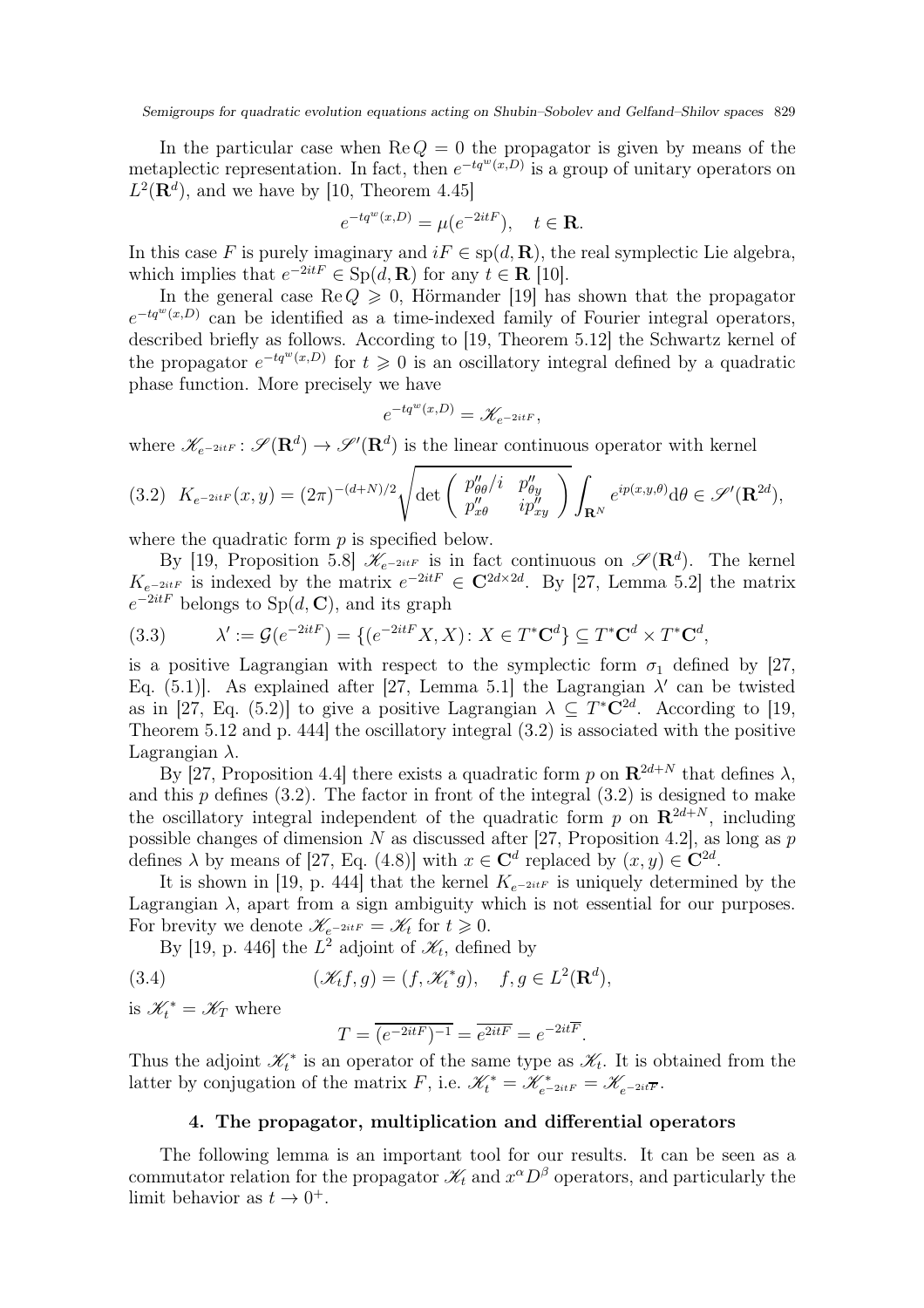<span id="page-9-6"></span><span id="page-9-0"></span>Lemma 4.1. *If*  $\alpha, \beta \in \mathbb{N}^d$ , then

(4.1) 
$$
x^{\alpha}D^{\beta}\mathscr{K}_t = \sum_{|\gamma+\kappa|\leqslant|\alpha+\beta|} C_{\gamma,\kappa}(t) \mathscr{K}_t x^{\gamma} D^{\kappa}
$$

*where*  $[0, \infty) \ni t \mapsto C_{\gamma,\kappa}(t)$  *are continuous functions that satisfy* 

<span id="page-9-1"></span>(4.2) 
$$
\lim_{t \to 0^+} C_{\alpha,\beta}(t) = 1,
$$

$$
\lim_{t \to 0^+} C_{\gamma,\kappa}(t) = 0, \quad (\gamma,\kappa) \neq (\alpha,\beta).
$$

*Proof.* Let  $(x_0, \xi_0) \in T^*{\bf C}^d$  and set  $(y_0(t), \eta_0(t)) = e^{2itF}(x_0, \xi_0) \in T^*{\bf C}^d$ . By the proof of [\[19,](#page-31-0) Proposition 5.8] we have

<span id="page-9-2"></span>(4.3) 
$$
(\langle D_x, x_0 \rangle - \langle x, \xi_0 \rangle) \mathscr{K}_t = \mathscr{K}_t (\langle D_x, y_0(t) \rangle - \langle x, \eta_0(t) \rangle).
$$

We first prove [\(4.1\)](#page-9-0) and [\(4.2\)](#page-9-1) when  $\alpha = 0$  and  $\beta \in \mathbb{N}^d$  using induction. Let  $1 \leq j \leq d$  and set  $x_0 = e_j$  and  $\xi_0 = 0$ . Then

(4.4) 
$$
\lim_{t \to 0^+} (y_0(t), \eta_0(t)) = (e_j, 0),
$$

so [\(4.3\)](#page-9-2) proves [\(4.1\)](#page-9-0) and [\(4.2\)](#page-9-1) when  $|\beta|=1$ . Suppose (4.1) and (4.2) hold when  $\alpha = 0$  and  $|\beta| = n \ge 1$ . Using [\(4.3\)](#page-9-2) we have for  $1 \le j \le d$ ,  $x_0 = e_j$  and  $\xi_0 = 0$ 

<span id="page-9-3"></span>
$$
D^{e_j+\beta}\mathscr{K}_t = \sum_{|\gamma+\kappa|\leqslant n} C_{\gamma,\kappa}(t)\mathscr{K}_t(\langle D_x,y_0(t)\rangle - \langle x,\eta_0(t)\rangle) x^{\gamma} D^{\kappa}
$$

where  $\lim_{t\to 0^+} C_{0,\beta}(t) = 1$  and  $\lim_{t\to 0^+} C_{\gamma,\kappa}(t) = 0$  when  $(\gamma,\kappa) \neq (0,\beta)$ . Again using [\(4.4\)](#page-9-3) we obtain [\(4.1\)](#page-9-0) and [\(4.2\)](#page-9-1) for  $\alpha = 0$  and  $|\beta| = n + 1$ , which constitutes the induction step. Thus the claim [\(4.1\)](#page-9-0) and [\(4.2\)](#page-9-1) is true for  $\alpha = 0$  and any  $\beta \in \mathbb{N}^d$ .

Next let  $1 \leqslant j \leqslant d$  and set  $x_0 = 0$  and  $\xi_0 = -e_j$ . Then

(4.5) 
$$
\lim_{t \to 0^+} (y_0(t), \eta_0(t)) = (0, -e_j).
$$

By combining what we have shown with [\(4.3\)](#page-9-2) we have for  $\beta \in \mathbb{N}^d$ 

<span id="page-9-4"></span>
$$
x_j D^{\beta} \mathscr{K}_t = \sum_{|\gamma + \kappa| \leq |\beta|} C_{\gamma,\kappa}(t) \mathscr{K}_t \left( \langle D_x, y_0(t) \rangle - \langle x, \eta_0(t) \rangle \right) x^{\gamma} D^{\kappa}
$$

where  $\lim_{t\to 0^+} C_{0,\beta}(t) = 1$  and  $\lim_{t\to 0^+} C_{\gamma,\kappa}(t) = 0$  when  $(\gamma,\kappa) \neq (0,\beta)$ . Invoking [\(4.5\)](#page-9-4) proves the claims [\(4.1\)](#page-9-0) and [\(4.2\)](#page-9-1) for  $|\alpha|=1$  and  $\beta \in \mathbb{N}^d$ . The generalization to  $\alpha \in \mathbb{N}^d$  arbitrary follows again by induction.

In the next result we use the concept of a bounded set in  $\mathscr{S}(\mathbf{R}^d)$ . A subset  $B \subseteq \mathscr{S}(\mathbf{R}^d)$  is bounded provided each seminorm is uniformly bounded. Using the system of seminorms [\(2.12\)](#page-3-1) this can be expressed as

<span id="page-9-5"></span>(4.6) 
$$
\sup_{\varphi \in B} \|\varphi\|_{n} = C_{n} < \infty \quad \forall n \in \mathbb{N}.
$$

We prove a few preparatory results that are needed in Section [5,](#page-12-0) where we show that the propagator  $\mathscr{K}_t$  is a strongly continuous semigroup on  $M_s^2(\mathbf{R}^d)$  for all  $s \in \mathbf{R}$ .

<span id="page-9-7"></span>**Lemma 4.2.** If  $B \subseteq \mathscr{S}(\mathbb{R}^d)$  is bounded and  $\gamma, \kappa \in \mathbb{N}^d$ , then  $\{x^{\gamma}D^{\kappa}\varphi, \varphi \in \mathbb{R}^d\}$  $B$ }  $\subseteq \mathscr{S}(\mathbf{R}^d)$  is also bounded.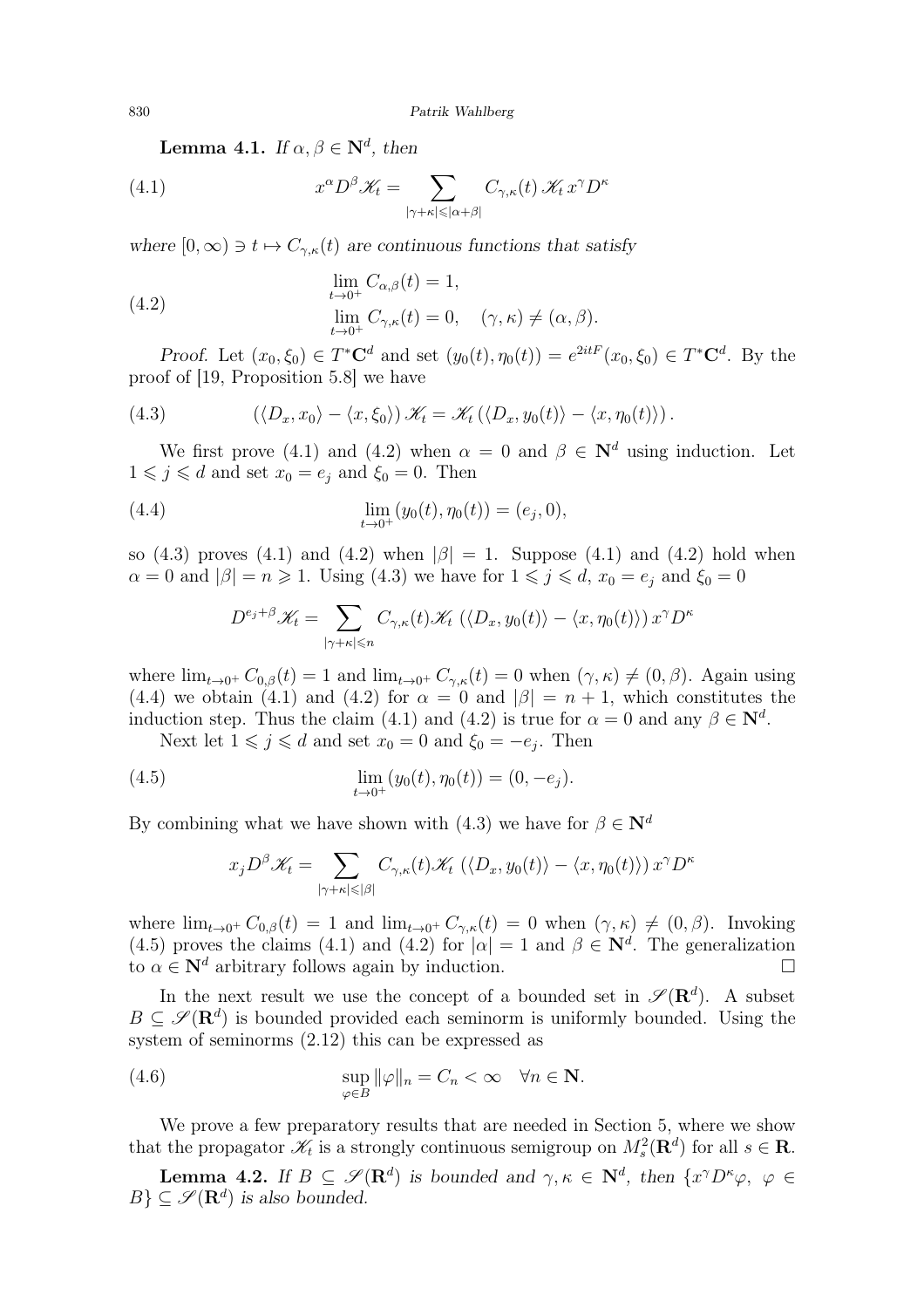*Proof.* We use the seminorms [\(2.12\)](#page-3-1) so we assume that [\(4.6\)](#page-9-5) is valid. For  $\alpha, \beta \in$  $\mathbf{N}^d$  we have

l,

$$
\left| x^{\alpha} D^{\beta} \left( x^{\gamma} D^{\kappa} \varphi(x) \right) \right| = \left| \sum_{\sigma \leqslant \min(\beta,\gamma)} \binom{\beta}{\sigma} \frac{\gamma! \, i^{-|\sigma|}}{(\gamma - \sigma)!} x^{\alpha + \gamma - \sigma} D^{\kappa + \beta - \sigma} \varphi(x) \right|
$$
  

$$
\leqslant |\gamma|! \sum_{\sigma \leqslant \min(\beta,\gamma)} \binom{\beta}{\sigma} \left| x^{\alpha + \gamma - \sigma} D^{\kappa + \beta - \sigma} \varphi(x) \right|
$$

which gives for any  $n \in \mathbb{N}$ 

$$
||x^{\gamma}D^{\kappa}\varphi||_{n} = \max_{|\alpha+\beta| \leqslant n} \sup_{x \in \mathbf{R}^{d}} |x^{\alpha}D^{\beta}(x^{\gamma}D^{\kappa}\varphi(x))|
$$
  
\n
$$
\leq |\gamma|! \max_{|\alpha+\beta| \leqslant n} \sum_{\sigma \leqslant \min(\beta,\gamma)} {\beta \choose \sigma} \sup_{x \in \mathbf{R}^{d}} |x^{\alpha+\gamma-\sigma}D^{\kappa+\beta-\sigma}\varphi(x)|
$$
  
\n
$$
\leq |\gamma|! \|\varphi\|_{n+|\gamma+\kappa|} \max_{|\alpha+\beta| \leqslant n} \sum_{\sigma \leqslant \min(\beta,\gamma)} {\beta \choose \sigma}
$$
  
\n
$$
\leq |\gamma|! C_{n+|\gamma+\kappa|} \max_{|\alpha+\beta| \leqslant n} 2^{|\beta|} \leqslant |\gamma|! 2^{n} C_{n+|\gamma+\kappa|}, \quad \varphi \in B.
$$

<span id="page-10-1"></span>**Lemma 4.3.** If  $B \subseteq \mathscr{S}(\mathbb{R}^d)$  is bounded and  $\varepsilon > 0$ , then there exists  $K \in \mathbb{N}$ *and*  $\varphi_j \in \mathscr{S}(\mathbf{R}^d)$  *for*  $1 \leqslant j \leqslant K$  *such that* 

$$
B \subseteq \bigcup_{j=1}^K B_{\varepsilon}(\varphi_j)
$$

where the open balls  $B_{\varepsilon}(\varphi_j) \subseteq L^2(\mathbf{R}^d)$  *refer to the*  $L^2$  *norm.* 

*Proof.* We use the identification [\(2.17\)](#page-6-0) of  $\mathscr{S}(\mathbf{R}^d)$  as a projective limit of sequence spaces for Hermite series expansions. Then  $L^2(\mathbf{R}^d)$  corresponds to  $\ell^2(\mathbf{N}^d)$ . We work on the side of the sequences  $c = (c_{\alpha})_{\alpha \in \mathbf{N}^d}$ . Since  $B \subseteq \mathscr{S}(\mathbf{R}^d)$  is bounded there exists for each  $r > 0$  a bound  $C_r > 0$  such that

$$
||c||_{\ell_r^2}^2 = \sum_{\alpha \in \mathbf{N}^d} |c_{\alpha}|^2 \langle \alpha \rangle^{2r} \leqslant C_r^2, \quad c \in B.
$$

For  $r = 1$  and  $N \in \mathbb{N}$  this gives

$$
\sum_{\alpha \in \mathbf{N}^d, |\alpha| > N} |c_{\alpha}|^2 = \sum_{\alpha \in \mathbf{N}^d, |\alpha| > N} |c_{\alpha}|^2 \langle \alpha \rangle^{2-2}
$$
  

$$
\leq \langle N \rangle^{-2} \sum_{\alpha \in \mathbf{N}^d} |c_{\alpha}|^2 \langle \alpha \rangle^2 \leq C_1^2 \langle N \rangle^{-2}, \quad c \in B.
$$

If we pick  $N > 0$  sufficiently large we thus have

(4.7) 
$$
\sup_{c \in B} \sum_{\alpha \in \mathbf{N}^d, |\alpha| > N} |c_{\alpha}|^2 < \frac{\varepsilon^2}{2}.
$$

On the other hand we have

<span id="page-10-0"></span>
$$
B_{(N)} := \left\{ \{c_{\alpha}\}_{|\alpha| \le N} \colon \{c_{\alpha}\}_{\alpha \in \mathbf{N}^d} \in B \right\} \subseteq \mathbf{C}^M
$$

for some  $M \in \mathbb{N}$ , and

$$
\sum_{|\alpha| \le N} |c_{\alpha}|^2 \le \sum_{\alpha \in \mathbf{N}^d} |c_{\alpha}|^2 \langle \alpha \rangle^2 \le C_1^2, \quad c \in B,
$$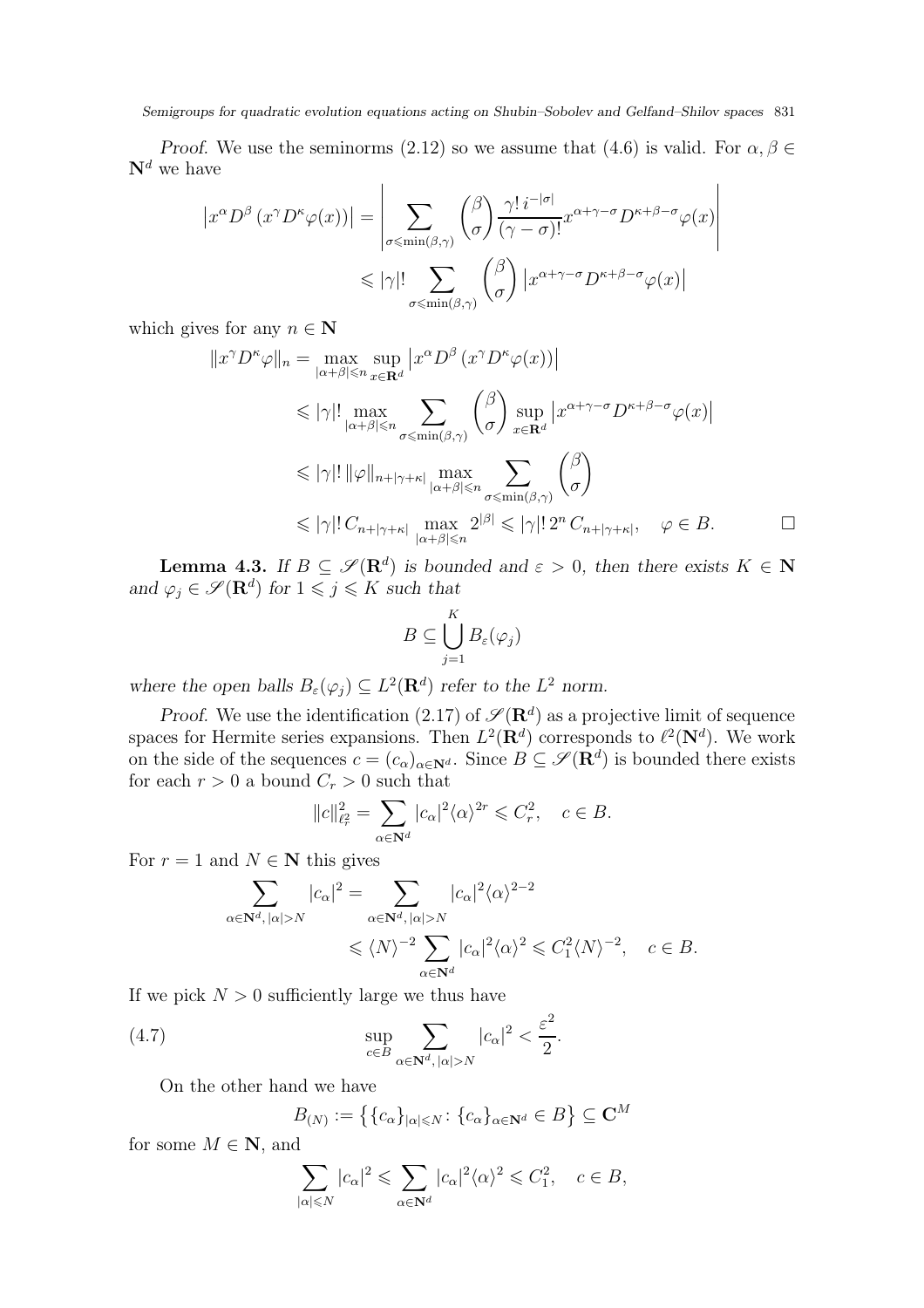so  $B_{(N)} \subseteq \overline{B}_{C_1} \subseteq \mathbb{C}^M$  where  $B_{C_1}$  denotes the open ball in  $\mathbb{C}^M$ , considered as a Hilbert space, with radius  $C_1 > 0$ . By the compactness of its closure  $\overline{B}_{C_1} \subseteq \mathbb{C}^M$  there exist  ${c_j}_{j=1}^K \subseteq \mathbf{C}^M$  such that

(4.8) 
$$
\min_{1 \le j \le K} ||c - c_j||_{\ell^2_M}^2 < \frac{\varepsilon^2}{2}, \quad c \in B_N.
$$

We extend  $c_j$  to elements in  $\ell^2(\mathbf{N}^d)$  by zero-padding:

<span id="page-11-0"></span>
$$
c_{j,\alpha} = 0, \quad |\alpha| > N, \quad 1 \leqslant j \leqslant K.
$$

Combining [\(4.7\)](#page-10-0) and [\(4.8\)](#page-11-0) gives

$$
\min_{1 \leq j \leq K} ||c - c_j||_{\ell^2(\mathbf{N}^d)}^2 = \min_{1 \leq j \leq K} \sum_{|\alpha| \leq N} |c_{\alpha} - c_{j,\alpha}|^2 + \sum_{|\alpha| > N} |c_{\alpha}|^2 < \varepsilon^2, \quad c \in B.
$$

Thus

$$
B \subseteq \bigcup_{j=1}^{K} B_{\varepsilon}(c_j).
$$

 ${}^{\alpha}D^{\beta}\varphi\Vert_{L^{2}}$ 

<span id="page-11-3"></span>**Lemma 4.4.** *If*  $B \subseteq \mathscr{S}(\mathbb{R}^d)$  *is bounded and*  $\alpha, \beta \in \mathbb{N}^d$ , *then* 

$$
\lim_{t \to 0^+} \sup_{\varphi \in B} \|x^{\alpha} D^{\beta} (\mathcal{K}_t - I) \varphi\|_{L^2} = 0.
$$

*Proof.* From Lemma [4.1](#page-9-6) we obtain for  $\varphi \in \mathscr{S}$ 

$$
x^{\alpha}D^{\beta}(\mathcal{K}_t - I)\varphi = C_{\alpha,\beta}(t)(\mathcal{K}_t - I)x^{\alpha}D^{\beta}\varphi + (C_{\alpha,\beta}(t) - 1)x^{\alpha}D^{\beta}\varphi
$$
  
+ 
$$
\sum_{\substack{|\gamma + \kappa| \leq |\alpha + \beta| \\ (\gamma,\kappa) \neq (\alpha,\beta)}} C_{\gamma,\kappa}(t)\mathcal{K}_t x^{\gamma}D^{\kappa}\varphi
$$

where [\(4.2\)](#page-9-1) holds. The contraction property of  $\mathcal{K}_t$  acting on  $L^2$  yields for  $0 < t \leq 1$ 

<span id="page-11-2"></span>(4.9)  
\n
$$
||x^{\alpha}D^{\beta}(\mathcal{K}_t - I)\varphi||_{L^2} \leq C||(\mathcal{K}_t - I)x^{\alpha}D^{\beta}\varphi||_{L^2} + |C_{\alpha,\beta}(t) - 1| ||x| + \sum_{\substack{|\gamma + \kappa| \leq |\alpha + \beta| \\ (\gamma,\kappa) \neq (\alpha,\beta)}} |C_{\gamma,\kappa}(t)| ||x^{\gamma}D^{\kappa}\varphi||_{L^2}
$$

where  $C > 0$ .

Let  $\varepsilon > 0$ . By Lemmas [4.2](#page-9-7) and [4.3](#page-10-1) there exists  $K \in \mathbb{N}$  and  $\varphi_j \in \mathscr{S}(\mathbb{R}^d)$ ,  $1 \leqslant j \leqslant K$ , such that

$$
\min_{1 \le j \le K} \|x^{\alpha} D^{\beta} \varphi - \varphi_j\|_{L^2} < \frac{\varepsilon}{8C}, \quad \varphi \in B.
$$

Next we use two properties of  $\mathcal{K}_t$  acting on  $L^2$ : the contraction property and the strong continuity. This gives for  $0 < t \leq \delta$ 

<span id="page-11-1"></span>
$$
\|(\mathcal{K}_t - I)x^{\alpha}D^{\beta}\varphi\|_{L^2} = \min_{1 \le j \le K} \|(\mathcal{K}_t - I)(x^{\alpha}D^{\beta}\varphi - \varphi_j + \varphi_j)\|_{L^2}
$$
  
\n
$$
\le \min_{1 \le j \le K} (2\|x^{\alpha}D^{\beta}\varphi - \varphi_j\|_{L^2} + \|(\mathcal{K}_t - I)\varphi_j\|_{L^2})
$$
  
\n
$$
\le \frac{\varepsilon}{4C} + \frac{\varepsilon}{4C} = \frac{\varepsilon}{2C}, \quad \varphi \in B,
$$

provided  $\delta > 0$  is sufficiently small.

<span id="page-11-4"></span>In the next step we use the seminorms [\(2.12\)](#page-3-1) for  $\mathscr S$  and [\(4.6\)](#page-9-5). We also use

(4.11) 
$$
\langle x \rangle^{2d} = (1 + x_1^2 + \dots + x_d^2)^d = \sum_{|\sigma| \le d} C_{\sigma} x^{2\sigma}
$$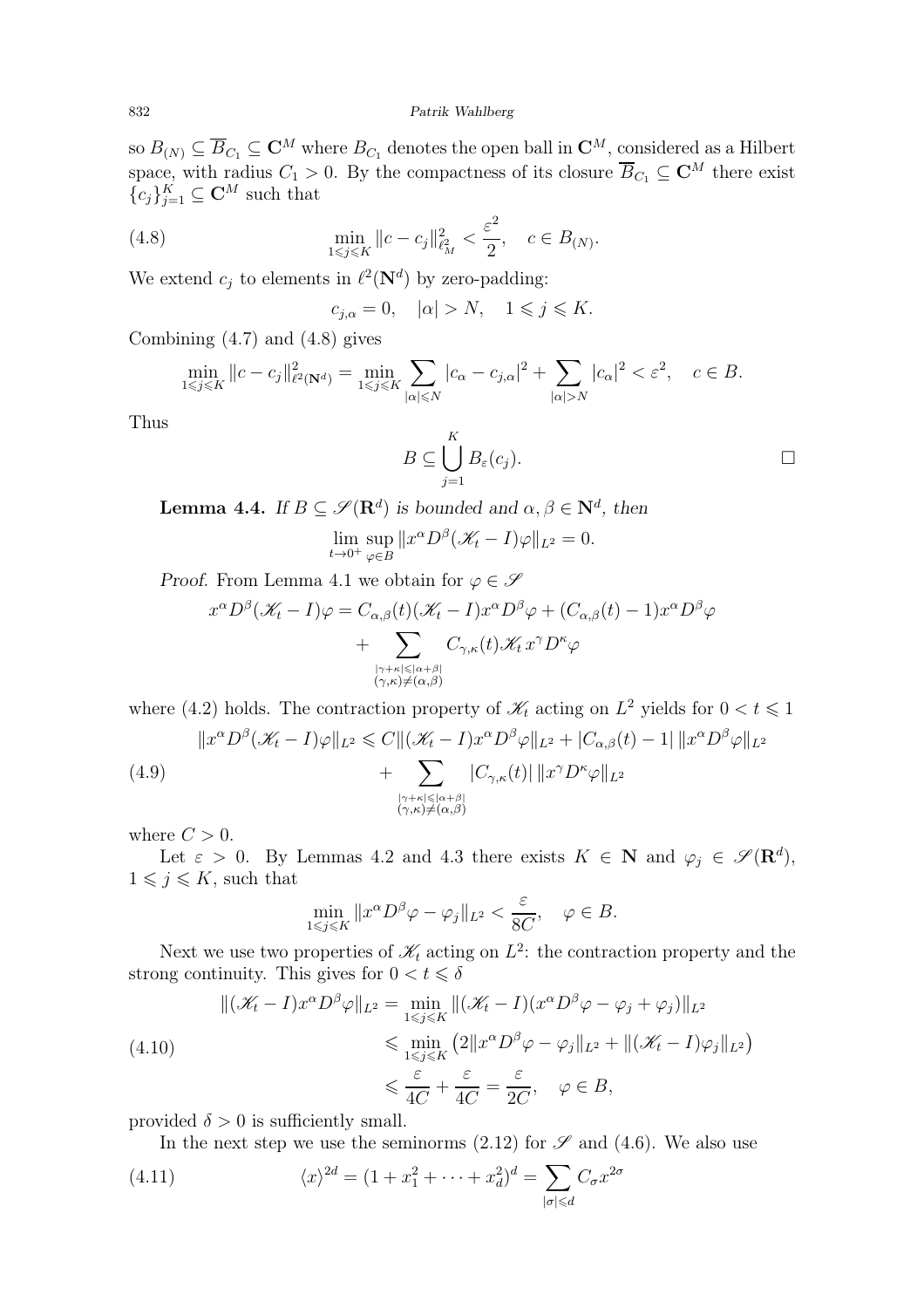where  $C_{\sigma} > 0$  are constants. Thus we obtain for  $|\gamma + \kappa| \leq |\alpha + \beta|$ 

<span id="page-12-1"></span>
$$
(4.12)\quad \|x^{\gamma}D^{\kappa}\varphi\|_{L^{2}}^{2} = \sum_{|\sigma| \leq d} C_{\sigma} \int_{\mathbf{R}^{d}} \langle x \rangle^{-2d} |x^{\sigma+\gamma}D^{\kappa}\varphi(x)|^{2} dx \leq D_{1}^{2} C_{|\alpha+\beta|+d}^{2}, \quad \varphi \in B,
$$

for some  $D_1 > 0$ .

Finally we insert [\(4.10\)](#page-11-1) and [\(4.12\)](#page-12-1) into [\(4.9\)](#page-11-2). We obtain then for  $0 < t \le \delta$ , again after possibly decreasing  $\delta > 0$ ,

$$
\|x^{\alpha}D^{\beta}(\mathcal{K}_t - I)\varphi\|_{L^2}
$$
  
\$\leq C \|\left(\mathcal{K}\_t - I\right)x^{\alpha}D^{\beta}\varphi\|\_{L^2} + D\_1C\_{|\alpha+\beta|+d} \left( |C\_{\alpha,\beta}(t) - 1| + \sum\_{\substack{|\gamma + \kappa| \leq |\alpha+\beta| \\ (\gamma,\kappa) \neq (\alpha,\beta)}} |C\_{\gamma,\kappa}(t)| \right) \$< \frac{\varepsilon}{2} + \frac{\varepsilon}{2} = \varepsilon, \quad \varphi \in B\$.

Since  $\varepsilon > 0$  is arbitrary this proves the claim.

<span id="page-12-0"></span>Lemma [4.1](#page-9-6) is useful in order to understand the behavior of the propagator  $\mathscr{K}_t$ as  $t \to 0^+$ , witness Lemma [4.4.](#page-11-3) We will prove more results in this direction further on, see Theorems [5.2](#page-13-0) and [6.12.](#page-25-0)

# 5. Strong continuity on Hilbert modulation spaces and tempered distributions

In this section we prove that  $\mathcal{K}_t$  is a strongly continuous semigroup in several subspaces of the tempered distributions:  $M_s^2(\mathbf{R}^d)$  for any  $s \in \mathbf{R}$ , the Schwartz space  $\mathscr{S}(\mathbf{R}^d)$ , and  $\mathscr{S}'(\mathbf{R}^d)$  equipped with either the weak<sup>\*</sup> or the strong topology. In the case of  $\mathscr{S}'(\mathbf{R}^d)$  equipped with the strong topology, we show that the semigroup is locally equicontinuous.

We need the following tool in the proof of Theorem [5.2.](#page-13-0)

<span id="page-12-2"></span>**Lemma 5.1.** Let  $s \in \mathbb{R}$  and  $T > 0$ . The propagator  $\mathcal{K}_t$  is bounded on  $M_s^2(\mathbb{R}^d)$ *uniformly over*  $0 \leq t \leq T$ .

*Proof.* By [\[9,](#page-31-7) Theorem 4.5] (cf. [\[16,](#page-31-22) Proposition 1.2]) the modulation spaces are closed under complex interpolation of Banach spaces [\[2\]](#page-30-4). We may thus assume that  $s = k \in \mathbb{Z}$ . Suppose  $k \geqslant 0$ . By [\[23,](#page-31-8) Theorem 2.1.12]

(5.1) 
$$
||u|| = \sum_{|\alpha + \beta| \leq k} ||x^{\alpha} D^{\beta} u||_{L^2}
$$

is a norm on  $M_k^2(\mathbf{R}^d)$  that is equivalent to [\(2.2\)](#page-2-2).

From Lemma [4.1](#page-9-6) and the contraction property of  $\mathcal{K}_t$  we obtain

<span id="page-12-3"></span>
$$
\|\mathcal{K}_{t}u\|_{M_{k}^{2}} \asymp \sum_{|\alpha+\beta| \leqslant k} \|x^{\alpha}D^{\beta}\mathcal{K}_{t}u\|_{L^{2}} \leqslant \sum_{|\alpha+\beta| \leqslant k} \sum_{|\gamma+\kappa| \leqslant |\alpha+\beta|} |C_{\gamma,\kappa}(t)| \|x^{\gamma}D^{\kappa}u\|_{L^{2}} \lesssim \sum_{|\alpha+\beta| \leqslant k} \|x^{\alpha}D^{\beta}u\|_{L^{2}} \asymp \|u\|_{M_{k}^{2}},
$$

in the last inequality using the consequence of Lemma [4.1](#page-9-6) that the functions  $C_{\gamma,\kappa}$  are continuous and therefore uniformly bounded with respect to  $t \in [0, T]$ . This proves the lemma when  $k \geqslant 0$ .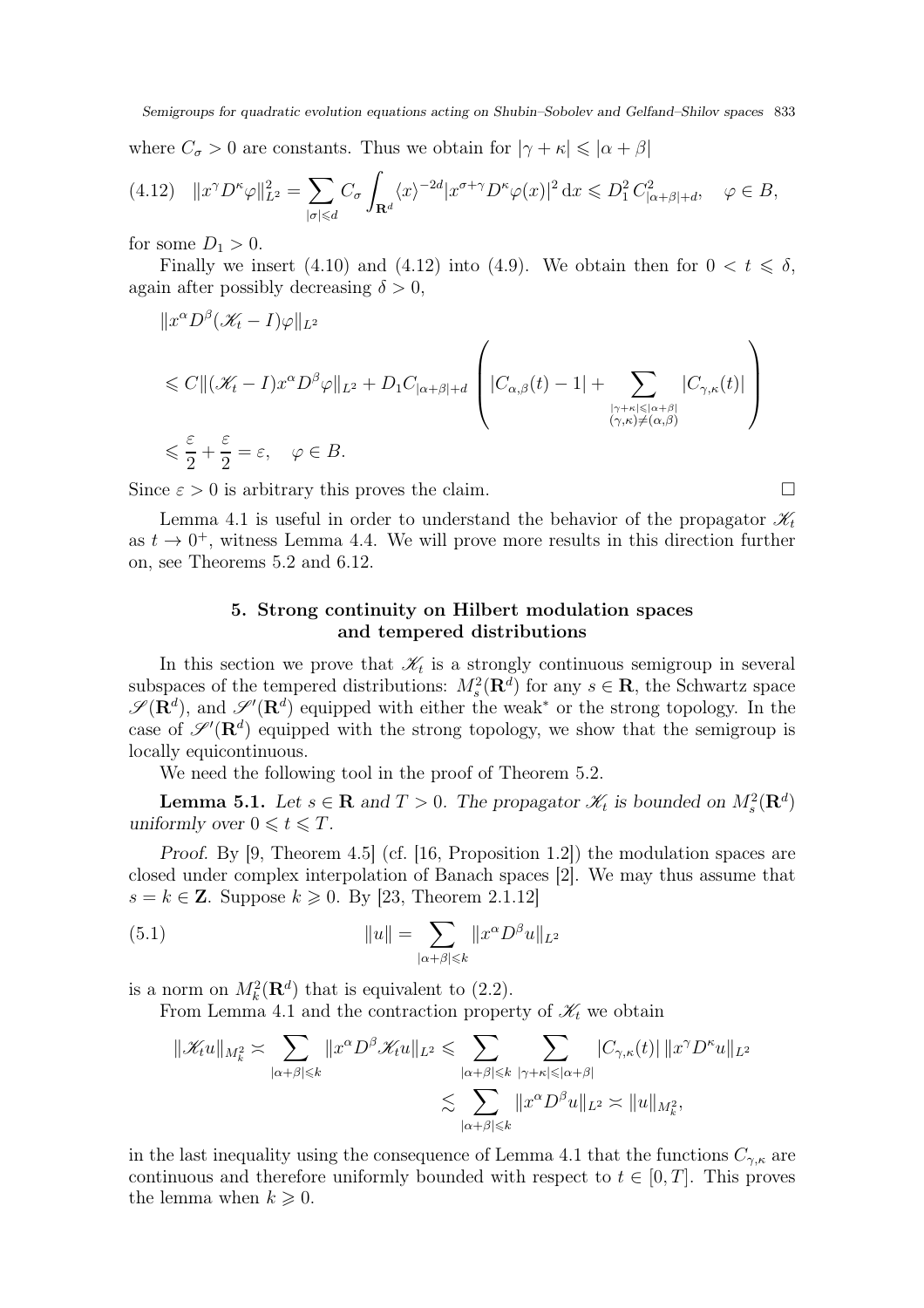#### 834 Patrik Wahlberg

If  $k < 0$  we use duality. In fact the dual of  $M_k^2$  can be identified with  $M_{-k}^2$  with respect to an extension of the  $L^2$  inner product [\[9\]](#page-31-7), [\[12,](#page-31-6) Theorem 11.3.6]. We also use the expression of the adjoint of  $\mathscr{K}_t$  as  $\mathscr{K}_t^* = \mathscr{K}_{e^{-2it\overline{F}}},$  cf. [\(3.4\)](#page-8-2). By the result above we have

$$
\|\mathscr{K}_{e^{-2it\overline{F}}}u\|_{M^2_{-k}}\lesssim \|u\|_{M^2_{-k}},\quad 0\leqslant t\leqslant T,
$$

which gives

$$
\|\mathcal{K}_{t}u\|_{M_{k}^{2}} = \sup_{\|g\|_{M_{-k}^{2}} \leq 1} |(\mathcal{K}_{t}u, g)| = \sup_{\|g\|_{M_{-k}^{2}} \leq 1} |(u, \mathcal{K}_{e^{-2it\overline{F}}}g)|
$$
  

$$
\leq \|u\|_{M_{k}^{2}} \sup_{\|g\|_{M_{-k}^{2}} \leq 1} \|\mathcal{K}_{e^{-2it\overline{F}}}g\|_{M_{-k}^{2}} \lesssim \|u\|_{M_{k}^{2}}, \quad 0 \leq t \leq T.
$$

<span id="page-13-0"></span>**Theorem 5.2.** *Let*  $s \in \mathbb{R}$ *. The propagator*  $\mathcal{K}_t = e^{-tq^w(x,D)}$  *is for*  $t \geq 0$  *a strongly continuous semigroup on*  $M_s^2(\mathbf{R}^d)$ .

*Proof.* By Lemma [5.1](#page-12-2) the operators  $\mathcal{K}_t$  are bounded on  $M_s^2$ , uniformly over  $t \in [0, T]$  for any  $T > 0$ . Pick  $k \in \mathbb{N}$  such that  $k \geq s$ . For any  $\varphi \in \mathscr{S}(\mathbf{R}^d)$  we obtain from  $(2.3)$ , using the norm  $(5.1)$  on  $M_k^2$ , and Lemma [4.4](#page-11-3)

$$
\|(\mathcal{K}_t-I)\varphi\|_{M_s^2}\lesssim \|(\mathcal{K}_t-I)\varphi\|_{M_k^2}\asymp \sum_{|\alpha+\beta|\leqslant k} \|x^{\alpha}D^{\beta}(\mathcal{K}_t-I)\varphi\|_{L^2}\longrightarrow 0,\quad t\to 0^+.
$$

Since  $\mathscr{S} \subseteq M_s^2$  is dense [\[12,](#page-31-6) Proposition 11.3.4], we may combine this find, Lemma [5.1](#page-12-2) and [\[8,](#page-31-18) Proposition I.5.3]. The conclusion of the latter result is then the strong continuity of  $\mathscr{K}_t$  on  $M_s^2(\mathbf{R}^d)$ .

Finally we consider the semigroup property. If  $s \geq 0$ , then  $M_s^2 \subseteq L^2$ . Thus  $\mathscr{K}_0 = I$  and  $\mathscr{K}_{t_1+t_2} = \mathscr{K}_{t_1}\mathscr{K}_{t_2}$  hold on  $M_s^2(\mathbf{R}^d)$  due to the corresponding properties on  $L^2$ . If  $s < 0$ , then let  $u \in M_s^2(\mathbf{R}^d)$  and let  $t_1, t_2 \geq 0$ . From the extension of [\(3.4\)](#page-8-2) to the duality on  $M_{-s}^2 \times M_s^2$  we have for  $\varphi \in \mathscr{S}(\mathbf{R}^d)$ 

$$
((\mathscr{K}_{t_1+t_2}-\mathscr{K}_{t_1}\mathscr{K}_{t_2})u,\varphi)=(u,(\mathscr{K}_{t_1+t_2}-\mathscr{K}_{t_2}^*\mathscr{K}_{t_1}^*)\varphi)=0
$$

due to the semigroup property  $\mathscr{K}_{t_1+t_2}^* = \mathscr{K}_{t_2}^* \mathscr{K}_{t_1}^*$  when the action refers to  $L^2$ . This proves the semigroup property  $\mathscr{K}_{t_1+t_2} = \mathscr{K}_{t_1}\mathscr{K}_{t_2}$  for action on  $M_s^2(\mathbf{R}^d)$ , and likewise  $\mathscr{K}_0 = I$  on  $M_s^2(\mathbf{R}^d)$ ).  $\Box$ 

<span id="page-13-1"></span>**Corollary 5.3.** The propagator  $\mathcal{K}_t$  is for  $t \geq 0$  a locally equicontinuous strongly *continuous semigroup on*  $\mathscr{S}(\mathbf{R}^d)$ .

*Proof.* We use the seminorms [\(2.13\)](#page-3-0) on  $\mathscr{S}(\mathbb{R}^d)$ . The continuity of  $\mathscr{K}_t$  on  $\mathscr{S}$ follows from Lemma [5.1,](#page-12-2) as well as the local equicontinuity. The strong continuity is a consequence of the proof of Theorem [5.2.](#page-13-0) Finally the semigroup property  $\mathscr{K}_{t_1+t_2}$  =  $\mathscr{K}_{t_1}\mathscr{K}_{t_2}$  for  $t_1, t_2 \geq 0$ , and  $\mathscr{K}_0 = I$ , are immediate consequences of the corresponding properties for the semigroup acting on  $L^2$ . <u>Подата на стана на стана на стана на ст</u>

The generator of the semigroup  $\mathcal{K}_t$  acting on  $M_s^2(\mathbf{R}^d)$  according to Theorem [5.2](#page-13-0) is

<span id="page-13-2"></span>(5.2) 
$$
A_s f = \lim_{h \to 0^+} h^{-1} \left( \mathcal{K}_h - I \right) f
$$

for all  $f \in M_s^2(\mathbf{R}^d)$  such that the right-hand side limit exists in  $M_s^2(\mathbf{R}^d)$  [\[25\]](#page-31-19). The linear space of all such  $f \in M_s^2(\mathbf{R}^d)$  is the domain of  $A_s$  denoted  $D(A_s) \subseteq M_s^2(\mathbf{R}^d)$ . For each  $s \in \mathbf{R}$  the operator  $A_s$  equipped with the domain  $D(A_s)$  is an unbounded linear operator in  $M_s^2(\mathbf{R}^d)$ . The domain  $D(A_s)$  is dense in  $M_s^2(\mathbf{R}^d)$  and the operator  $A_s$  is closed [\[25,](#page-31-19) Corollary I.2.5].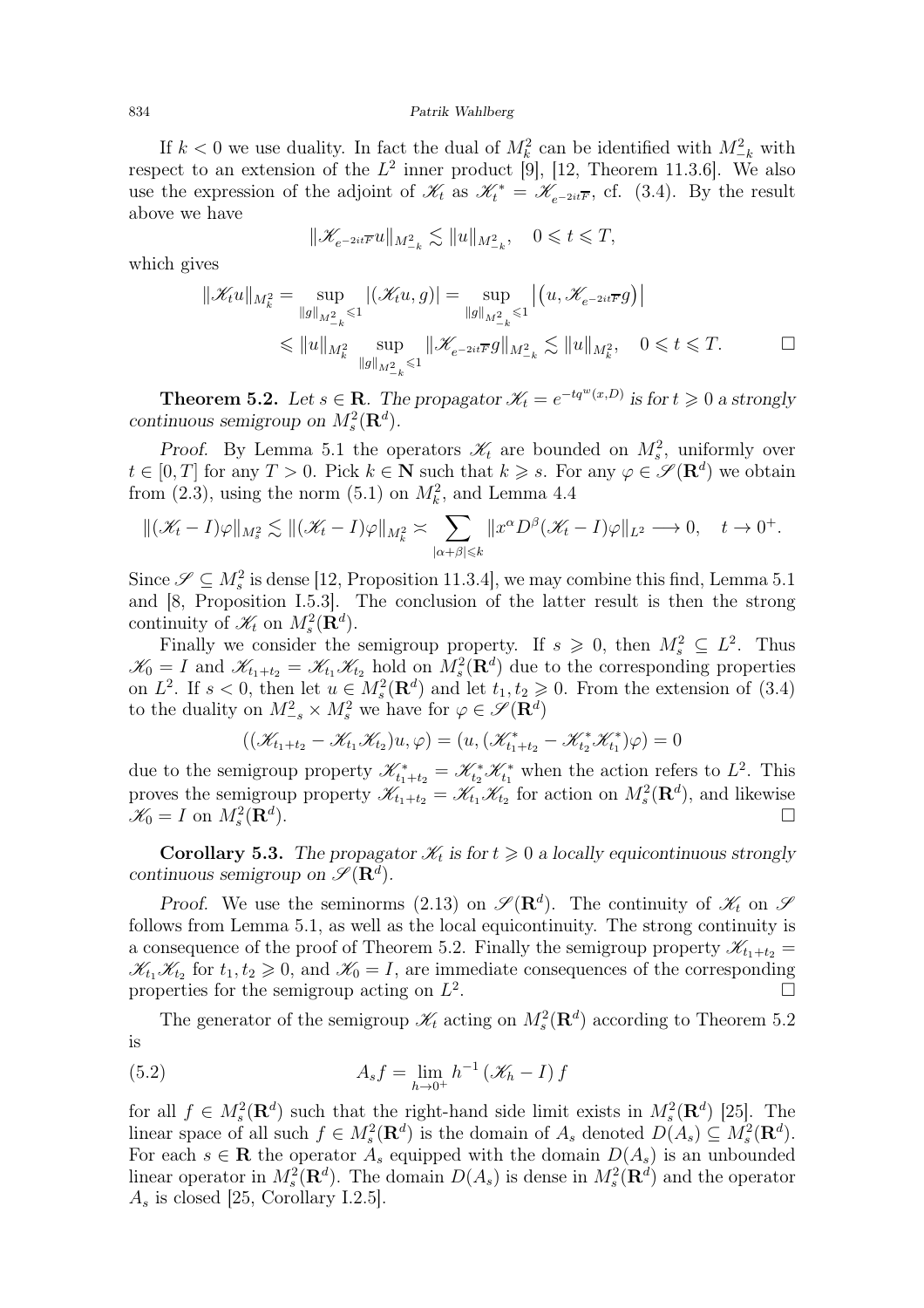It follows from [\(2.3\)](#page-2-3) that  $D(A_{s_2}) \subseteq D(A_{s_1})$  if  $s_1 \leqslant s_2$  and  $A_{s_2}f = A_{s_1}f$  if  $f \in D(A_{s_2})$ . Thus we have for  $0 \le s_1 \le s_2$ 

<span id="page-14-1"></span>(5.3) 
$$
A_{s_2} \subseteq A_{s_1} \subseteq -q^w(x, D) \subseteq A_{-s_1} \subseteq A_{-s_2}
$$

where  $-q^w(x,D) = A_0$  denotes the generator of the semigroup  $\mathscr{K}_t$  on  $L^2$ .

According to Corollary [5.3](#page-13-1) the propagator  $\mathcal{K}_t$  is also a locally equicontinuous strongly continuous semigroup on  $\mathscr{S}$ . The generator of the semigroup  $\mathscr{K}_t$  acting on  $\mathscr{S}$  is

(5.4) 
$$
Af = \lim_{h \to 0^+} h^{-1} \left( \mathcal{K}_h - I \right) f
$$

for all  $f \in \mathscr{S}$  such that the limit is well defined in  $\mathscr{S}$ . The space of such f is the domain denoted  $D(A) \subseteq \mathscr{S}$ . According to [\[21,](#page-31-20) Propositions 1.3 and 1.4] A is a closed linear operator and  $D(A) \subseteq \mathscr{S}$  is dense (cf. Remark [5.10\)](#page-16-1).

Let  $f \in D(A)$  and let  $s \geq 0$ . Then [\(5.4\)](#page-14-0) converges in  $\mathscr S$  and therefore also in  $M_s^2$ , to the same element in  $M_s^2$ . Thus  $f \in D(A_s)$ , so this means that  $D(A) \subseteq D(A_s)$ and  $A \subseteq A_s$ . In particular for  $s = 0$  we have  $\overline{A}f = -q^w(x, D)f$  if  $f \in D(A) \subseteq \mathscr{S}$ . By [\[31,](#page-31-9) p. 178]  $q^w(x,D)$  is continuous on  $\mathscr{S}$ . Since A is closed and  $D(A) \subseteq \mathscr{S}$  is dense we must have  $D(A) = \mathscr{S}$ . Combined with [\(5.3\)](#page-14-1) his yields

<span id="page-14-2"></span><span id="page-14-0"></span>
$$
\mathscr{S} = D(A) \subseteq \bigcap_{s \in \mathbf{R}} D(A_s).
$$

If  $f \in \bigcap_{s\in\mathbf{R}} D(A_s)$ , then [\(5.4\)](#page-14-0) converges in  $\mathscr S$  so  $f \in D(A) = \mathscr S$  and we can strengthen the inclusion into

(5.5) 
$$
\mathscr{S} = \bigcap_{s \in \mathbf{R}} D(A_s).
$$

It follows from above that A is continuous on  $\mathscr{S}$ . We can thus extend A uniquely to  $\mathscr{S}'$ , using its formal  $L^2$  adjoint  $A^* = -\overline{q}^w(x, D)$  acting on  $\mathscr{S}$ , by

(5.6) 
$$
(Au, \varphi) = (u, A^*\varphi), \quad u \in \mathscr{S}'(\mathbf{R}^d), \quad \varphi \in \mathscr{S}(\mathbf{R}^d).
$$

The extension is continuous on  $\mathscr{S}'$  equipped with its weak<sup>\*</sup> topology.

<span id="page-14-6"></span><span id="page-14-5"></span>**Lemma 5.4.** *For each*  $s \in \mathbb{R}$  *we have*  $M_{s+2}^2(\mathbb{R}^d) \subseteq D(A_s)$ *.* 

<span id="page-14-3"></span>*Proof.* Since  $q \in \Gamma^2$  we have by [\(2.9\)](#page-3-5) for any  $s \in \mathbb{R}$ 

(5.7) 
$$
||q^w(x,D)f||_{M_s^2} \lesssim ||f||_{M_{s+2}^2}, \quad f \in \mathcal{S}.
$$

Let  $f \in M_{s+2}^2(\mathbf{R}^d)$ . Since  $\mathscr{S} \subseteq M_{s+2}^2$  is a dense subspace [\[12,](#page-31-6) Proposition 11.3.4] there exists a sequence  $(f_n)_{n\geq 1} \subseteq \mathscr{S}$  such that  $f_n \to f$  in  $M_{s+2}^2$  as  $n \to \infty$ . By  $(2.3)$ this implies that

(5.8) 
$$
f_n \to f
$$
 in  $M_s^2$  as  $n \to \infty$ .

From [\(5.5\)](#page-14-2) we know that  $\mathscr{S} \subseteq D(A_s) \cap D(q^w(x,D))$  and hence using [\(5.7\)](#page-14-3) we obtain

<span id="page-14-4"></span>
$$
||A_s(f_n - f_m)||_{M_s^2} = ||q^w(x, D)(f_n - f_m)||_{M_s^2} \lesssim ||f_n - f_m||_{M_{s+2}^2}
$$

for  $n, m \geq 1$ . Thus  $(A_s f_n)_{n \geq 1}$  is a Cauchy sequence in  $M_s^2$ , which converges to an element  $g \in M_s^2$ . If we combine  $A_s f_n \to g$  in  $M_s^2$  as  $n \to \infty$  with [\(5.8\)](#page-14-4) and the fact that  $A_s$  is closed, we may conclude that  $f \in D(A_s)$  and  $A_s f = g$ . Hence  $M_{s+2}^2(\mathbf{R}^d) \subseteq D(A_s).$ 

When we consider the equation [\(CP\)](#page-7-1) in  $M_s^2(\mathbf{R}^d)$ , we identify  $A_s = -q^w(x, D)$ .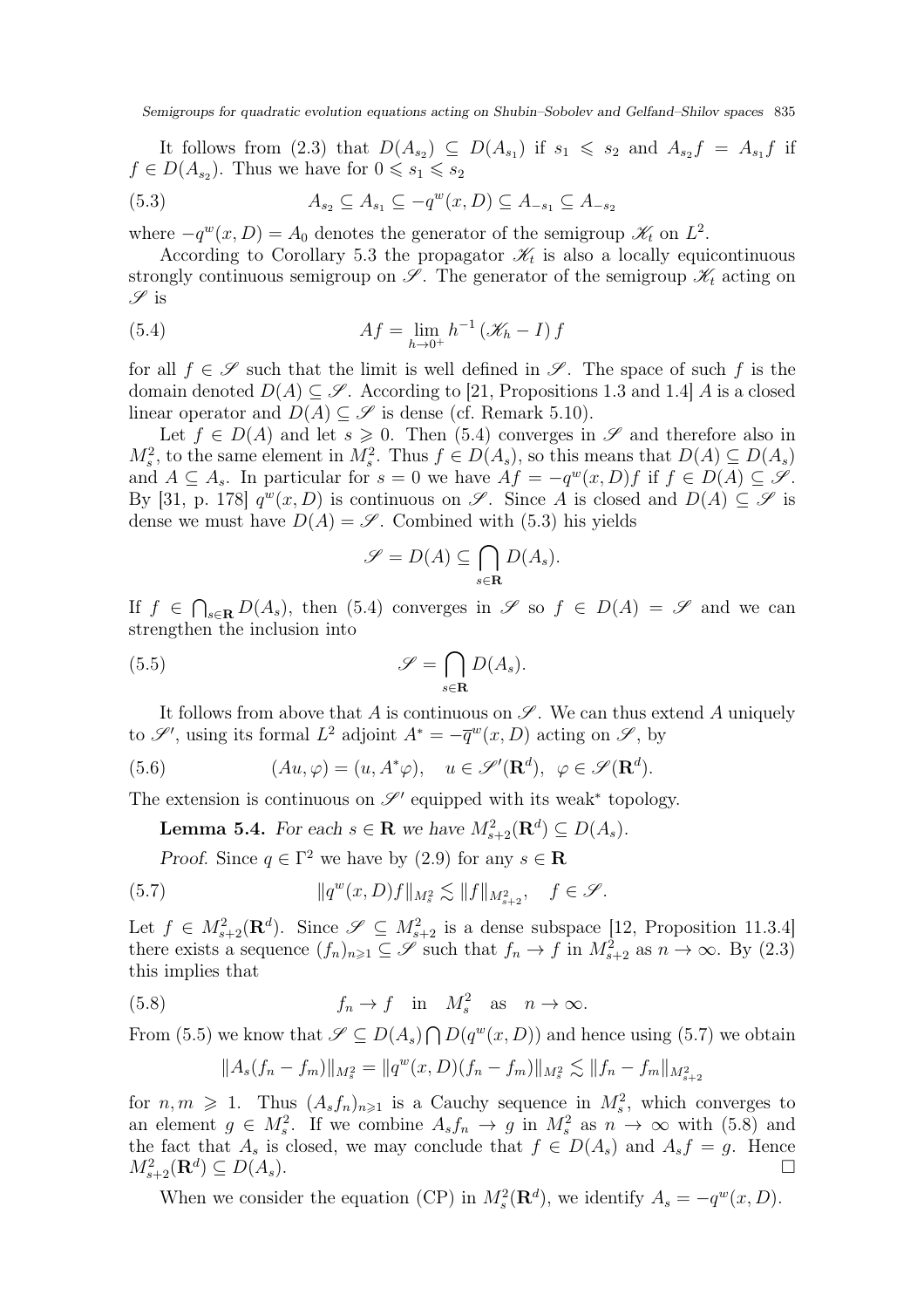<span id="page-15-0"></span>Corollary 5.5. Let  $s \in \mathbb{R}$  and consider the Cauchy problem [\(CP\)](#page-7-1) in  $M_s^2(\mathbb{R}^d)$ . *If*  $u_0 \in M_{s+2}^2(\mathbf{R}^d)$ , then  $\mathcal{K}_t u_0$  *is the unique solution in*  $C^1([0,\infty), M_s^2)$ *.* 

*Proof.* The claim is a consequence of Lemma [5.4,](#page-14-5) [\[25,](#page-31-19) Theorem I.2.4] and [\[20,](#page-31-21) pp. 483–84].

Finally we obtain from [\(2.4\)](#page-2-4) the following consequence.

<span id="page-15-1"></span>**Corollary 5.6.** *The Cauchy problem* [\(CP\)](#page-7-1) *has the solution*  $\mathcal{K}_t u_0$  *for any*  $u_0 \in$  $\mathscr{S}'(\mathbf{R}^d)$ . It is unique in the sense of Corollary [5.5.](#page-15-0)

A version of Corollary [5.6](#page-15-1) with additional information can be obtained in another fashion, as follows.

By Corollary [5.3](#page-13-1) we may for fixed  $t \geq 0$  extend  $\mathscr{K}_t$  from domain  $\mathscr{S}(\mathbf{R}^d)$  to  $\mathscr{S}'(\mathbf{R}^d)$  uniquely by defining

<span id="page-15-2"></span>(5.9) 
$$
(\mathcal{K}_t u, \varphi) = (u, \mathcal{K}_t^* \varphi) = (u, \mathcal{K}_{e^{-2it\overline{F}}}\varphi), \quad u \in \mathcal{S}'(\mathbf{R}^d), \varphi \in \mathcal{S}(\mathbf{R}^d),
$$

since  $\mathscr{K}_t^* \varphi \in \mathscr{S}$ , cf. [\(3.4\)](#page-8-2). Then  $\mathscr{K}_{t_1+t_2} = \mathscr{K}_{t_1} \mathscr{K}_{t_2}$  for  $t_1, t_2 \geq 0$  and  $\mathscr{K}_0 = I$  for the action on  $\mathscr{S}'$  follows as in the proof of Theorem [5.2.](#page-13-0)

Denote by  $\mathscr{S}'_{w}$  the space  $\mathscr{I}'$  equipped with its weak<sup>\*</sup> topology, with seminorms  $\mathscr{S}' \ni u \mapsto |(u, \varphi)|$  for all  $\varphi \in \mathscr{S}$ . From Corollary [5.3](#page-13-1) it follows that  $\mathscr{K}_t \colon \mathscr{S}'_w \to \mathscr{S}'_w$ is continuous for each  $t \geq 0$ . Let  $u \in \mathscr{S}'(\mathbf{R}^d)$ . For some  $s \geq 0$  we have for  $\varphi \in \mathscr{S}$ 

$$
|((\mathscr{K}_t-I)u,\varphi)|=|(u,(\mathscr{K}_t^*-I)\varphi)|\lesssim \|(\mathscr{K}_t^*-I)\varphi\|_{M_s^2}.
$$

The right-hand side approaches zero as  $t \to 0^+$  according to Theorem [5.2.](#page-13-0) We may conclude that  $\mathcal{K}_t$  is a strongly continuous semigroup on  $\mathcal{S}'_{w}$ .

The modulus of the right-hand side of [\(5.9\)](#page-15-2) equals  $|(u, \mathscr{K}_t^*\varphi)|$ . For t in the interval  $0 \leq t \leq T < \infty$  with  $T > 0$  given, this is an indexed family of seminorms of  $u \in \mathscr{S}'_{w}$ , but we cannot estimate  $\{[(u, \mathscr{K}_t^*\varphi)]\}_{0 \leq t \leq T}$  by a *single* seminorm. Thus we cannot show that the semigroup  $\mathscr{K}_t$  is locally equicontinuous on  $\mathscr{S}'_{w}$ . For that purpose we need to equip  $\mathscr{S}'$  with another topology.

The space  $\mathscr{S}'_{str}$  denotes  $\mathscr{S}'$  equipped with its strong topology [\[28\]](#page-31-17), with seminorms

$$
\mathscr{S}' \ni u \mapsto \sup_{\varphi \in B} |(u, \varphi)|
$$

for each bounded set  $B \subseteq \mathscr{S}$ . Expressed with the seminorms [\(2.13\)](#page-3-0) a bounded set satisfies

$$
\sup_{\varphi \in B} \|\varphi\|_{M_s^2} = C_s < \infty, \quad \forall s \geqslant 0.
$$

If  $B \subseteq \mathscr{S}$  is bounded and  $0 \leq t \leq T$ , then

$$
\sup_{\varphi\in B}|(\mathscr{K}_tu,\varphi)|=\sup_{\varphi\in B}|(u,\mathscr{K}_t^*\varphi)|\leqslant \sup_{\varphi\in B,\ 0\leqslant t\leqslant T}|(u,\mathscr{K}_t^*\varphi)|,\quad u\in\mathscr{S}'.
$$

By Lemma [5.1](#page-12-2)  $\{\mathscr{K}_t^*B, 0 \leq t \leq T\} \subseteq \mathscr{S}$  is a bounded set. This shows that  $\mathscr{K}_t$  is continuous on  $\mathscr{S}'_{\text{str}}$  for each  $t \geq 0$ , and  $\{\mathscr{K}_t\}_{t\geq 0}$  is a locally equicontinuous semigroup on  $\mathscr{S}'_{\text{str}}$ . It is also a strongly continuous semigroup on  $\mathscr{S}'_{\text{str}}$ . In fact let  $u \in \mathscr{I}'(\mathbf{R}^d)$ and let  $B \subseteq \mathscr{S}$  be bounded. We have for some  $k \in \mathbb{N}$  using [\(5.1\)](#page-12-3) and Lemma [4.4](#page-11-3)

$$
\sup_{\varphi \in B} |((\mathcal{K}_t - I)u, \varphi)| = \sup_{\varphi \in B} |(u, (\mathcal{K}_t^* - I)\varphi)| \lesssim \sup_{\varphi \in B} \|(\mathcal{K}_t^* - I)\varphi)\|_{M_k^2}
$$
  

$$
\leq \sum_{|\alpha + \beta| \leq k} \sup_{\varphi \in B} \|x^{\alpha} D^{\beta} (\mathcal{K}_t^* - I)\varphi\|_{L^2} \longrightarrow 0, \quad t \to 0^+.
$$

We have proved: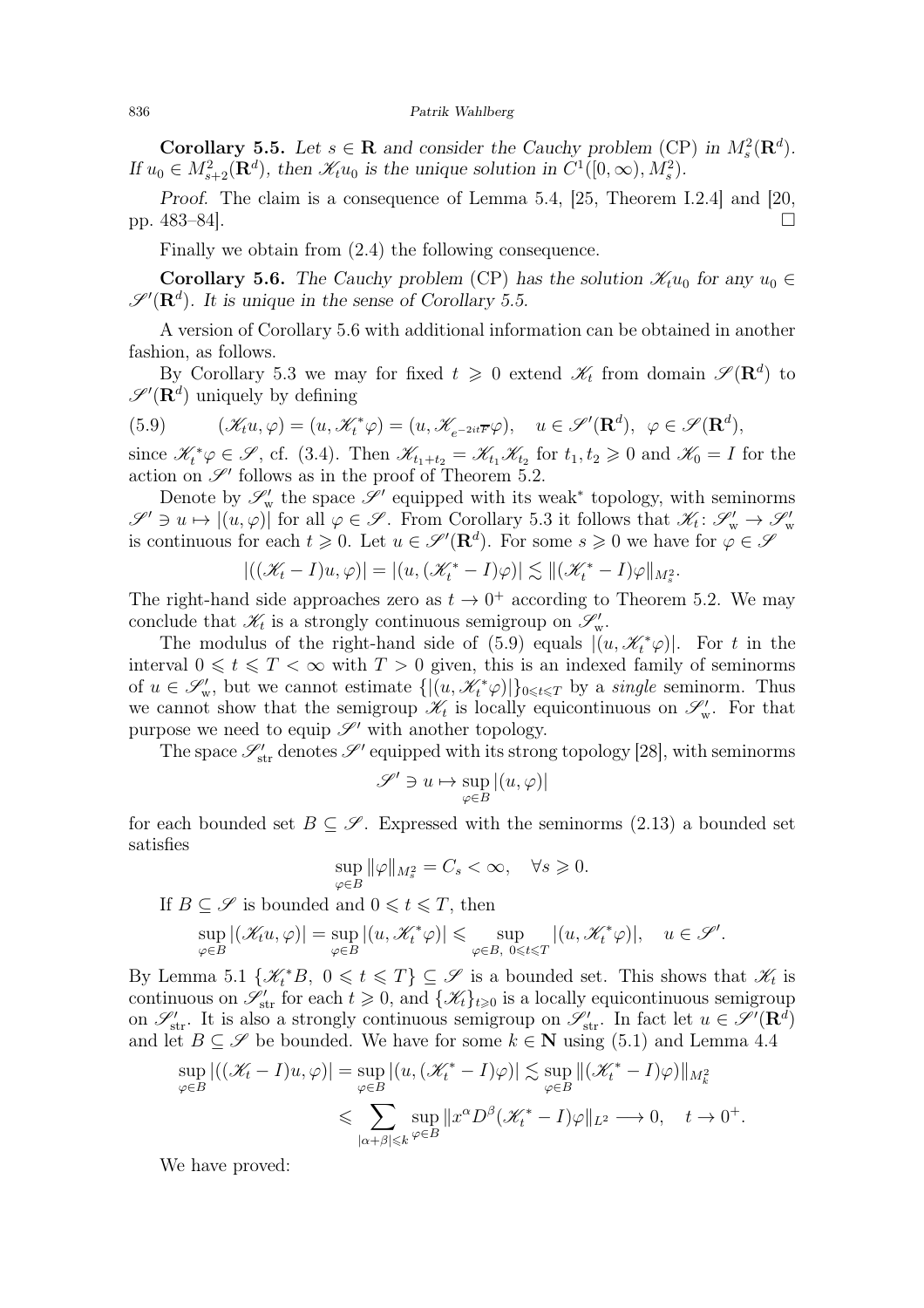<span id="page-16-2"></span>**Theorem 5.7.** The semigroup  $\mathcal{K}_t$  is:

- (i) *strongly continuous on*  $\mathscr{S}'_{w}$ *, and*
- (ii) *locally equicontinuous strongly continuous on*  $\mathscr{S}_{str}^{\prime}$ .

The generator of the semigroup  $\mathcal{K}_t$  on  $\mathcal{S}_{w}^{\prime}$  is denoted

$$
A'_{w}u = \lim_{h \to 0^{+}} h^{-1} (\mathscr{K}_{h} - I) u
$$

for all  $u \in \mathscr{S}'_{w}$ , denoted  $D(A'_{w}) \subseteq \mathscr{S}'_{w}$ , such that the limit is well defined in  $\mathscr{S}'_{w}$ . The generator of the semigroup  $\mathscr{K}_t$  on  $\mathscr{S}'_{\text{str}}$  is denoted  $A'_{\text{str}}$ . Note that  $A'_{\text{str}} \subseteq A'_{\text{w}}$ . By [\[21,](#page-31-20) Proposition 2.1]  $A'_w = A$  defined by [\(5.6\)](#page-14-6) and hence  $D(A'_w) = \mathscr{S}'$ .

The local equicontinuity of  $\mathcal{K}_t$  acting on  $\mathcal{S}'_{\text{str}}$  guarantees by [\[21,](#page-31-20) Proposition 1.4] that the operator  $A'_{\rm str}$  is closed. By [\[21,](#page-31-20) Proposition 1.3], the inclusion  $D(A'_{\rm str}) \subseteq \mathscr{S}'$ is dense. Combining the latter two facts gives  $D(A'_{str}) = \mathscr{S}'$  and  $A'_{str} = A'_{w} = A$ . The generators of the two semigroups are identical.

We denote  $A' = A'_{str} = A'_{w}$ , and A is defined by [\(5.4\)](#page-14-0). Extending [\(5.3\)](#page-14-1) we thus have for  $s_1 \leqslant s_2$ 

$$
A \subseteq A_{s_2} \subseteq A_{s_1} \subseteq A'.
$$

<span id="page-16-4"></span>Remark 5.8. There is also a more abstract motivation for some of the conclusions above, based on the fact that the space  $\mathscr S$  is reflexive [\[28,](#page-31-17) Theorem V.24]. Theorem [5.7](#page-16-2) (i) is an immediate consequence of the definition [\(5.9\)](#page-15-2), cf. [\[21,](#page-31-20) p. 262]. The reflexivity of  $\mathscr S$  entails the following consequence by [\[21,](#page-31-20) Theorem 1 and its Corollary]. The semigroup  $\mathscr{K}_t$ , considered as a strongly continuous semigroup on  $\mathscr{S}'_{w}$ , is automatically a strongly continuous semigroup on  $\mathscr{S}'_{str}$ , and the two semigroups have identical infinitesimal generators.

An appeal to [\[21,](#page-31-20) Proposition 1.2] and [\[20,](#page-31-21) pp. 483–84] gives a version of Corollary [5.6](#page-15-1) with a continuity statement. Note that the uniqueness space is larger than the solution space:  $C^1([0,\infty), \mathscr{S}'_{\text{str}}) \subseteq C^1([0,\infty), \mathscr{S}'_{\text{w}})$ .

<span id="page-16-3"></span>**Corollary 5.9.** For any  $u_0 \in \mathcal{S}'(\mathbf{R}^d)$  the Cauchy problem [\(CP\)](#page-7-1) has the solution  $\mathscr{K}_t u_0$  in the space  $C^1([0,\infty), \mathscr{S}_{\text{str}}')$ . The solution is unique in the space  $C^1([0,\infty), \mathscr{S}'_{w}).$ 

<span id="page-16-1"></span>**Remark 5.10.** A strongly continuous semigroup  $T_t$  in a locally convex space X has the following interesting property. The map  $[0, \infty) \ni t \mapsto T_t u_0$  is a solution to [\(CP\)](#page-7-1) (with  $q^w(x, D)$  replaced by  $-A$ ) in  $C^1([0, \infty), X)$  when  $u_0 \in D(A)$  where A denotes the generator of the semigroup [\[21,](#page-31-20) Proposition 1.2]. The proof in [\[21\]](#page-31-20) uses integrals of  $T_t u_0$  with respect to t over finite intervals in  $[0, \infty)$ . Thanks to the strong continuity such integrals are well defined as Riemann integrals. Local equicontinuity is not needed to define integrals, as is done e.g. in the proof of [\[34,](#page-32-1) Theorem IX.3.1]. The solution  $T_t u_0$  is unique in  $C^1([0,\infty), X)$  by the argument in [\[20,](#page-31-21) pp. 483–84].

If the space X is sequentially complete, then the domain  $D(A) \subset X$  is dense [\[21,](#page-31-20) Proposition 1.3. If the semigroup  $T_t$  is locally equicontinuous, then the generator A is a closed operator [\[21,](#page-31-20) Proposition 1.4].

### <span id="page-16-0"></span>6. Strong continuity on Gelfand–Shilov (ultradistribution) spaces

In this section we study the semigroup  $\mathcal{K}_t$  acting on the Gelfand–Shilov space  $\Sigma_s(\mathbf{R}^d)$  for  $s > \frac{1}{2}$  and its dual space of ultradistributions  $\Sigma'_s(\mathbf{R}^d)$ .

We need the following lemma which is similar to [\[23,](#page-31-8) Theorem 6.1.6]. It is basically a special case of [\[22,](#page-31-16) Remark 2.1], but we provide an elementary proof in order to give a selfcontained account as a service to the reader.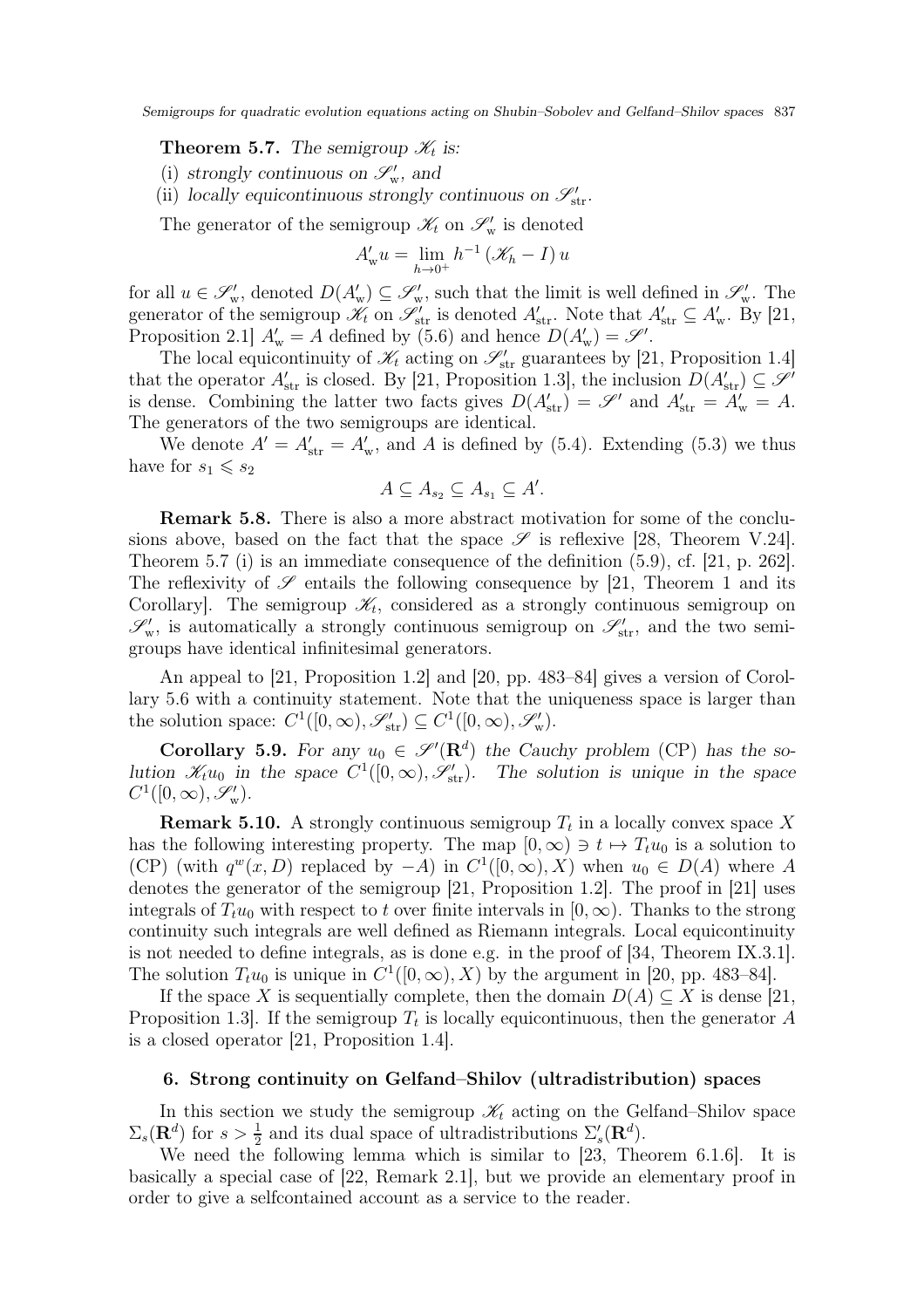<span id="page-17-1"></span><span id="page-17-0"></span>**Lemma 6.1.** If  $s > \frac{1}{2}$ , then the family of seminorms

(6.1) 
$$
||f||_h \equiv \sup_{\alpha,\beta \in \mathbf{N}^d} \frac{||x^{\alpha}D^{\beta}f||_{L^2}}{h^{|\alpha+\beta|}(\alpha! \beta!)^s}
$$

*for*  $h > 0$ *, is equivalent to the family*  $\{ \| \cdot \|_{\mathcal{S}_{s,h}} \}_{h>0}$  *as seminorms on*  $\Sigma_s(\mathbf{R}^d)$ *.* 

*Proof.* Using  $(\alpha + \gamma)! \leq 2^{|\alpha + \gamma|} \alpha! \gamma!$  (cf. [\[23,](#page-31-8) Eq. (0.3.6)]) we have for  $\alpha, \beta \in \mathbb{N}^d$ and  $0 < h \leq 1$ , cf. [\(4.11\)](#page-11-4),

$$
||x^{\alpha}D^{\beta}f||_{L^{2}} = ||\langle x \rangle^{-d} \langle x \rangle^{d} x^{\alpha} D^{\beta}f||_{L^{2}} \lesssim \sum_{|\gamma| \leq d} ||x^{\alpha+\gamma}D^{\beta}f||_{L^{\infty}}
$$
  

$$
\leq ||f||_{\mathcal{S}_{s,h}} \sum_{|\gamma| \leq d} h^{|\alpha+\gamma+\beta|} ((\alpha+\gamma)!\beta!)^{s} \lesssim ||f||_{\mathcal{S}_{s,h}} (2^{s}h)^{|\alpha+\beta|} (\alpha!\beta!)^{s}.
$$

This gives  $||f||_{2^{s}h} \lesssim ||f||_{\mathcal{S}_{s,h}}$ , or equivalently  $||f||_h \lesssim ||f||_{\mathcal{S}_{s,2-s_h}}$  for  $0 < h \leqslant 2^s$ . Since  $\|\cdot\|_{h_1} \leqslant \|\cdot\|_{h_2}$  when  $h_1 \geqslant h_2 > 0$  this shows that any seminorm  $\|\cdot\|_{h}$  with  $h > 0$ can be estimated by a seminorm from  $\{\|\cdot\|_{\mathcal{S}_{s,h}}\}_{h>0}$ .

For an opposite estimate, again for  $\alpha, \beta \in \mathbb{N}^d$  and  $h > 0$  we have using Fourier's inversion formula and Plancherel's identity for  $x \in \mathbb{R}^d$ 

$$
|x^{\alpha}D^{\beta}f(x)| = |(2\pi)^{-\frac{d}{2}} \int_{\mathbf{R}^{d}} \langle \xi \rangle^{-2d} \langle \xi \rangle^{2d} \widehat{x^{\alpha}D^{\beta}f}(\xi) e^{i\langle x,\xi \rangle} d\xi
$$
  

$$
\lesssim \left\| \sum_{|\gamma| \leq 2d} C_{\gamma} \xi^{\gamma} \widehat{x^{\alpha}D^{\beta}f}(\xi) \right\|_{L^{2}} \lesssim \sum_{|\gamma| \leq 2d} \left\| \mathcal{F} \left( D^{\gamma} \left( x^{\alpha} D^{\beta}f \right) \right) \right\|_{L^{2}}
$$
  

$$
= \sum_{|\gamma| \leq 2d} \left\| D^{\gamma} \left( x^{\alpha} D^{\beta}f \right) \right\|_{L^{2}} \leq \sum_{|\gamma| \leq 2d} \sum_{\kappa \leq \min(\gamma,\alpha)} \binom{\gamma}{\kappa} \frac{\alpha!}{(\alpha - \kappa)!} \left\| x^{\alpha - \kappa} D^{\beta + \gamma - \kappa}f \right\|_{L^{2}}
$$
  

$$
\leq 2^{|\alpha|} \sum_{|\gamma| \leq 2d} \sum_{\kappa \leq \min(\gamma,\alpha)} \binom{\gamma}{\kappa} \kappa! \left\| x^{\alpha - \kappa} D^{\beta + \gamma - \kappa}f \right\|_{L^{2}}
$$

in the last step using  $\alpha! = (\alpha - \kappa + \kappa)! \leqslant (\alpha - \kappa)! \kappa! 2^{|\alpha|}$ .

Next we use  $1 = 2s - \delta$  where  $\delta > 0$ , and  $\kappa! \geqslant |\kappa|! d^{-|\kappa|}$  for  $\kappa \in \mathbb{N}^d$  [\[23,](#page-31-8) Eq. (0.3.3)] which gives

<span id="page-17-2"></span>(6.2) 
$$
\kappa!^{-\delta}h^{-2|\kappa|} = \left(\frac{h^{-\frac{2|\kappa|}{\delta}}}{\kappa!}\right)^{\delta} \leqslant \left(\frac{\left(dh^{-\frac{2}{\delta}}\right)^{|\kappa|}}{|\kappa|!}\right)^{\delta} \leqslant \exp\left(\delta dh^{-\frac{2}{\delta}}\right).
$$

Thus for  $0 < h \leqslant 1$  and  $x \in \mathbb{R}^d$ 

$$
|x^{\alpha}D^{\beta}f(x)| \leq ||f||_{h} 2^{|\alpha|} \sum_{|\gamma| \leq 2d} \sum_{\kappa \leq \min(\gamma,\alpha)} {\gamma \choose \kappa} \kappa!^{2s-\delta} h^{|\alpha+\beta+\gamma-2\kappa|} ((\alpha-\kappa)!(\beta+\gamma-\kappa)!)^{s}
$$
  

$$
\leq ||f||_{h} 2^{|\alpha|} h^{|\alpha+\beta|} \sum_{|\gamma| \leq 2d} \sum_{\kappa \leq \min(\gamma,\alpha)} {\gamma \choose \kappa} \kappa!^{-\delta} h^{-2|\kappa|} (\alpha!(\beta+\gamma)!)^{s}
$$
  

$$
\lesssim ||f||_{h} (2h)^{|\alpha+\beta|} (\alpha!\beta!)^{s} \sum_{|\gamma| \leq 2d} \sum_{\kappa \leq \min(\gamma,\alpha)} {\gamma \choose \kappa} 2^{s|\beta|}
$$
  

$$
\lesssim ||f||_{h} (2^{1+s}h)^{|\alpha+\beta|} (\alpha!\beta!)^{s}
$$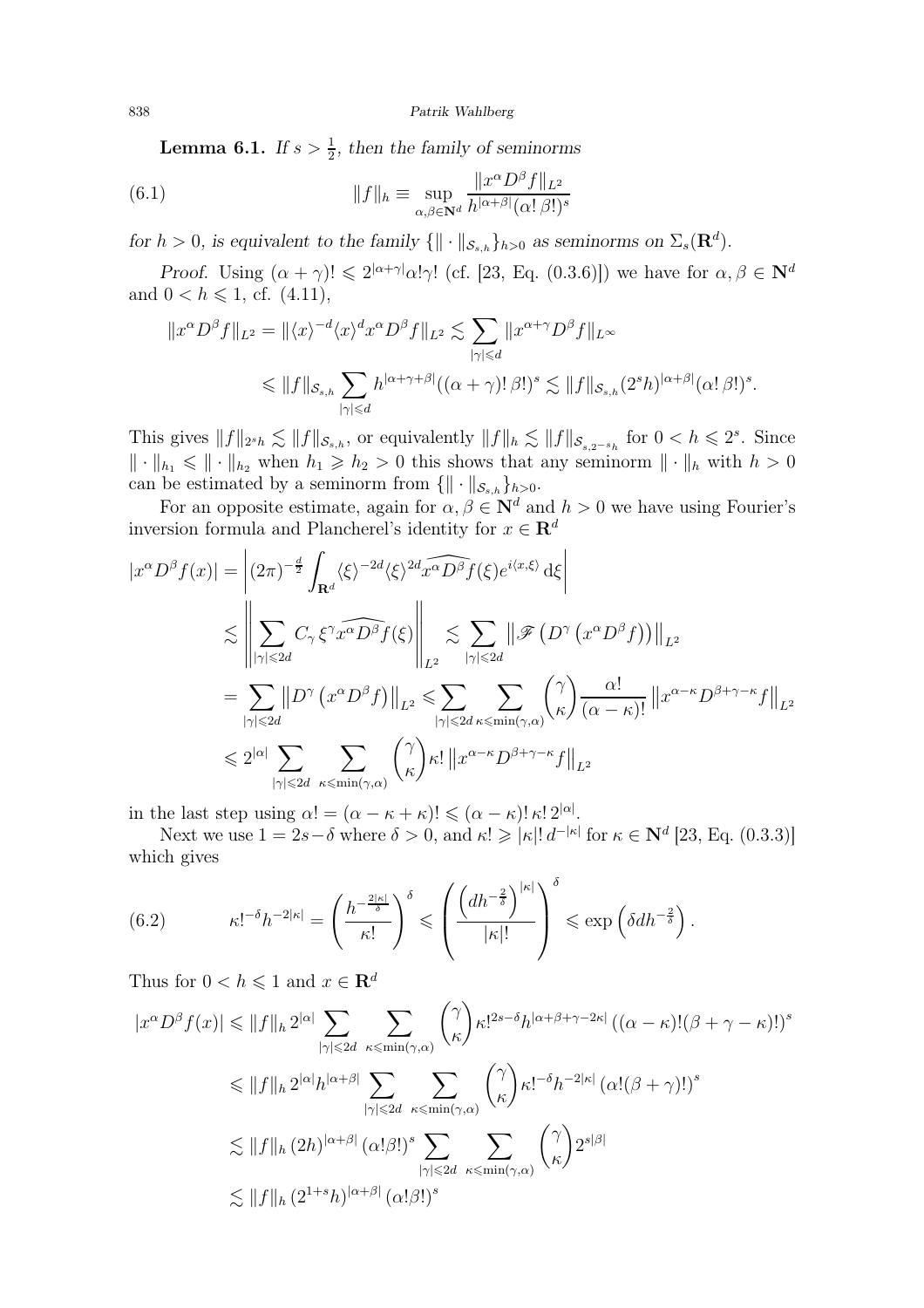which gives  $||f||_{\mathcal{S}_{s,2^{1+s}h}} \lesssim ||f||_h$ , or equivalently  $||f||_{\mathcal{S}_{s,h}} \lesssim ||f||_{2^{-1-s}h}$  for any  $0 < h \leq$  $2^{1+s}$ . Since  $\|\cdot\|_{\mathcal{S}_{s,h_1}} \leqslant \|\cdot\|_{\mathcal{S}_{s,h_2}}$  when  $h_1 \geqslant h_2 > 0$  this shows that any seminorm  $\|\cdot\|_{\mathcal{S}_{s,h}}$  can be estimated by a seminorm from  $\{\|\cdot\|_h\}_{h>0}$ .

The next project is to prove the fundamental Theorem [6.7](#page-22-0) which shows that  $\mathscr{K}_t$ is uniformly continuous on  $\Sigma_s(\mathbf{R}^d)$  for  $0 \leqslant t \leqslant T$ , for any  $T > 0$ . In order to prove it we need several auxiliary results. First we study the derivatives of a Gaussian type function  $g_{\lambda}(x) = e^{\lambda x^2/2}$  for  $x \in \mathbf{R}$  and  $\lambda \in \mathbf{C}$ . It is clear that

(6.3) 
$$
\partial^k g_\lambda(x) = p_{\lambda,k}(x) g_\lambda(x)
$$

where  $p_{\lambda,k}$  is a polynomial of order  $k \in \mathbb{N}$ . This polynomial is essentially a rescaled Hermite polynomial with complex argument [\[32\]](#page-31-23).

<span id="page-18-1"></span>**Lemma 6.2.** Suppose  $g_{\lambda}(x) = e^{\lambda x^2/2}$  for  $x \in \mathbf{R}$  and  $\lambda \in \mathbf{C}$ , let  $p_{\lambda,k}$  be the *polynomial defined in* [\(6.3\)](#page-18-0) *for*  $k \in \mathbb{N}$ *, and let*  $s > \frac{1}{2}$ *. For each*  $\mu > 0$  *there exists*  $0 < \delta \leq 1$  *such that*  $p_{\lambda,k}$  *satisfy the following estimates provided*  $|\lambda| \leq \delta$ *: For any*  $h > 0$ 

<span id="page-18-0"></span>
$$
|p_{\lambda,k}(x)| \lesssim h^k k!^s e^{\mu h^{-\frac{1}{s}}|x|^{\frac{1}{s}}}, \quad x \in \mathbf{R}, \ \ k \in \mathbf{N}.
$$

*Proof.* By a straightforward induction argument one may confirm the formula  $(cf. [32, Eq. (5.5.4)]$  $(cf. [32, Eq. (5.5.4)]$  $(cf. [32, Eq. (5.5.4)]$ 

$$
p_{\lambda,k}(x) = k! \sum_{m=0}^{\lfloor k/2 \rfloor} \frac{x^{k-2m} \lambda^{k-m}}{m!(k-2m)! 2^m}.
$$

Since  $k! \leq 2^k(k-2m)!(2m)!$  we can estimate  $|p_{\lambda,k}(x)|$  as

$$
|p_{\lambda,k}(x)| \leqslant \sum_{m=0}^{\lfloor k/2 \rfloor} \frac{(|\lambda|^{\frac{1}{2}} |x|)^{k-2m} (2m)!}{m! 2^{m-k}} \leqslant \sum_{m=0}^{\lfloor k/2 \rfloor} (\delta^{\frac{1}{2}} |x|)^{k-2m} m! 2^{m+k}.
$$

Combining with  $m! = m!^{2s-\epsilon}$  where  $\varepsilon = 2s - 1 > 0$ , this gives for any  $h > 0$  and  $b > 0$ 

$$
|p_{\lambda,k}(x)|h^{-k}k!^{-s} \leq \sum_{m=0}^{\lfloor k/2 \rfloor} (\delta^{\frac{1}{2}}|x|)^{k-2m} m!^{2s-\varepsilon} 2^{m+k} h^{-k} k!^{-s}
$$
  

$$
= \sum_{m=0}^{\lfloor k/2 \rfloor} \left( \frac{\left(\frac{b}{s} (\delta^{\frac{1}{2}}|x|)^{\frac{1}{s}}\right)^{k-2m}}{(k-2m)!} \right)^s \left(\frac{b}{s}\right)^{s(2m-k)} \left( \frac{(k-2m)!m!^2}{k!} \right)^s \frac{2^{m+k}h^{-k}}{m!^{\varepsilon}}
$$
  

$$
\leq e^{b \delta^{\frac{1}{2s}} |x|^{\frac{1}{s}}} \left( 2 \left( \frac{s}{b} \right)^s h^{-1} \right)^k \sum_{m=0}^{\lfloor k/2 \rfloor} \left( \frac{\left( 2 \left( \frac{b}{s} \right)^{2s} \right)^{\frac{m}{\varepsilon}}}{m!} \right)^{\varepsilon}
$$
  

$$
\leq e^{\varepsilon \left( 2 \left( \frac{b}{s} \right)^{2s} \right)^{\frac{1}{\varepsilon}}} e^{b \delta^{\frac{1}{2s}} |x|^{\frac{1}{s}}} \left( 4 \left( \frac{s}{b} \right)^s h^{-1} \right)^k = C_{s,b} e^{b \delta^{\frac{1}{2s}} |x|^{\frac{1}{s}}},
$$

where  $C_{s,b} > 0$ , provided  $b = s \frac{4}{s} h^{-\frac{1}{s}}$ . Thus if  $\delta \leq 4^{-2} \left(\frac{\mu}{s}\right)$  $\left(\frac{\mu}{s}\right)^{2s}$ , then

$$
b\,\delta^{\frac{1}{2s}} = s\,4^{\frac{1}{s}}\delta^{\frac{1}{2s}}h^{-\frac{1}{s}} \leqslant \mu h^{-\frac{1}{s}}
$$

and therefore

$$
|p_{\lambda,k}(x)| \lesssim h^k k!^s e^{\mu h^{-\frac{1}{s}}|x|^{\frac{1}{s}}}.
$$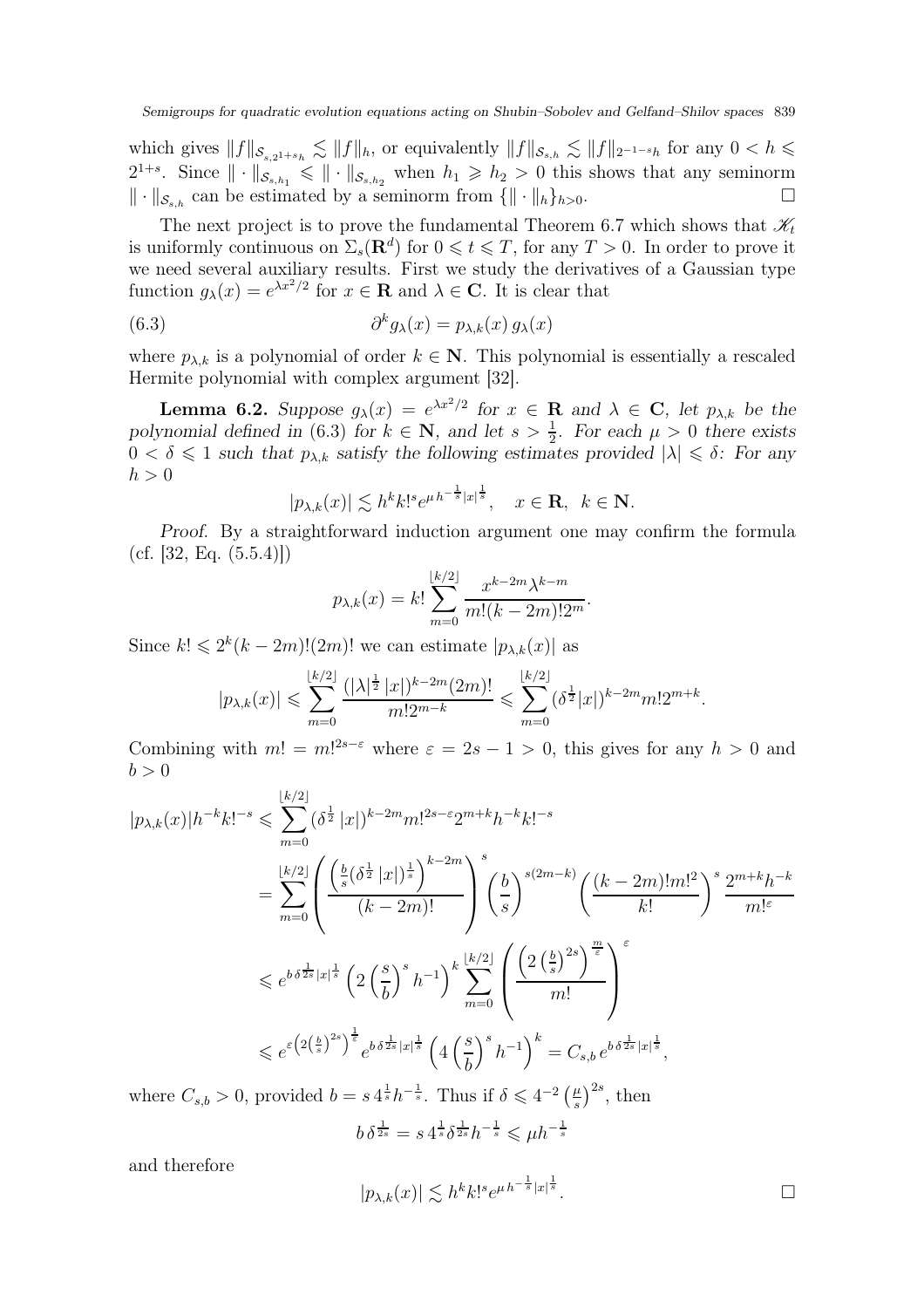#### 840 Patrik Wahlberg

<span id="page-19-0"></span>Corollary 6.3. Let  $\lambda > 0$  and  $s > \frac{1}{2}$ . Suppose  $\Lambda \in \mathbb{C}^{2d \times 2d}$  is a diagonal matrix with entries  $\lambda_j$  that are bounded as  $|\lambda_j| \leq \lambda$  for all  $1 \leq j \leq 2d$ . If  $g(z) = e^{\frac{1}{2}(\Lambda z, z)}$ ,  $z \in \mathbf{R}^{2d}$ , then

<span id="page-19-1"></span>(6.4) 
$$
\partial^{\alpha}g(z) = p_{\Lambda,\alpha}(z)g(z), \quad \alpha \in \mathbb{N}^{2d},
$$

*where*  $p_{\Lambda,\alpha}$  *are polynomials of order*  $|\alpha|$ *. For each*  $\mu > 0$  *there exists*  $0 < \delta \leq 1$  *such that the polynomials*  $p_{\Lambda,\alpha}$  *satisfy the following estimates provided*  $\lambda \leq \delta$ *: For any*  $h > 0$ 

<span id="page-19-2"></span>(6.5) 
$$
|p_{\Lambda,\alpha}(z)| \lesssim h^{|\alpha|} \alpha!^s e^{\mu h^{-\frac{1}{s}}|z|^{\frac{1}{s}}}, \quad z \in \mathbf{R}^{2d}, \ \alpha \in \mathbf{N}^{2d}.
$$

<span id="page-19-4"></span>**Proposition 6.4.** Let  $\lambda > 0$  and  $\varepsilon > 0$ . Suppose  $T_t \in \mathbb{C}^{2d \times 2d}$ ,  $0 \leq t \leq \varepsilon$ , *is a parametrized family of symmetric matrices such that for all*  $t \in [0, \varepsilon]$  *we have*  $\text{Re } T_t \leq 0$ , and  $\text{Re } T_t$  and  $\text{Im } T_t$  both have eigenvalues in the interval  $[-\lambda, \lambda]$ . Let  $a_t(z) = e^{\frac{1}{2}(T_t z, z)}$ ,  $z \in \mathbb{R}^{2d}$  and let  $s > \frac{1}{2}$ . For each  $\mu > 0$  there exists  $\delta > 0$  such that *if*  $\lambda \leq \delta$ *, then for any*  $h > 0$ 

<span id="page-19-5"></span>(6.6) 
$$
|\partial^{\alpha} a_t(z)| \lesssim h^{|\alpha|} \alpha!^{s} e^{\mu h^{-\frac{1}{s}} |z|^{\frac{1}{s}}}, \quad z \in \mathbf{R}^{2d}, \ \alpha \in \mathbf{N}^{2d}, \ 0 \leq t \leq \varepsilon.
$$

*Proof.* We may factorize  $\text{Re } T_t = U_t^T \Lambda_t U_t$  where  $U_t \in O(2d)$  and  $\Lambda_t \in \mathbb{R}^{2d \times 2d}$  is diagonal, with the non-positive eigenvalues of  $\text{Re } T_t$  on the diagonal. The coefficients of  $U_t$  satisfy the bound

(6.7) 
$$
|(U_t)_{j,k}| \leq ||U_t|| = 1, \quad 1 \leq j, k \leq 2d,
$$

where  $||U_t||$  denotes the operator matrix norm.

Thus  $a_{t,1}(z) = e^{\frac{1}{2} \langle \text{Re } T_t z, z \rangle} = g_{t,1}(U_t z)$  where  $g_{t,1}$  satisfies the assumptions of Corol-lary [6.3.](#page-19-0) We pick  $\delta > 0$  so that the polynomials  $p_{\Lambda,\alpha,t,1}$ , that correspond to  $g_{t,1}$  as in [\(6.4\)](#page-19-1), satisfy [\(6.5\)](#page-19-2) with  $\mu$  replaced by  $\mu_1 = \mu 2^{-2-\frac{2}{s}} d^{-1-\frac{1}{s}}$ . We have

<span id="page-19-3"></span>
$$
\partial_j a_{t,1}(z) = \sum_{k=1}^{2d} (U_t)_{k,j} \partial_k g_{t,1}(U_t x), \quad 1 \leqslant j \leqslant 2d.
$$

Taking into account [\(6.7\)](#page-19-3), it follows that we may express  $\partial^{\alpha} a_{t,1}(z)$  for  $\alpha \in \mathbb{N}^{2d}$  as a sum of  $(2d)^{|\alpha|}$  terms, consisting of coefficients the modulus of which are upper bounded by one, times  $\partial^{\beta} g_{t,1}(U_t x)$  where  $\beta \in \mathbb{N}^{2d}$  satisfies  $|\beta| = |\alpha|$ .

Let  $h > 0$ . We obtain using Corollary [6.3,](#page-19-0) [\[23,](#page-31-8) Eq. (0.3.3)] and the assumption  $\text{Re } T_t \leqslant 0$ 

$$
|\partial^{\alpha} a_{t,1}(z)| \leq (2d)^{|\alpha|} \max_{|\beta|=|\alpha|} |\partial^{\beta} g_{t,1}(U_t z)|
$$
  

$$
\lesssim (2dh)^{|\alpha|} |\alpha|!^{s} e^{\mu_1 h^{-\frac{1}{s}} |U_t z|^{\frac{1}{s}}} |g_{t,1}(U_t z)|
$$
  

$$
\leq (2d)^{1+s} h)^{|\alpha|} \alpha!^{s} e^{\mu_1 h^{-\frac{1}{s}} |z|^{\frac{1}{s}}} e^{\frac{1}{2} \langle \text{Re } T_t z, z \rangle}
$$
  

$$
\leq (2d)^{1+s} h)^{|\alpha|} \alpha!^{s} e^{\mu_1 h^{-\frac{1}{s}} |z|^{\frac{1}{s}}}, \quad 0 \leq t \leq \varepsilon.
$$

We apply the same argument to  $a_{t,2}(z) = e^{\frac{i}{2}(\operatorname{Im} T_t z, z)}$ . This gives new matrices  $U_t \in O(2d)$  and  $a_{t,2}(z) = g_{t,2}(U_t z)$  where  $g_{t,2}$  again satisfies the assumptions of Corollary [6.3.](#page-19-0) We obtain

$$
|\partial^{\alpha} a_{t,2}(z)| \lesssim ((2d)^{1+s}h)^{|\alpha|} \alpha!^{s} e^{\mu_1 h^{-\frac{1}{s}}|z|^{\frac{1}{s}}}|a_{t,2}(z)|
$$
  
= 
$$
((2d)^{1+s}h)^{|\alpha|} \alpha!^{s} e^{\mu_1 h^{-\frac{1}{s}}|z|^{\frac{1}{s}}}, \quad 0 \leq t \leq \varepsilon.
$$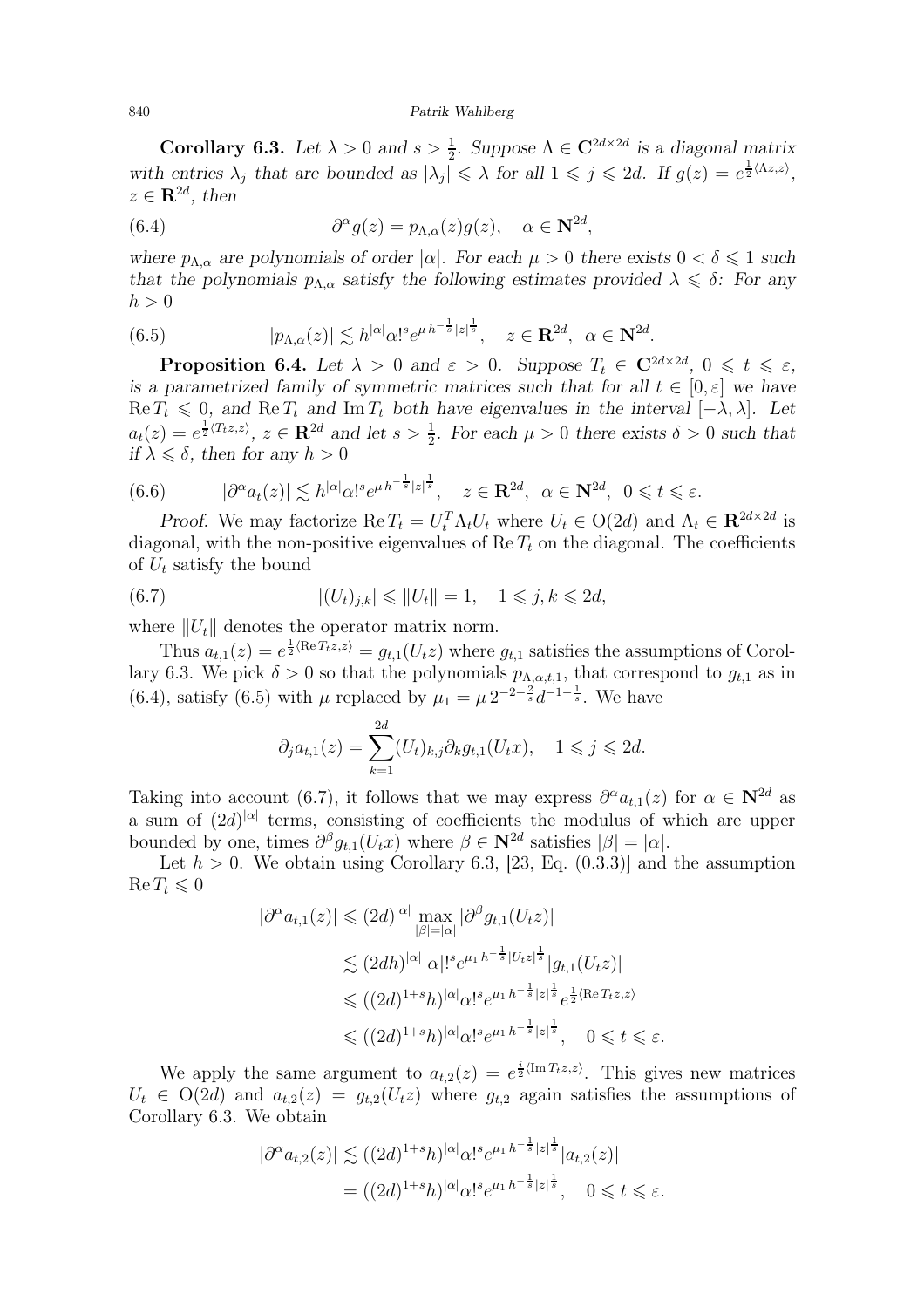Finally Leibniz' rule gives

$$
\begin{split} |\partial^{\alpha}a_{t}(z)| &= |\partial^{\alpha}\left(a_{t,1}(z)\,a_{t,2}(z)\right)| \leqslant \sum_{\beta\leqslant\alpha} \binom{\alpha}{\beta} |\partial^{\alpha-\beta}a_{t,1}(z)| \, |\partial^{\beta}a_{t,2}(z)| \\ &\lesssim \sum_{\beta\leqslant\alpha} \binom{\alpha}{\beta} ((2d)^{1+s}h)^{|\alpha-\beta|+|\beta|} (\alpha-\beta)!^{s} \beta!^{s} e^{2\mu_{1} \, h^{-\frac{1}{s}} |z|^{\frac{1}{s}}} \\ &\leqslant (2^{2+s}d^{1+s}h)^{|\alpha|} \alpha!^{s} e^{2\mu_{1} \, h^{-\frac{1}{s}} |z|^{\frac{1}{s}}}, \quad 0 \leqslant t \leqslant \varepsilon. \end{split}
$$

The result now follows by replacing  $2^{2+s}d^{1+s}h$  by h.  $\square$ 

<span id="page-20-0"></span>**Lemma 6.5.** *Let*  $\varepsilon > 0$  and  $s > \frac{1}{2}$ *. Suppose that*  $a_t \in C^\infty(\mathbb{R}^{2d})$  *is a family of functions parametrized by*  $t \in [0, \varepsilon]$  *that for any*  $h > 0$  *satisfy the estimates* 

$$
|\partial^{\alpha} a_t(z)| \lesssim h^{|\alpha|} \alpha!^{s} e^{\mu h^{-\frac{1}{s}} |z|^{\frac{1}{s}}}, \quad z \in \mathbf{R}^{2d}, \ \alpha \in \mathbf{N}^{2d}, \ 0 \leq t \leq \varepsilon,
$$

where  $\mu = s 2^{-4-\frac{3}{2s}} d^{-\frac{1}{2s}}$ . Let  $\Phi \in \Sigma_s(\mathbf{R}^{2d}) \setminus 0$ . Then for any  $b > 0$  there exists  $C_b > 0$ *such that*

$$
|V_{\Phi}a_t(z,\zeta)| \leqslant C_b e^{\frac{b}{4}|z|^{\frac{1}{s}}-b|\zeta|^{\frac{1}{s}}}, \quad z,\zeta \in \mathbf{R}^{2d}, \ \ 0 \leqslant t \leqslant \varepsilon.
$$

*Proof.* We will use the fact that

$$
f \mapsto \sup_{x \in \mathbf{R}^d, \ \beta \in \mathbf{N}^d} \beta!^{-s} A^{|\beta|} e^{A|x|^{\frac{1}{s}}}| \partial^\beta f(x)|
$$

for all  $A > 0$  is a family of seminorms for  $\Sigma_s(\mathbf{R}^d)$ , equivalent to [\(2.14\)](#page-4-1) for all  $h > 0$  $(cf. [4, Proposition 3.1]).$  $(cf. [4, Proposition 3.1]).$  $(cf. [4, Proposition 3.1]).$ 

Integration by parts and [\(2.19\)](#page-6-1) gives for any  $h_1, h_2 > 0$ 

$$
\begin{split}\n|\zeta^{\alpha}V_{\Phi}a_{t}(z,\zeta)| &= (2\pi)^{-d} \left| \int_{\mathbf{R}^{2d}} a_{t}(w) \partial_{w}^{\alpha} \left( e^{-i\langle \zeta, w \rangle} \right) \overline{\Phi(w-z)} \, \mathrm{d}w \right| \\
&\leqslant (2\pi)^{-d} \sum_{\beta \leqslant \alpha} \binom{\alpha}{\beta} \int_{\mathbf{R}^{2d}} \left| \partial^{\beta} a_{t}(w) \right| \left| \partial^{\alpha-\beta} \Phi(w-z) \right| \, \mathrm{d}w \\
&\lesssim \sum_{\beta \leqslant \alpha} \binom{\alpha}{\beta} h_{1}^{|\beta|} h_{2}^{|\alpha-\beta|} \beta!^{s} (\alpha-\beta)!^{s} \int_{\mathbf{R}^{2d}} e^{\mu h_{1}^{-\frac{1}{s}} |w|^{\frac{1}{s}}} e^{-h_{2}^{-1} |w-z|^{\frac{1}{s}}} \, \mathrm{d}w \\
&\leqslant \alpha!^{s} e^{2\mu h_{1}^{-\frac{1}{s}} |z|^{\frac{1}{s}}} \sum_{\beta \leqslant \alpha} \binom{\alpha}{\beta} h_{1}^{|\beta|} h_{2}^{|\alpha-\beta|} \int_{\mathbf{R}^{2d}} e^{(2\mu h_{1}^{-\frac{1}{s}} - h_{2}^{-1}) |w-z|^{\frac{1}{s}}} \, \mathrm{d}w \\
&\lesssim \alpha!^{s} (h_{1} + h_{2})^{|\alpha|} e^{2\mu h_{1}^{-\frac{1}{s}} |z|^{\frac{1}{s}}}, \quad z, \zeta \in \mathbf{R}^{2d}, \quad \alpha \in \mathbf{N}^{2d}, \quad 0 \leqslant t \leqslant \varepsilon,\n\end{split}
$$

provided  $h_2^{-1} > 2\mu h_1^{-\frac{1}{s}}$ . Let  $b > 0$ . Using

$$
|\zeta|^n\leqslant (2d)^{\frac{n}{2}}\max_{|\alpha|=n}|\zeta^\alpha|
$$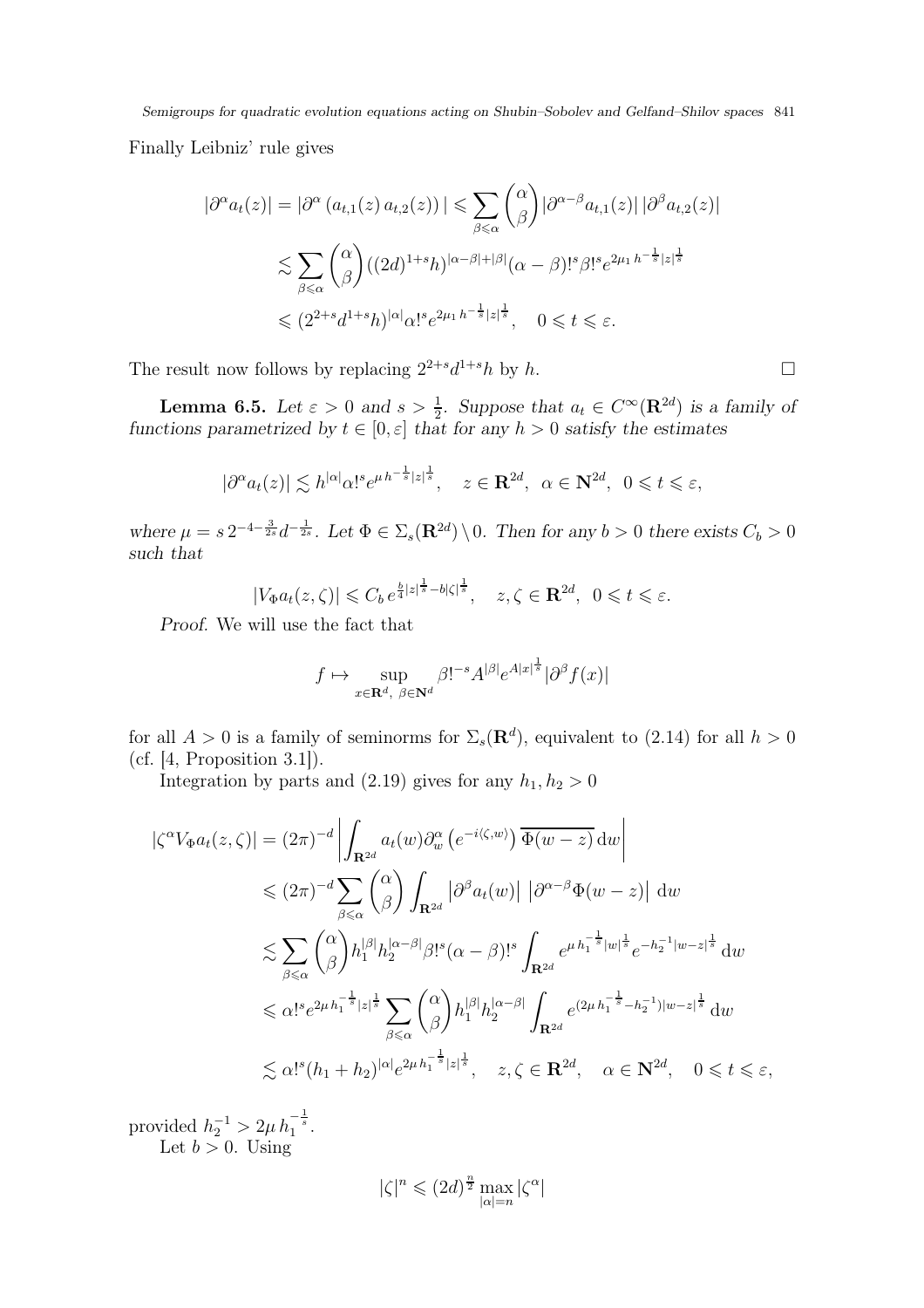we obtain

$$
e^{\frac{b}{s}|\zeta|^{\frac{1}{s}}}|V_{\Phi}a_{t}(z,\zeta)|^{\frac{1}{s}} = \sum_{n=0}^{\infty} 2^{-n} n!^{-1} \left(\frac{2b}{s}|\zeta|^{\frac{1}{s}}\right)^{n} |V_{\Phi}a_{t}(z,\zeta)|^{\frac{1}{s}}
$$
  

$$
\leq 2 \left(\sup_{n\geq 0} n!^{-s} \left(\left(\frac{2b}{s}\right)^{s}|\zeta|\right)^{n} |V_{\Phi}a_{t}(z,\zeta)|\right)^{\frac{1}{s}}
$$
  

$$
\lesssim \left(\sup_{n\geq 0} \left(\left(\frac{2b}{s}\right)^{s} (2d)^{\frac{1}{2}}\right)^{n} \max_{|\alpha|=n} \frac{|\zeta^{\alpha}V_{\Phi}a_{t}(z,\zeta)|}{n!^{s}}\right)^{\frac{1}{s}}
$$
  

$$
\lesssim e^{\frac{1}{s}2\mu h_{1}^{-\frac{1}{s}}|z|^{\frac{1}{s}}}\left(\sup_{n\geq 0} \left(\left(\frac{2b}{s}\right)^{s} (2d)^{\frac{1}{2}}(h_{1}+h_{2})\right)^{n}\right)^{\frac{1}{s}}.
$$

The result now follows provided the following three conditions are true:

<span id="page-21-0"></span>(6.8) 
$$
2\mu h_1^{-\frac{1}{s}} = \frac{b}{4},
$$

<span id="page-21-1"></span>(6.9) 
$$
h_2^{-1} > 2\mu h_1^{-\frac{1}{s}},
$$

<span id="page-21-2"></span>(6.10) 
$$
\left(\frac{2b}{s}\right)^s (2d)^{\frac{1}{2}}(h_1 + h_2) \leq 1.
$$

We first pick

$$
h_1 = \frac{1}{2} \left(\frac{s}{2b}\right)^s (2d)^{-\frac{1}{2}} = s^s 2^{-\frac{3}{2} - s} d^{-\frac{1}{2}} b^{-s}
$$

which means that  $(6.8)$  is satisfied. Since

$$
\left(\frac{2b}{s}\right)^s (2d)^{\frac{1}{2}}h_1 = \frac{1}{2},
$$

we may pick  $h_2 > 0$  sufficiently small so that [\(6.9\)](#page-21-1) and [\(6.10\)](#page-21-2) are satisfied.

Finally we are in a position to prove that estimates for a family of symbols as required in Lemma [6.5](#page-20-0) give rise to operators that are uniformly bounded on  $\Sigma_s(\mathbf{R}^d)$ . It is interesting to compare this result with [\[3,](#page-30-5) Theorem 4.10]. The conditions that are sufficient for continuity given in [\[3,](#page-30-5) Theorem 4.10] and here are quite similar, but neither condition implies the other.

<span id="page-21-4"></span>**Proposition 6.6.** Suppose  $s > \frac{1}{2}$  and  $\varepsilon > 0$ . Let  $a_t \in C^\infty(\mathbb{R}^{2d})$  be a family of *functions parametrized by*  $t \in [0, \varepsilon]$ *, that for any*  $h > 0$  *satisfy the estimates* 

$$
|\partial^{\alpha} a_t(z)| \lesssim h^{|\alpha|} \alpha!^{s} e^{\mu h^{-\frac{1}{s}} |z|^{\frac{1}{s}}}, \quad z \in \mathbf{R}^{2d}, \ \alpha \in \mathbf{N}^{2d}, \ 0 \leq t \leq \varepsilon,
$$

where  $\mu = s 2^{-4-\frac{3}{2s}} d^{-\frac{1}{2s}}$ . Then for any  $h > 0$  there exists  $h_1 = h_1(h) > 0$  and  $C = C_h > 0$  *such that* 

$$
||a_t^w(x,D)f||_h \leqslant C||f||_{h_1}, \quad 0 \leqslant t \leqslant \varepsilon, \ f \in \Sigma_s(\mathbf{R}^d).
$$

*Proof.* Let  $\varphi \in \Sigma_s(\mathbf{R}^d)$  be such that  $\Phi = W(\varphi, \varphi) \in \Sigma_s(\mathbf{R}^{2d})$  satisfies  $\|\Phi\|_{L^2} = 1$ . We use the Weyl quantization formula [\(2.7\)](#page-3-3), involving the Wigner distribution [\(2.8\)](#page-3-2), and [\(2.1\)](#page-2-1). This gives for  $f, g \in \Sigma_s(\mathbf{R}^d)$  and  $w \in \mathbf{R}^{2d}$ 

<span id="page-21-3"></span>(6.11) 
$$
(a_t^w(x, D)f, \Pi(w)g) = (2\pi)^{-\frac{d}{2}}(a_t, W(\Pi(w)g, f))
$$

$$
= (2\pi)^{-\frac{d}{2}}(V_{\Phi}a_t, V_{\Phi}W(\Pi(w)g, f)).
$$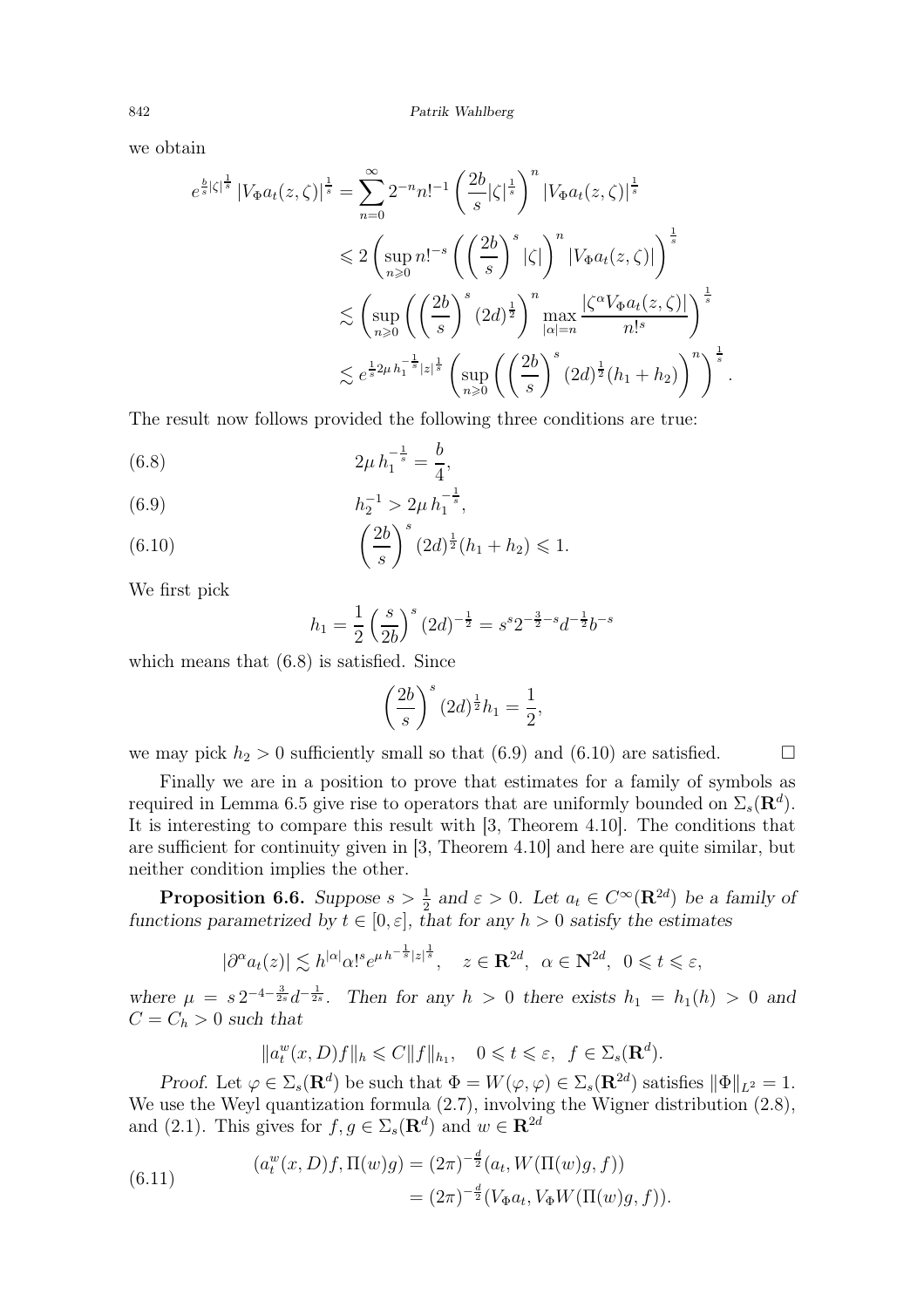Since  $\Phi = W(\varphi, \varphi)$  we obtain from [\[12,](#page-31-6) Lemma 14.5.1 and Lemma 3.1.3]

$$
|V_{\Phi}W(\Pi(w)\varphi, f)(z, \zeta)| = \left| V_{\varphi}f\left(z + \frac{1}{2}\mathcal{J}\zeta\right) \right| \left| V_{\varphi}(\Pi(w)\varphi)\left(z - \frac{1}{2}\mathcal{J}\zeta\right) \right|
$$
  
= 
$$
\left| V_{\varphi}f\left(z + \frac{1}{2}\mathcal{J}\zeta\right) \right| \left| V_{\varphi}\varphi\left(z - w - \frac{1}{2}\mathcal{J}\zeta\right) \right|.
$$

Inserting this into [\(6.11\)](#page-21-3), using Lemma [6.5](#page-20-0) and [\(2.19\)](#page-6-1) we obtain for any  $b > 0$ 

$$
|V_{\varphi}(a_{t}^{w}(x,D)f)(w)| = (2\pi)^{-\frac{d}{2}}|(a_{t}^{w}(x,D)f,\Pi(w)\varphi)|
$$
  
\n
$$
\leq (2\pi)^{-d} \int_{\mathbf{R}^{4d}} |V_{\Phi}a_{t}(z,\zeta)| |V_{\Phi}W(\Pi(w)\varphi,f)(z,\zeta)| dz d\zeta
$$
  
\n(6.12) 
$$
\leq C_{b} \int_{\mathbf{R}^{4d}} e^{\frac{b}{4}|z|^{\frac{1}{3}}-b|\zeta|^{\frac{1}{3}}} |V_{\varphi}f(z+\frac{1}{2}\mathcal{J}\zeta)| |V_{\varphi}\varphi(z-w-\frac{1}{2}\mathcal{J}\zeta)| dz d\zeta
$$
  
\n
$$
= C_{b} \int_{\mathbf{R}^{4d}} e^{\frac{b}{4}|z-\frac{1}{2}\mathcal{J}\zeta|^{\frac{1}{3}}-b|\zeta|^{\frac{1}{3}}}|V_{\varphi}f(z)| |V_{\varphi}\varphi(z-w-\mathcal{J}\zeta)| dz d\zeta
$$
  
\n
$$
\leq C_{b} \int_{\mathbf{R}^{4d}} e^{\frac{b}{2}|z|^{\frac{1}{3}}-b(1-2^{-1-\frac{1}{3}})|\zeta|^{\frac{1}{3}}}|V_{\varphi}f(z)| |V_{\varphi}\varphi(z-w-\mathcal{J}\zeta)| dz d\zeta.
$$

The estimate is uniform with respect to  $t \in [0, \varepsilon]$ .

<span id="page-22-1"></span>Next we use the seminorms on  $\Sigma_s(\mathbf{R}^d)$  defined by

(6.13) 
$$
\Sigma_s(\mathbf{R}^d) \ni f \mapsto ||f||_A'' = \sup_{z \in \mathbf{R}^{2d}} e^{A|z|^{\frac{1}{s}}}|V_{\varphi}f(z)|, \quad A > 0,
$$

where  $\varphi \in \Sigma_s(\mathbf{R}^d) \setminus \{0\}$  is fixed but arbitrary (cf. [\[4,](#page-30-0) Propositon 3.1]). Using  $2^{-1-\frac{1}{s}} < 2^{-1}$  and again [\(2.19\)](#page-6-1) we obtain for any  $a > 0$ 

$$
|V_{\varphi}(a_{t}^{w}(x,D)f)(w)|
$$
  
\n
$$
\leq C_{b}||f||_{b+2a}^{\prime\prime}||\varphi||_{4a}^{\prime\prime}\int_{\mathbf{R}^{4d}}e^{-\left(\frac{b}{2}+2a\right)|z|^{\frac{1}{8}}-b\left(1-2^{-1-\frac{1}{8}}\right)|\zeta|^{\frac{1}{8}}-4a|z-w-\mathcal{J}\zeta|^{\frac{1}{8}}}\,dz\,d\zeta
$$
  
\n(6.14)  
\n
$$
\leq C_{b}||f||_{b+2a}^{\prime\prime}||\varphi||_{4a}^{\prime\prime}\int_{\mathbf{R}^{4d}}e^{-\left(\frac{b}{2}+2a\right)|z|^{\frac{1}{8}}-\frac{b}{2}|\zeta|^{\frac{1}{8}}-4a|z-w-\mathcal{J}\zeta|^{\frac{1}{8}}}\,dz\,d\zeta
$$
  
\n
$$
\leq C_{b}||f||_{b+2a}^{\prime\prime}||\varphi||_{4a}^{\prime\prime}\int_{\mathbf{R}^{4d}}e^{-\left(\frac{b}{2}+2a\right)|z|^{\frac{1}{8}}-\left(\frac{b}{2}-4a\right)|\zeta|^{\frac{1}{8}}-2a|z-w|^{\frac{1}{8}}}\,dz\,d\zeta
$$
  
\n
$$
\leq C_{b}||f||_{b+2a}^{\prime\prime}||\varphi||_{4a}^{\prime}e^{-a|w|^{\frac{1}{8}}}\int_{\mathbf{R}^{4d}}e^{-\frac{b}{2}|z|^{\frac{1}{8}}-\left(\frac{b}{2}-4a\right)|\zeta|^{\frac{1}{8}}}\,dz\,d\zeta, \quad w \in \mathbf{R}^{2d}.
$$

Let  $B > 0$  be arbitrary. If we first pick  $a \ge B$  and then  $b > 8a$  we obtain

(6.15) 
$$
\|a_t^w(x,D)f\|_B'' = \sup_{w \in \mathbf{R}^{2d}} e^{B|w|^{\frac{1}{s}}}|V_\varphi(a_t^w(x,D)f)(w)| \leq C \|f\|_{b+2a}''
$$

for a constant  $C > 0$  and for all  $t \in [0, \varepsilon]$ .

Finally we combine Lemma [6.1](#page-17-0) and [\[4,](#page-30-0) Proposition 3.1], which admits the con-clusion that the seminorms [\(6.13\)](#page-22-1) are equivalent to the seminorms  $\|\cdot\|_h$  for  $h > 0$ , defined in [\(6.1\)](#page-17-1). This implies the claim.

We have reached a point at which we may prove the theorem for which Lemma [6.2,](#page-18-1) Corollary [6.3,](#page-19-0) Proposition [6.4,](#page-19-4) Lemma [6.5,](#page-20-0) and Proposition [6.6](#page-21-4) are preparations.

<span id="page-22-0"></span>**Theorem 6.7.** Let  $\text{Re } Q \geq 0$ ,  $s > \frac{1}{2}$  and  $T > 0$ . For every  $h > 0$  there exists  $h_1 = h_1(h) > 0$  and  $C = C_{T,h} > 0$  such that

$$
\|\mathscr{K}_t f\|_h \leqslant C \|f\|_{h_1}, \quad 0 \leqslant t \leqslant T, \ \ f \in \Sigma_s(\mathbf{R}^d).
$$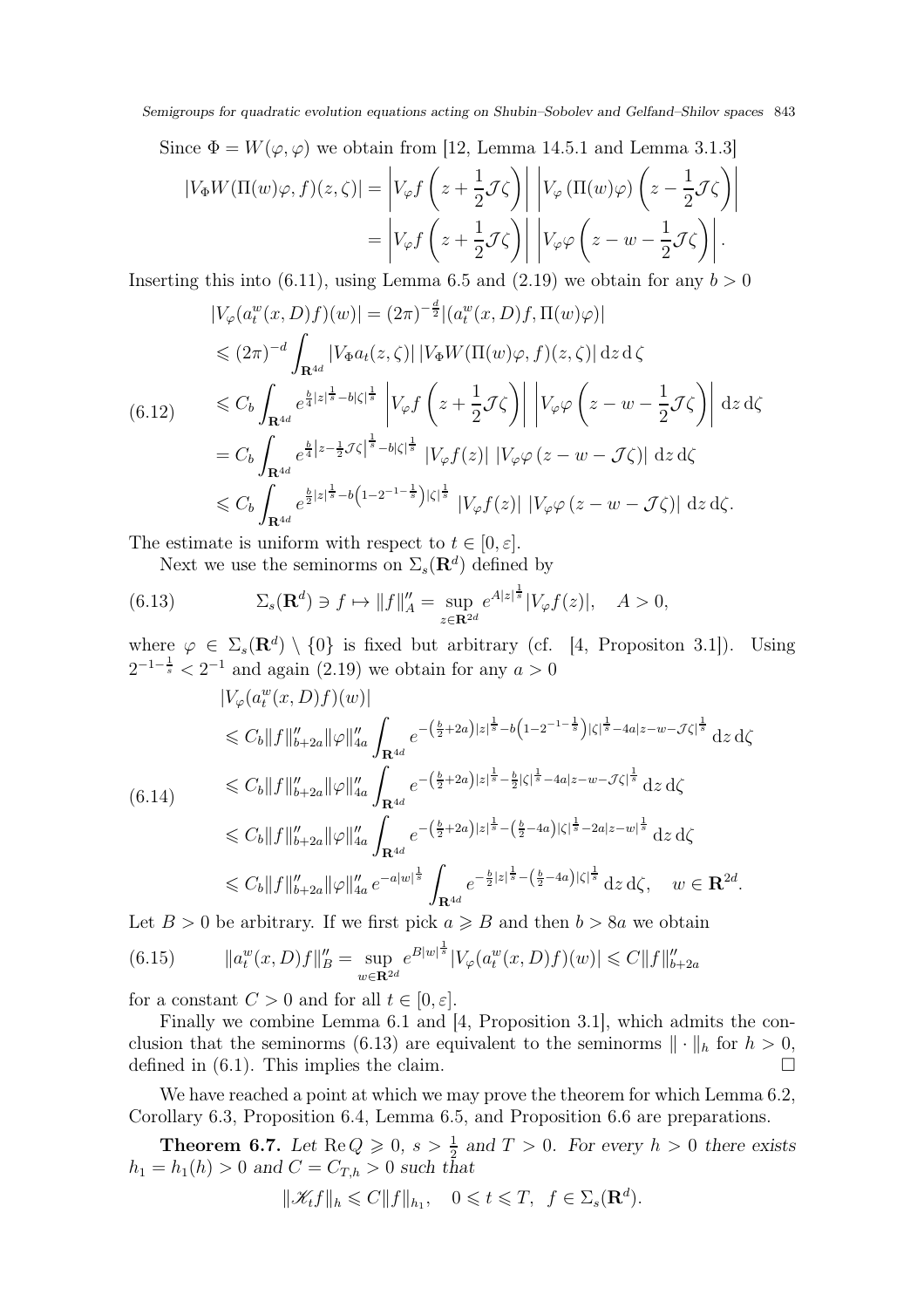*Proof.* It suffices to show the following statement. There exists  $\varepsilon > 0$  such that for any  $h > 0$  there exists  $h_1 = h_1(h) > 0$  and  $C = C(h) > 0$  such that

(6.16) 
$$
\|\mathscr{K}_t f\|_h \leqslant C \|f\|_{h_1}, \quad 0 \leqslant t \leqslant \varepsilon.
$$

In fact, suppose that [\(6.16\)](#page-23-0) holds, for given  $\varepsilon > 0$ , all  $h > 0$  and some  $C, h_1 > 0$ . Take  $n \in \mathbb{N}$  such that  $n \geq T \varepsilon^{-1}$ , which implies  $t/n \leq \varepsilon$  for  $0 \leq t \leq T$ . We use the semigroup property  $\mathscr{K}_{t_1+t_2} = \mathscr{K}_{t_1}\mathscr{K}_{t_2}$  for  $t_1, t_2 \geq 0$ . Thus we obtain from [\(6.16\)](#page-23-0) the existence of  $C_1, C_2, \cdots, C_n > 0$  and  $h_1, h_2, \cdots, h_n > 0$ 

<span id="page-23-0"></span>
$$
\|\mathcal{K}_t f\|_h = \|(\mathcal{K}_{t/n})^n f\|_h \leq C_1 \|(\mathcal{K}_{t/n})^{n-1} f\|_{h_1} \leq C_1 C_2 \|(\mathcal{K}_{t/n})^{n-2} f\|_{h_2} \leq C_1 C_2 \cdots C_n \|f\|_{h_n}, \quad 0 \leq t \leq T,
$$

which implies the claim of the theorem.

Thus we may concentrate on the proof of [\(6.16\)](#page-23-0) for some  $\varepsilon > 0$ , and for all  $h > 0$ , some  $h_1 = h_1(h) > 0$  and some  $C = C(h) > 0$ . We express  $\mathcal{K}_t$  as a Weyl operator [\(2.6\)](#page-2-5) as  $\mathcal{K}_t = a_t^w(x, D)$ . Then we can benefit from Hörmander's [\[19,](#page-31-0) Theorem 4.3] explicit formula for the Weyl symbol

$$
a_t(z) = (\det(\cos(tF)))^{-\frac{1}{2}} \exp(\sigma(\tan(tF)z, z)), \quad z \in \mathbf{R}^{2d},
$$

where  $F = \mathcal{J}Q$  and  $\tan(tF) = \sin(tF)(\cos(tF))^{-1}$ , which is valid for all  $t \geq 0$  such that  $\det(\cos(tF)) \neq 0$ . According to [\[19,](#page-31-0) Theorem 4.1],  $\det(\cos(tF)) \neq 0$  unless  $t\lambda \in \pi\left(\frac{1}{2} + \mathbf{Z}\right)$  where  $\lambda \in \mathbf{C}$  is an eigenvalue of F. Clearly it is possible to pick  $\varepsilon > 0$ such that  $\det(\cos(tF)) \neq 0$  for  $0 \leq t \leq \varepsilon$ .

The exponent of  $a_t$  is

$$
\sigma(\tan(tF)z, z) = \langle \mathcal{J} \tan(tF)z, z \rangle = \frac{1}{2} \langle T_t z, z \rangle
$$

where the symmetric matrix  $T_t \in \mathbb{C}^{2d \times 2d}$  is

$$
T_t = \mathcal{J} \tan(tF) - (\tan(tF))^T \mathcal{J}
$$

due to  $\mathcal{J}^T = -\mathcal{J}$ .

Since  $\cos(tF) \to I$  as  $t \to 0^+$  we may assume that the factor  $(\det(\cos(tF)))^{-\frac{1}{2}}$ satisfies

$$
(\det(\cos(tF)))^{-\frac{1}{2}} \leq 2, \quad 0 \leq t \leq \varepsilon,
$$

after possibly decreasing  $\varepsilon > 0$ .

According to [\[19,](#page-31-0) Theorem 4.6] we have  $\text{Re } T_t \leq 0$  for  $t \in [0, \varepsilon]$ . Since  $T_t \to 0$  as  $t \to 0^+$ , we may assume that  $\text{Re } T_t$  and  $\text{Im } T_t$  both have small eigenvalues, uniformly over  $t \in [0, \varepsilon]$ , again after possibly decreasing  $\varepsilon > 0$ . Specifically we assume that the eigenvalues belong to  $[-\delta, \delta]$  for  $t \in [0, \varepsilon]$ , where  $\delta > 0$  is chosen small enough to guarantee by Proposition [6.4](#page-19-4) that the estimates [\(6.6\)](#page-19-5) hold for all  $h > 0$  with  $\mu = s 2^{-4-\frac{3}{2s}} d^{-\frac{1}{2s}}$ . The claim is now a consequence of Proposition [6.6.](#page-21-4)

By Theorem [6.7](#page-22-0) we may extend  $\mathscr{K}_t$  uniquely from the domain  $\Sigma_s(\mathbf{R}^d)$  to  $\Sigma'_s(\mathbf{R}^d)$ by the assignment

<span id="page-23-2"></span>(6.17) 
$$
(\mathscr{K}_t u, \varphi) = (u, \mathscr{K}_t^* \varphi) = (u, \mathscr{K}_{e^{-2it\overline{F}}}\varphi), \quad u \in \Sigma_s'(\mathbf{R}^d), \quad \varphi \in \Sigma_s(\mathbf{R}^d).
$$

<span id="page-23-1"></span>**Corollary 6.8.** If  $s > \frac{1}{2}$  and  $t \geq 0$ , then  $\mathcal{K}_t$  is a continuous linear operator on  $\Sigma_s(\mathbf{R}^d)$ , that extends uniquely to a continuous linear operator on  $\Sigma'_s(\mathbf{R}^d)$  equipped *with its weak*<sup>∗</sup> *topology.*

Theorem [6.7](#page-22-0) implies in particular that  $\mathscr{K}_t = \mathscr{K}_{e^{-2itF}} \colon \Sigma_s(\mathbf{R}^d) \to \Sigma_s(\mathbf{R}^d)$  is continuous for each fixed  $t \geqslant 0$ .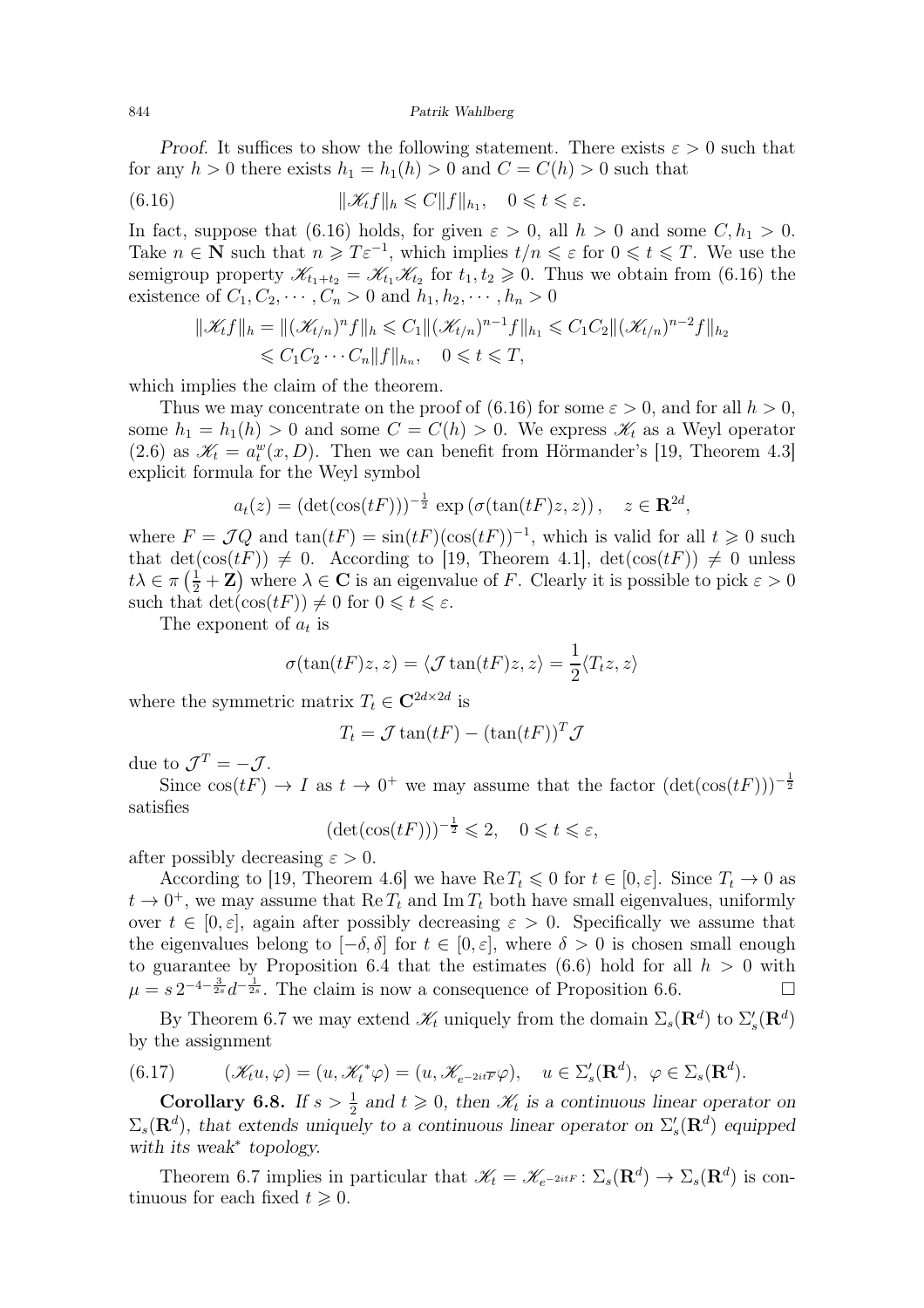**Remark 6.9.** The continuity of  $\mathscr{K}_t: \Sigma_s(\mathbf{R}^d) \to \Sigma_s(\mathbf{R}^d)$  can be generalized as follows. The operator  $\mathscr{K}_T\colon\Sigma_s(\mathbf{R}^d)\to\Sigma_s(\mathbf{R}^d)$  is continuous for any matrix  $T\in$  $\mathrm{Sp}(d,\mathbf{C})$  which is positive in the sense of

<span id="page-24-0"></span>(6.18) 
$$
i(\sigma(\overline{TX},TX) - \sigma(\overline{X},X)) \geq 0, \quad X \in T^*\mathbf{C}^d,
$$

(cf. [\[19\]](#page-31-0)), where  $\mathscr{K}_T$  is the operator with kernel  $K_T$  defined as in [\(3.2\)](#page-8-1) with  $e^{-2itF}$ replaced by  $T$ . Condition [\(6.18\)](#page-24-0) means that the graph of  $T$  is a positive Lagrangian in  $T^*{\bf C}^d \times T^*{\bf C}^d$ . The operator  $\mathscr{K}_t$  with kernel  $K_{e^{-2itF}}$  defined by the oscillatory integral kernel [\(3.2\)](#page-8-1) is a particular case with  $T = e^{-2itF}$ . The matrix  $e^{-2itF}$  is a positive matrix in  $Sp(d, \mathbb{C})$  according to [\[27,](#page-31-1) Lemma 5.2].

This generalization of Theorem [6.7](#page-22-0) has been stated in [\[4,](#page-30-0) Proposition 8.1]. The proof there is unfortunately wrong but it has been corrected [\[5\]](#page-30-6).

The next result is a Gelfand–Shilov version of Lemma [4.2.](#page-9-7)

<span id="page-24-2"></span>**Lemma 6.10.** *If*  $B \subseteq \Sigma_s(\mathbf{R}^d)$  *is bounded and*  $N > 0$  *is an integer, then* 

<span id="page-24-1"></span>
$$
\{x^{\gamma}D^{\kappa}f, f \in B, |\gamma + \kappa| < N\} \subseteq \Sigma_s(\mathbf{R}^d)
$$

*is also bounded.*

*Proof.* Using the seminorms [\(6.1\)](#page-17-1) the assumption means that

(6.19) 
$$
\sup_{f \in B} ||f||_h = C_h < \infty \quad \forall h > 0.
$$

We have for  $f \in B$  and  $\alpha, \beta, \gamma, \kappa \in \mathbb{N}^d$ 

$$
\|x^{\alpha}D^{\beta}(x^{\gamma}D^{\kappa}f)\|_{L^{2}} = \left\|\sum_{\sigma \leqslant \min(\beta,\gamma)} {\beta \choose \sigma} \frac{\gamma! \, i^{-|\sigma|}}{(\gamma - \sigma)!} x^{\alpha + \gamma - \sigma} D^{\kappa + \beta - \sigma}f\right\|_{L^{2}} \leq \sum_{\sigma \leqslant \min(\beta,\gamma)} {\beta \choose \sigma} \sigma! \, 2^{|\gamma|} \left\|x^{\alpha + \gamma - \sigma} D^{\kappa + \beta - \sigma}f\right\|_{L^{2}}.
$$

As in the proof of Lemma [6.1](#page-17-0) we next use  $1 = 2s - \delta$  where  $\delta > 0$ . Let  $h > 0$ . Since  $\|\cdot\|_{h_1} \leqslant \|\cdot\|_{h_2}$  when  $h_1 \geqslant h_2 > 0$  we may assume that  $h \leqslant 1$ . Provided  $|\gamma + \kappa| < N$  we obtain using [\(6.2\)](#page-17-2) and [\(6.19\)](#page-24-1)

$$
\|x^{\alpha}D^{\beta}(x^{\gamma}D^{\kappa}f)\|_{L^{2}} \leq 2^{N} \sum_{\sigma \leq \min(\beta,\gamma)} \binom{\beta}{\sigma} \sigma!^{2s-\delta} \|x^{\alpha+\gamma-\sigma}D^{\kappa+\beta-\sigma}f\|_{L^{2}}
$$
  

$$
\leq 2^{N}C_{h} \sum_{\sigma \leq \min(\beta,\gamma)} \binom{\beta}{\sigma} \sigma!^{2s-\delta}h^{|\alpha+\beta+\gamma+\kappa-2\sigma|}((\alpha+\gamma-\sigma)!(\kappa+\beta-\sigma)!)^{s}
$$
  

$$
\leq 2^{N}C_{h}h^{|\alpha+\beta|} \sum_{\sigma \leq \min(\beta,\gamma)} \binom{\beta}{\sigma} \sigma!^{-\delta}h^{-2|\sigma|}((\alpha+\gamma)!(\kappa+\beta)!)^{s}
$$
  

$$
\leq 2^{N}C_{\delta,d,h}C_{h}h^{|\alpha+\beta|}(\alpha!\beta!)^{s} \sum_{\sigma \leq \min(\beta,\gamma)} \binom{\beta}{\sigma} 2^{s|\alpha+\beta+\gamma+\kappa|}(\gamma!\kappa!)^{s}
$$
  

$$
\leq C_{N}C_{\delta,d,h}C_{h} (2^{s+1}h)^{|\alpha+\beta|}(\alpha!\beta!)^{s}.
$$

This gives for some  $C'_{\delta,d,h,N} > 0$ 

$$
||x^{\gamma}D^{\kappa}f||_{2^{s+1}h} \leq C'_{\delta,d,h,N}, \quad |\gamma + \kappa| < N, \ \ f \in B.
$$

Since  $0 < h \leq 1$  is arbitrary we have proved the claim.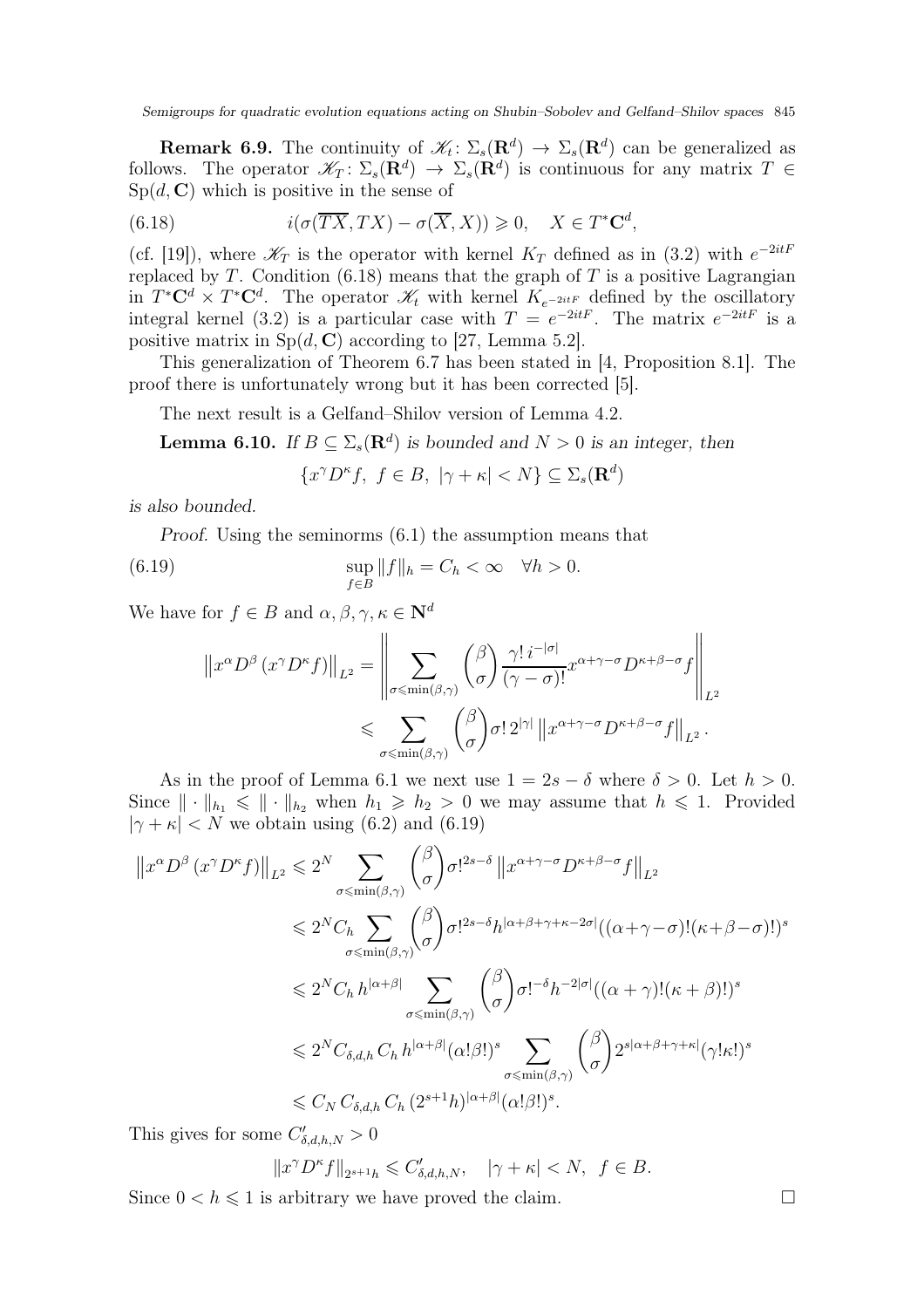The proof of the next result is omitted since it is conceptually identical to the proof of Lemma [4.3.](#page-10-1)

<span id="page-25-2"></span>**Lemma 6.11.** *If*  $B \subseteq \Sigma_s(\mathbf{R}^d)$  *is bounded and*  $\varepsilon > 0$ *, then there exists*  $K \in \mathbf{N}$ *and*  $\varphi_j \in \Sigma_s(\mathbf{R}^d)$  *for*  $1 \leqslant j \leqslant K$  *such that* 

<span id="page-25-1"></span>
$$
B \subseteq \bigcup_{j=1}^K B_{\varepsilon}(\varphi_j)
$$

where the open balls  $B_{\varepsilon}(\varphi_j) \subseteq L^2(\mathbf{R}^d)$  *refer to the*  $L^2$  *norm.* 

We have now reached a point where we may prove that  $\mathscr{K}_t$  is a strongly continuous semigroup on  $\Sigma_s(\mathbf{R}^d)$ . It is a consequence of the following result.

<span id="page-25-0"></span>**Theorem 6.12.** *The map*  $[0, \infty) \ni t \mapsto \mathcal{K}_t$  *is a semigroup on*  $\Sigma_s(\mathbf{R}^d)$ *, which satisfies for each bounded set*  $B \subseteq \Sigma_s(\mathbf{R}^d)$  *and all*  $h > 0$ 

(6.20) 
$$
\lim_{t \to 0^+} \sup_{\varphi \in B} ||(\mathcal{K}_t - I)\varphi||_h = 0.
$$

*Proof.* The semigroup property  $\mathscr{K}_{t_1+t_2} = \mathscr{K}_{t_1}\mathscr{K}_{t_2}$  for  $t_1, t_2 \geq 0$ , as well as  $\mathscr{K}_0 = I$ , are immediate since they hold on  $L^2$  and  $\Sigma_s(\mathbf{R}^d) \subseteq L^2$ , and Corollary [6.8](#page-23-1) shows that  $\mathscr{K}_t \colon \Sigma_s(\mathbf{R}^d) \to \Sigma_s(\mathbf{R}^d)$  is continuous for each  $t \geqslant 0$ .

It remains to show [\(6.20\)](#page-25-1) where  $h > 0$  and  $B \subseteq \Sigma_s(\mathbf{R}^d)$  is bounded as in [\(6.19\)](#page-24-1). We may assume that  $h \leq 1$ .

Let  $\varepsilon > 0$  and  $N \in \mathbb{N}$ . If  $|\alpha + \beta| \geq N$  and  $0 < t \leq 1$ , then we obtain from Theorem [6.7](#page-22-0)

<span id="page-25-4"></span>
$$
\frac{\|x^{\alpha}D^{\beta}(\mathcal{K}_t - I)\varphi\|_{L^2}}{h^{|\alpha+\beta|}(\alpha!\beta!)^s} \leq 2^{-|\alpha+\beta|} \frac{\|x^{\alpha}D^{\beta}\mathcal{K}_t\varphi\|_{L^2} + \|x^{\alpha}D^{\beta}\varphi\|_{L^2}}{\left(\frac{h}{2}\right)^{|\alpha+\beta|}(\alpha!\beta!)^s}
$$
\n(6.21)\n
$$
\leq 2^{-N} \left(\|\mathcal{K}_t\varphi\|_{\frac{h}{2}} + \|\varphi\|_{\frac{h}{2}}\right)
$$
\n
$$
\leq 2^{-N} \left(\|\varphi\|_{h_1} + \|\varphi\|_{\frac{h}{2}}\right) \leq \varepsilon, \quad \varphi \in B,
$$

for some  $h_1 > 0$ , provided  $N \in \mathbb{N}$  is sufficiently large, taking into account [\(6.19\)](#page-24-1).

We also have to consider  $\alpha, \beta \in \mathbb{N}^d$  such that  $|\alpha + \beta| < N$ . From Lemma [4.1](#page-9-6) and the contraction property of  $\mathcal{K}_t$  acting on  $L^2$  we obtain for  $0 < t \leq 1$ (6.22)

<span id="page-25-3"></span>
$$
\|x^{\alpha}D^{\beta}(\mathcal{K}_{t}-I)\varphi\|_{L^{2}} \leq |C_{\alpha,\beta}(t)| \, \|(\mathcal{K}_{t}-I)x^{\alpha}D^{\beta}\varphi\|_{L^{2}} + |C_{\alpha,\beta}(t)-1| \, \|x^{\alpha}D^{\beta}\varphi\|_{L^{2}} \n+ \sum_{\substack{|\gamma+\kappa|\leq |\alpha+\beta| \\ (\gamma,\kappa)\neq(\alpha,\beta) \\ +}} |C_{\gamma,\kappa}(t)| \, \|x^{\gamma}D^{\kappa}\varphi\|_{L^{2}} \n\leq C \, \|(\mathcal{K}_{t}-I)x^{\alpha}D^{\beta}\varphi\|_{L^{2}} + |C_{\alpha,\beta}(t)-1| \, \|x^{\alpha}D^{\beta}\varphi\|_{L^{2}} \n+ \sum_{\substack{|\gamma+\kappa|\leq |\alpha+\beta| \\ (\gamma,\kappa)\neq(\alpha,\beta) \\ \end{aligned}}
$$

where  $C > 0$  and  $(4.2)$  hold.

By Lemma [6.10,](#page-24-2)  $\{x^{\alpha}D^{\beta}\varphi\colon \varphi\in B, |\alpha+\beta| is bounded. Thus by$ Lemma [6.11](#page-25-2) there exists  $K \in \mathbb{N}$  and  $\varphi_j \in \Sigma_s(\mathbf{R}^d)$ ,  $1 \leqslant j \leqslant K$ , such that

$$
\min_{1 \le j \le K} \|x^{\alpha} D^{\beta} \varphi - \varphi_j\|_{L^2} < \frac{\varepsilon h^N}{8C}, \quad |\alpha + \beta| < N, \ \varphi \in B.
$$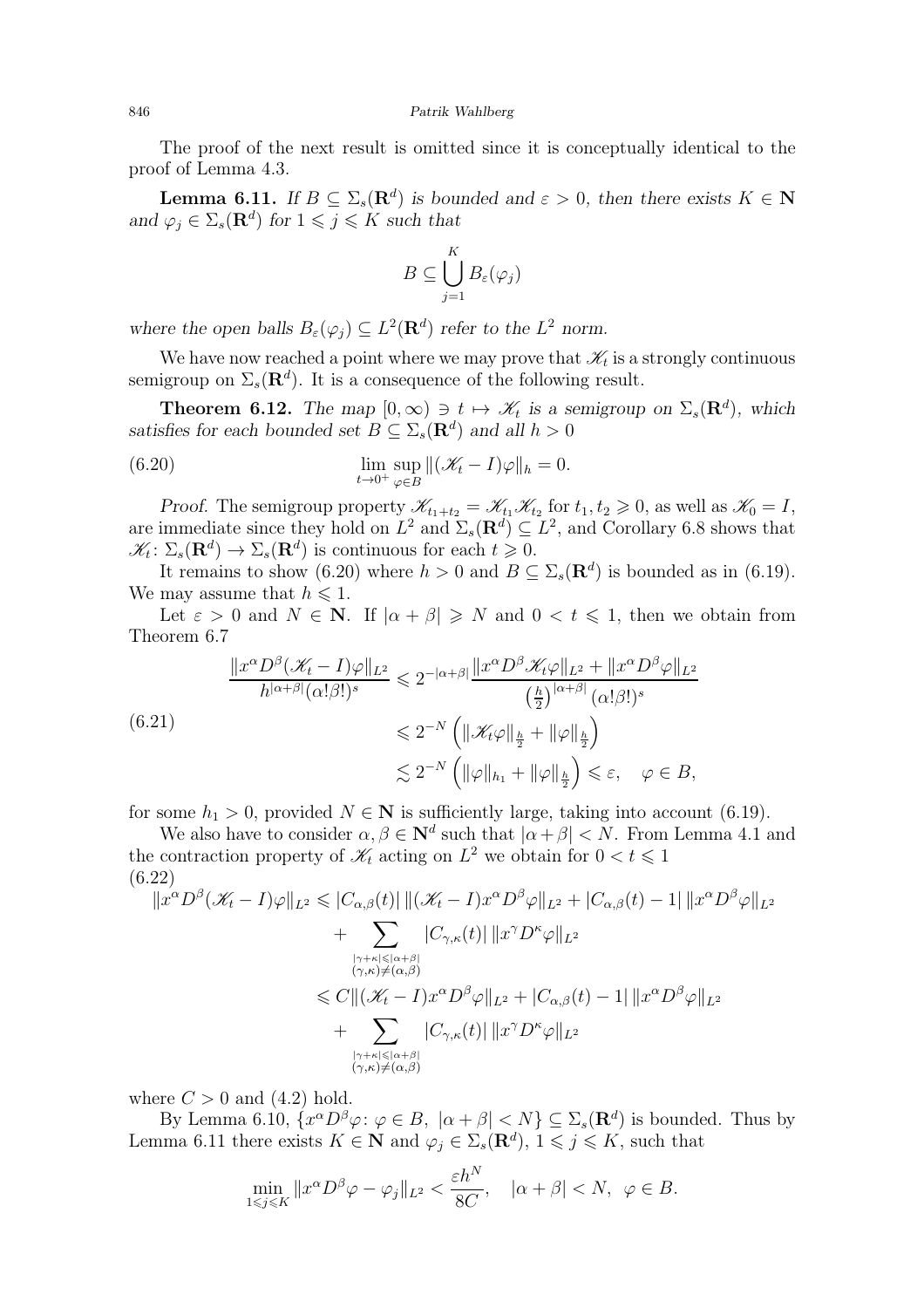The strong continuity and the contraction property of  $\mathcal{K}_t$  acting on  $L^2$  gives for  $0 < t \leq \delta$ 

<span id="page-26-0"></span>
$$
\|(\mathcal{K}_t - I)x^{\alpha}D^{\beta}\varphi\|_{L^2} = \min_{1 \le j \le K} \|(\mathcal{K}_t - I)(x^{\alpha}D^{\beta}\varphi - \varphi_j + \varphi_j)\|_{L^2}
$$
  
\n
$$
\le \min_{1 \le j \le K} (2\|x^{\alpha}D^{\beta}\varphi - \varphi_j\|_{L^2} + \|(\mathcal{K}_t - I)\varphi_j\|_{L^2})
$$
  
\n
$$
\le \frac{\varepsilon h^N}{4C} + \frac{\varepsilon h^N}{4C} = \frac{\varepsilon h^N}{2C}, \quad |\alpha + \beta| < N, \quad \varphi \in B,
$$

provided  $\delta > 0$  is sufficiently small.

We have

(6.24) 
$$
\|x^{\alpha}D^{\beta}\varphi\|_{L^{2}} \leq C_{h}(\alpha!\beta!)^{s}h^{|\alpha+\beta|}, \quad \alpha, \beta \in \mathbb{N}^{d}, \quad \varphi \in B,
$$

and for  $|\gamma + \kappa| \leq |\alpha + \beta| < N$  we have

<span id="page-26-2"></span><span id="page-26-1"></span>
$$
||x^{\gamma}D^{\kappa}\varphi||_{L^{2}} \leq C_{h}h^{|\gamma+\kappa|}(\gamma!\kappa!)^{s} \leq C_{h} \max_{|\gamma+\kappa|
$$

Due to [\(4.2\)](#page-9-1) the latter gives for  $0 < t \leq \delta$ 

(6.25) 
$$
\sum_{\substack{|\gamma+\kappa|\leqslant |\alpha+\beta|\\ (\gamma,\kappa)\neq(\alpha,\beta)}}|C_{\gamma,\kappa}(t)|\,||x^{\gamma}D^{\kappa}\varphi||_{L^{2}}<\frac{\varepsilon h^{N}}{4},\quad|\alpha+\beta|
$$

after possibly decreasing  $\delta > 0$ .

Finally we insert  $(6.23)$ ,  $(6.24)$  and  $(6.25)$  into  $(6.22)$ . Using  $(4.2)$  we obtain then for  $0 < t \leq \delta$ , again after possibly decreasing  $\delta > 0$ ,

$$
\frac{\|x^{\alpha}D^{\beta}(\mathcal{K}_t - I)\varphi\|_{L^2}}{h^{|\alpha+\beta|}(\alpha!\beta!)^s}
$$
\n
$$
\leq \frac{C\|(\mathcal{K}_t - I)x^{\alpha}D^{\beta}\varphi\|_{L^2}}{h^N} + |C_{\alpha,\beta}(t) - 1|C_h + \sum_{\substack{|\gamma+\kappa| \leq |\alpha+\beta| \\ (\gamma,\kappa)\neq(\alpha,\beta)}} |C_{\gamma,\kappa}(t)| \frac{\|x^{\gamma}D^{\kappa}\varphi\|_{L^2}}{h^N}
$$
\n
$$
\leq \frac{\varepsilon}{2} + \frac{\varepsilon}{4} + \frac{\varepsilon}{4} = \varepsilon, \quad |\alpha+\beta| < N, \quad \varphi \in B.
$$

If we combine this estimate with [\(6.21\)](#page-25-4) we obtain for  $0 < t \leq \delta$ 

$$
\frac{\|x^{\alpha}D^{\beta}(\mathcal{K}_t-I)\varphi\|_{L^2}}{h^{|\alpha+\beta|}(\alpha!\beta!)^s}\leqslant\varepsilon,\quad\alpha,\beta\in\mathbf{N}^d,\;\;\varphi\in B.
$$

Since  $\varepsilon > 0$  is arbitrary this proves [\(6.20\)](#page-25-1).

As a consequence, picking the bounded set B as a single element in  $\Sigma_s$ , we obtain the following result. The local equicontinuity is a consequence of Theorem [6.7.](#page-22-0)

**Corollary 6.13.** For  $t \geq 0$ ,  $\mathcal{K}_t$  is a locally equicontinuous strongly continuous *semigroup on*  $\Sigma_s(\mathbf{R}^d)$ .

We denote the generator of the semigroup  $\mathscr{K}_t$  acting on  $\Sigma_s(\mathbf{R}^d)$  by  $L_s$ , to distinguish from the generator  $A_s$  defined in [\(5.2\)](#page-13-2). Because of  $\Sigma_s \subseteq \mathscr{S}$  we have  $L_s \subseteq A$ , cf. [\(5.4\)](#page-14-0).

By [\[21,](#page-31-20) Proposition 1.3] the domain  $D(L_s) \subseteq \Sigma_s(\mathbf{R}^d)$  is dense, and by [21, Proposition 1.4]  $L_s$  is a closed operator in  $\Sigma_s(\mathbf{R}^d)$ .

**Proposition 6.14.** The generator  $L_s$  is a continuous operator on  $\Sigma_s(\mathbf{R}^d)$  and *thus*  $D(L_s) = \sum_s (\mathbf{R}^d)$ .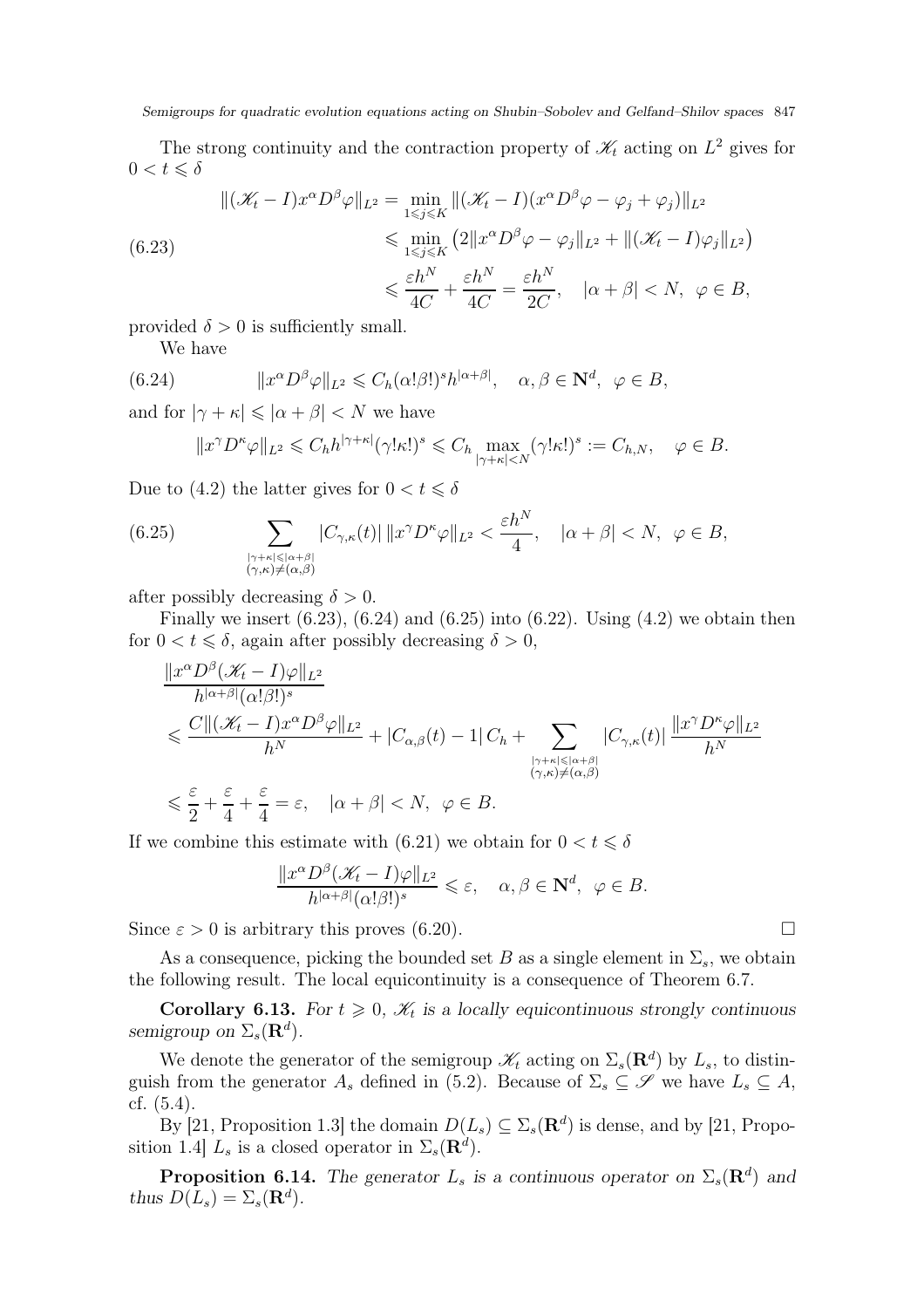*Proof.* First we consider the Weyl symbol  $q \in \Gamma^2$  defined in [\(3.1\)](#page-7-2). It satisfies

$$
|\partial^{\alpha}q(z)| \lesssim \langle z \rangle^{2-|\alpha|}, \quad z \in \mathbf{R}^{2d}, \quad \alpha \in \mathbf{N}^{2d}, \quad |\alpha| \leq 2,
$$
  
\n
$$
\equiv 0, \quad |\alpha| > 2.
$$

Combining with (cf. [\(6.2\)](#page-17-2))

$$
\alpha!^{-s}h^{-|\alpha|}=\left(\frac{h^{-\frac{|\alpha|}{s}}}{\alpha!}\right)^s\leqslant \left(\frac{\left(2dh^{-\frac{1}{s}}\right)^{|\alpha|}}{|\alpha|!}\right)^s\leqslant \exp\left(2sdh^{-\frac{1}{s}}\right), \quad \alpha\in{\bf N}^{2d}, \ \ h>0,
$$

this gives

$$
\alpha!^{-s}h^{-|\alpha|}e^{-|z|^{\frac{1}{s}}}| \partial^{\alpha}q(z)| \lesssim \exp\left(2sdh^{-\frac{1}{s}}\right)\langle z\rangle^2e^{-|z|^{\frac{1}{s}}}\leqslant C, \ z\in\mathbf{R}^{2d}, \ \alpha\in\mathbf{N}^{2d}, \ h>0,
$$

where  $C = C_{s,d,h} > 0$ .

We have proved the estimates

<span id="page-27-0"></span>
$$
|\partial^{\alpha}q(z)| \lesssim h^{|\alpha|}\alpha!^{s}e^{|z|^{\frac{1}{s}}}, \quad z \in \mathbf{R}^{2d}, \ \alpha \in \mathbf{N}^{2d}, \ \forall h > 0,
$$

which by [\[3,](#page-30-5) Definition 2.4] implies that q belongs to a space there denoted  $\Gamma_{0,s}^{\infty}(\mathbf{R}^{2d})$ . According to [\[3,](#page-30-5) Theorem 4.10] the operator  $q^w(x, D)$ :  $\Sigma_s(\mathbf{R}^d) \to \Sigma_s(\mathbf{R}^d)$  is thereby continuous. Hence, referring to the seminorms  $(6.1)$ , for any  $h_1 > 0$  there exists  $h_2 > 0$  such that

(6.26) 
$$
||q^{w}(x,D)\varphi||_{h_{1}} \lesssim ||\varphi||_{h_{2}}, \quad \varphi \in \Sigma_{s}(\mathbf{R}^{d}).
$$
  
We have  $D(L_{s}) \subseteq \Sigma_{s}(\mathbf{R}^{d}) \subseteq D(q^{w}(x,D)).$  If  $f \in D(L_{s})$ , then the limit 
$$
L_{s}f = \lim_{h \to 0^{+}} h^{-1} (\mathscr{K}_{h} - I) f
$$

exists in  $\Sigma_s$ . Since  $\|\cdot\|_{L^2} \leqslant \|\cdot\|_h$  for any  $h > 0$ , the limit also exists in  $L^2$ . It follows that  $L_s f = -q^w(x, D)f$  for  $f \in D(L_s)$ , that is  $L_s \subseteq -q^w(x, D)$ .

Let  $f \in \Sigma_s(\mathbf{R}^d)$ . By the density  $D(L_s) \subseteq \Sigma_s(\mathbf{R}^d)$  there exists a sequence  $(f_n)_{n\geq 1} \subseteq D(L_s)$  such that  $f_n \to f$  in  $\Sigma_s$ . The estimate [\(6.26\)](#page-27-0) gives for any  $h_1 > 0$ 

$$
||L_s(f_n - f_m)||_{h_1} = ||q^w(x, D)(f_n - f_m)||_{h_1} \lesssim ||f_n - f_m||_{h_2}
$$

for some  $h_2 > 0$ . Thus  $(L_s f_n)_{n \geq 1}$  is a Cauchy sequence in  $\Sigma_s(\mathbf{R}^d)$  which converges to an element  $g \in \Sigma_s(\mathbf{R}^d)$ . From the closedness of  $L_s$  it follows that  $f \in D(L_s)$  and  $L_s f = g$ . Hence  $D(L_s) = \Sigma_s(\mathbf{R}^d)$  and  $L_s$  is continuous on  $\Sigma_s(\mathbf{R}^d)$  $\Box$ 

As in [\(5.6\)](#page-14-6) we may extend  $L_s$  uniquely to a continuous operator on  $\Sigma_s'(\mathbf{R}^d)$ equipped with its weak<sup>∗</sup> topology, denoted  $\Sigma_{s,w}'(\mathbf{R}^d)$ . In fact we set, using the formal  $L^2$  adjoint  $L_s^* = -\overline{q}^w(x, D)$  acting on  $\Sigma_s$ ,

(6.27) 
$$
(L_s u, \varphi) = (u, L_s^* \varphi), \quad u \in \Sigma_s'(\mathbf{R}^d), \quad \varphi \in \Sigma_s(\mathbf{R}^d).
$$

The space  $\Sigma_s'(\mathbf{R}^d)$  equipped with its strong topology is denoted  $\Sigma_{s,\text{str}}'(\mathbf{R}^d)$ , and the topology is defined by the seminorms

<span id="page-27-1"></span>
$$
\Sigma_s'(\mathbf{R}^d) \ni u \mapsto \sup_{\varphi \in B} |(u, \varphi)|
$$

for all bounded subsets  $B \subseteq \Sigma_s(\mathbf{R}^d)$ . Then  $L_s$  defined by [\(6.27\)](#page-27-1) is continuous on  $\Sigma_{s,\rm str}'({\bf R}^d).$ 

We can now formulate and prove a Gelfand–Shilov distribution version of Theorem [5.7.](#page-16-2)

**Theorem 6.15.** The semigroup  $\mathcal{K}_t$  is: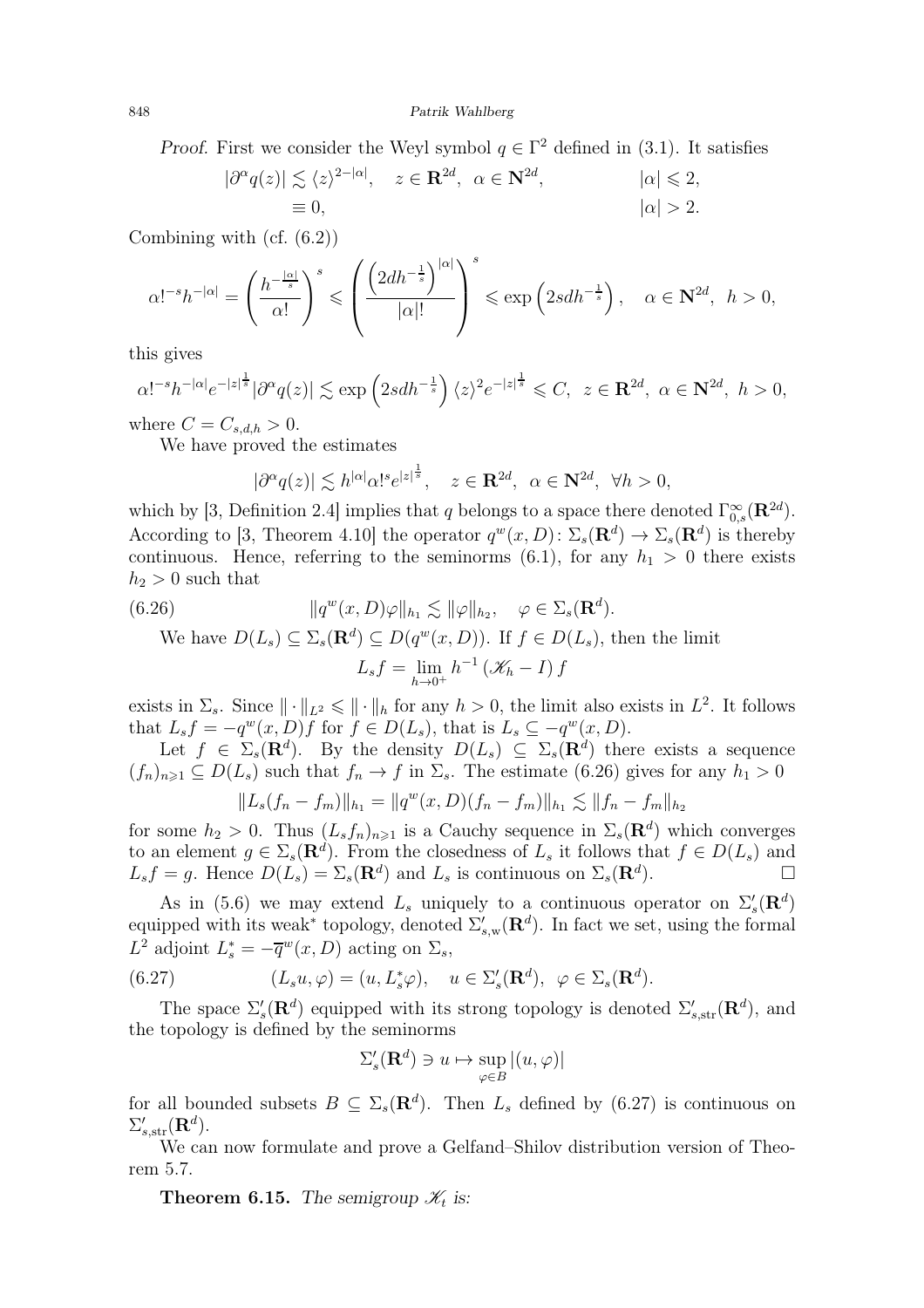- (i) *strongly continuous on*  $\Sigma'_{s,w}$ *, and*
- (ii) *locally equicontinuous strongly continuous on*  $\Sigma'_{s,\text{str}}$ *.*

*Proof.* The semigroup property  $\mathscr{K}_{t_1+t_2} = \mathscr{K}_{t_1}\mathscr{K}_{t_2}$  for  $t_1, t_2 \geq 0$ , as well as  $\mathscr{K}_0 = I$ , on  $\Sigma_s'(\mathbf{R}^d)$  defined by [\(6.17\)](#page-23-2) follow from the corresponding properties on  $\Sigma_s(\mathbf{R}^d)$ , as in the proof of Theorem [5.2.](#page-13-0)

Let  $u \in \Sigma_s'(\mathbf{R}^d)$  and let  $T > 0$ . For  $0 \leqslant t \leqslant T$  fixed, a seminorm of  $\mathscr{K}_t u$ considered as an element in  $\Sigma'_{s,str}$  is defined by a bounded set  $B \subseteq \Sigma_s(\mathbf{R}^d)$  as

$$
\sup_{\varphi \in B} |(\mathcal{K}_t u, \varphi)| = \sup_{\varphi \in B} |(u, \mathcal{K}_t^* \varphi)|
$$

and the right-hand side is a seminorm of u, since  $\mathscr{K}_t^*B \subseteq \Sigma_s(\mathbf{R}^d)$  is a bounded set according to Theorem [6.7.](#page-22-0) This shows the continuity  $\mathscr{K}_t \colon \Sigma'_{s,\text{str}}(\mathbf{R}^d) \to \Sigma'_{s,\text{str}}(\mathbf{R}^d)$  as well as the continuity  $\mathscr{K}_t \colon \Sigma'_{s,w}(\mathbf{R}^d) \to \Sigma'_{s,w}(\mathbf{R}^d)$  for each fixed t such that  $0 \leqslant t \leqslant T$ . Theorem [6.7](#page-22-0) also shows that  $\{\mathscr{K}_t^*B, 0 \leq t \leq T\} \subseteq \Sigma_s(\mathbf{R}^d)$  is a bounded set so  $\mathscr{K}_t$ is locally equicontinuous on  $\Sigma_{s,\text{str}}'(\mathbf{R}^d)$ .

Finally let  $B \subseteq \Sigma_s(\mathbf{R}^d)$  be a bounded set and let  $u \in \Sigma'_s(\mathbf{R}^d)$ . For some  $h > 0$ we obtain using Theorem [6.12](#page-25-0)

$$
\sup_{\varphi \in B} |((\mathscr{K}_t - I)u, \varphi)| = \sup_{\varphi \in B} |(u, (\mathscr{K}_t^* - I)\varphi)| \lesssim \sup_{\varphi \in B} \|(\mathscr{K}_t^* - I)\varphi\|_h \longrightarrow 0, \quad t \longrightarrow 0^+,
$$

which shows that  $\mathscr{K}_t$  is strongly continuous on  $\Sigma'_{s,\text{str}}(\mathbf{R}^d)$  as well as on  $\Sigma'_{s,\text{w}}(\mathbf{R}^d)$ .  $\Box$ 

The generator of the semigroup  $\mathscr{K}_t$  acting on  $\Sigma'_{s,w}(\mathbf{R}^d)$  is denoted  $L'_{w}$ , and the generator of the semigroup  $\mathscr{K}_t$  acting on  $\Sigma'_{s,\rm str}(\mathbf{R}^d)$  is denoted  $L'_{\rm str}$ . By [\[21,](#page-31-20) Proposition 2.1] we have  $L'_{w} = L_{s}$  defined by [\(6.27\)](#page-27-1), and hence  $D(L'_{w}) = \Sigma'_{s}$ .

The argument that proves  $A'_{\rm str} = A'_{\rm w}$  after Theorem [5.7](#page-16-2) again shows that  $L'_{\rm str} =$  $L'_{\rm w}$ . Again we may thus conclude that the two semigroups have identical generators. Denoting  $L' = L'_{str} = L'_{w}$  we have  $D(L') = \Sigma'_{s}$ . We may again invoke [\[21,](#page-31-20) Proposition 1.2] and [\[20,](#page-31-21) pp. 483–84] to yield the following result which is conceptually similar to Corollary [5.9.](#page-16-3) Note that the uniqueness space is again larger than the solution space:  $C^1([0,\infty), \Sigma'_{s,\text{str}}) \subseteq C^1([0,\infty), \Sigma'_{s,\text{w}})$ .

**Corollary 6.16.** For any  $u_0 \in \Sigma_s'(\mathbf{R}^d)$  the Cauchy problem [\(CP\)](#page-7-1) has the so*lution*  $\mathscr{K}_t u_0$  *in the space*  $C^1([0,\infty), \Sigma'_{s,\text{str}})$ *. The solution is unique in the space*  $C^{1}([0, \infty), \Sigma'_{s,w}).$ 

There is also an alternative way to show  $D(L'_{str}) = \sum'_{s}$ , cf. Remark [5.8.](#page-16-4) In fact, if we can show that  $\Sigma_s(\mathbf{R}^d)$  is a reflexive space, then [\[21,](#page-31-20) Theorem 1 and its Corollary] show that  $\mathscr{K}_t$ , considered as a strongly continuous semigroup on  $\Sigma'_{s,w}$ , is necessarily also strongly continuous on  $\Sigma'_{s,str}$ , and the two semigroups have identical generators.

Thus it remains to show that  $\Sigma_s(\mathbf{R}^d)$  is a reflexive space (cf. [\[11,](#page-31-13) Theorem I.6.2]), which may be of independent interest. A locally convex space  $X$  is called reflexive provided  $X \mapsto (X'_{\beta})'_{\beta}$  is a topological isomorphism [\[30,](#page-31-15) p. 144]. Here  $X'_{\beta}$  denotes the dual of X, equipped with its strong topology.

**Proposition 6.17.** *If*  $s > \frac{1}{2}$ , *then the space*  $\Sigma_s(\mathbf{R}^d)$  *is reflexive.* 

<span id="page-28-0"></span>*Proof.* By [\[28,](#page-31-17) Exercise V.52] the Fréchet space  $\Sigma_s(\mathbf{R}^d)$  carries the Mackey topology. By [\[28,](#page-31-17) Exercise V.56 (a) and Lemma on p. 166] it remains to prove the following statement: Every weakly closed and weakly bounded subset  $B \subseteq \Sigma_s(\mathbf{R}^d)$  is weakly compact.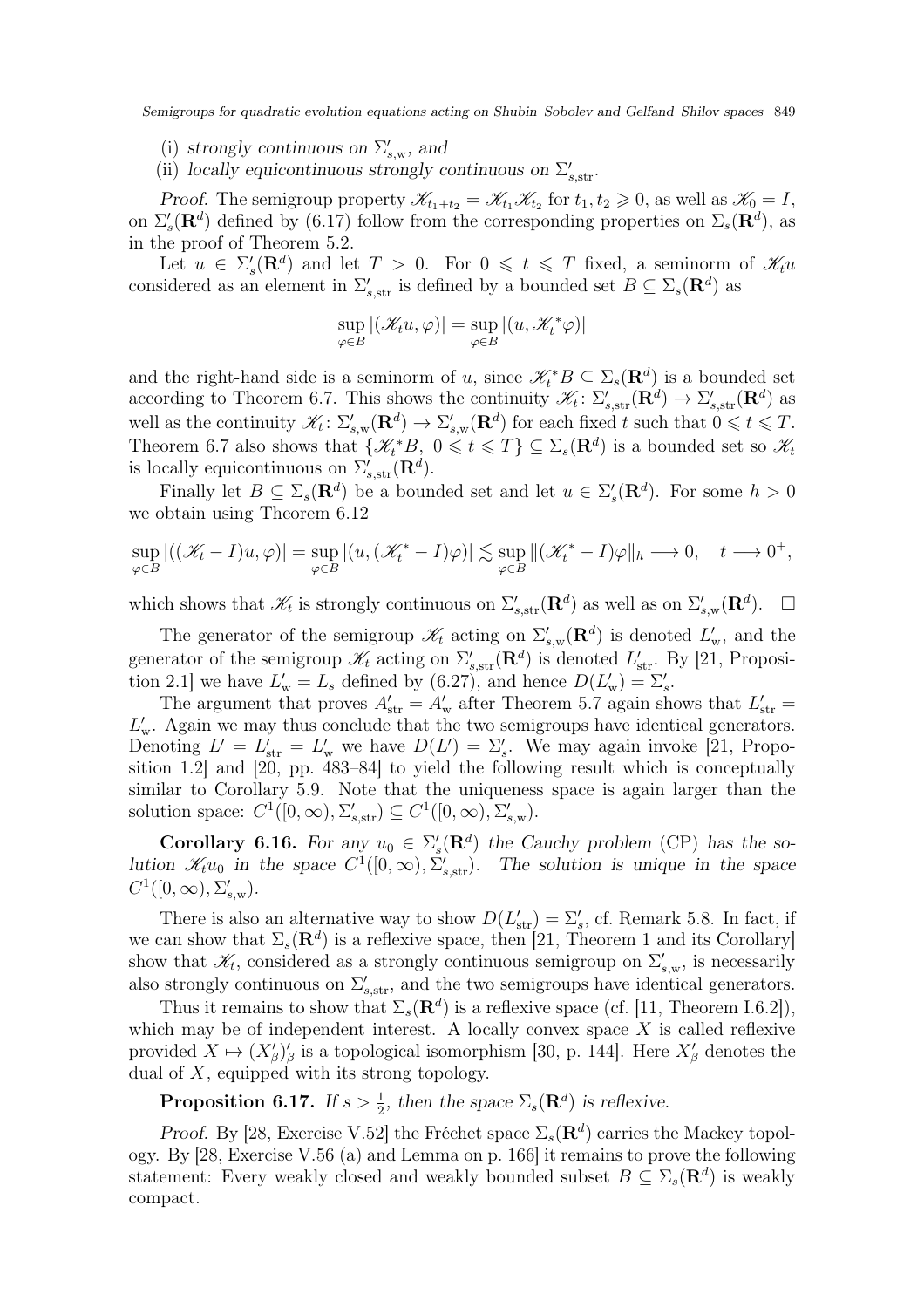By [\[28,](#page-31-17) Theorem V.23]  $B \subseteq \Sigma_s(\mathbf{R}^d)$  is bounded in the Fréchet space topology of  $\Sigma_s(\mathbf{R}^d)$ . The Fréchet space topology on  $\Sigma_s(\mathbf{R}^d)$  is stronger than the weak topology. This fact implies that  $B \subseteq \Sigma_s(\mathbf{R}^d)$  is closed in its Fréchet space topology, and if B is shown to be compact in the Fréchet space topology, then it is also weakly compact.

Thus it remains to show that  $B \subseteq \Sigma_s(\mathbf{R}^d)$  is compact in its Fréchet space topology. Since the Fréchet space topology of  $\Sigma_s(\mathbf{R}^d)$  is metric we may prove compactness of B by showing that any sequence  $(f_n)_{n\geq 1} \subseteq B$  has a convergent subsequence. The space  $\Sigma_s(\mathbf{R}^d)$  is complete and B is closed so it is suffices to show the existence of a Cauchy subsequence of  $(f_n)_{n\geq 1} \subseteq \Sigma_s(\mathbf{R}^d)$ . We accomplish this by constructing a subsequence which is Cauchy in the seminorm [\(2.14\)](#page-4-1) for the space  $S_{s,h}$  for each  $0 < h \leqslant 1$ .

<span id="page-29-0"></span>We have since  $B \subseteq \Sigma_s(\mathbf{R}^d)$  is bounded

(6.28) 
$$
|x^{\alpha}D^{\beta}f_n(x)| \leq C_h h^{|\alpha+\beta|}(\alpha!\beta!)^s
$$
,  $x \in \mathbb{R}^d$ ,  $\alpha, \beta \in \mathbb{N}^d$ ,  $n \geq 1$ ,  $h > 0$ ,

for some constants  $C_h > 0$ .

Let  $0 < h \leq 1$  and let  $\varepsilon > 0$ . The bound [\(6.28\)](#page-29-0) gives

$$
|x^{\alpha}D^{\beta}f_n(x)| = |x|^{-2} \left| \sum_{j=1}^d x_j^2 x^{\alpha} D^{\beta} f_n(x) \right|
$$
  

$$
\leq |x|^{-2} C_{\frac{h}{2}} \sum_{j=1}^d \left( \frac{h}{2} \right)^{|\alpha+\beta|+2} (\alpha! (\alpha_j+1) (\alpha_j+2)\beta!)^s
$$
  

$$
\leq |x|^{-2} C_{\frac{h}{2}} \left( \frac{h}{2} \right)^{|\alpha+\beta|} (\alpha! \beta!)^s d(|\alpha|+2)^{2s}
$$
  

$$
\leq |x|^{-2} C C_{\frac{h}{2}} h^{|\alpha+\beta|} (\alpha! \beta!)^s, \quad x \in \mathbf{R}^d \setminus 0, \ \alpha, \beta \in \mathbf{N}^d, \ n \geq 1,
$$

for some  $C > 0$ . This gives

<span id="page-29-1"></span>(6.29) 
$$
\sup_{\alpha,\beta\in\mathbf{N}^d,\ |x|\geqslant L} \frac{|x^{\alpha}D^{\beta}(f_n(x)-f_m(x))|}{h^{|\alpha+\beta|}(\alpha!\beta!)^s} < \varepsilon, \quad n,m\geqslant 1,
$$

provided  $L > 0$  is sufficiently large.

Next we consider the sequences  $(x^{\alpha}D^{\beta}f_n(x))_{n\geqslant 1}$  for  $|\alpha + \beta| > N$  where  $N \in \mathbb{N}$ is to be chosen. Again [\(6.28\)](#page-29-0) yields

$$
|x^{\alpha}D^{\beta}f_n(x)| \leq C_{\frac{h}{2}}\left(\frac{h}{2}\right)^{|\alpha+\beta|}(\alpha!\beta!)^s
$$
  

$$
\leq C_{\frac{h}{2}}2^{-N}h^{|\alpha+\beta|}(\alpha!\beta!)^s, \quad x \in \mathbf{R}^d, \ |\alpha+\beta| > N, \ n \geq 1,
$$

which proves the estimate

<span id="page-29-2"></span>(6.30) 
$$
\sup_{|\alpha+\beta|>N, x\in\mathbf{R}^d} \frac{|x^{\alpha}D^{\beta}(f_n(x)-f_m(x))|}{h^{|\alpha+\beta|}(\alpha!\beta!)^s} < \varepsilon, \quad n, m \geq 1,
$$

provided  $N \in \mathbb{N}$  is sufficiently large.

Finally we study the sequences of functions  $(x^{\alpha}D^{\beta}f_n(x))_{n\geqslant1}$  restricted to the compact ball  $\overline{B}_L = \{x \in \mathbf{R}^d : |x| \leq L\}$ , where  $\alpha, \beta \in \mathbf{N}^d$  satisfy  $|\alpha + \beta| \leq N$ . If  $1 \leq j \leq d$  we obtain from [\(6.28\)](#page-29-0) if  $\alpha_j = 0$ 

$$
|D_j(x^{\alpha}D^{\beta}f_n)(x)| = |x^{\alpha}D^{\beta+e_j}f_n(x)| \leq C_h h^{|\alpha+\beta|+1}(\alpha!\beta!)^s (|\beta|+1)^s
$$
  

$$
\leq C_h(\alpha!\beta!)^s (|\beta|+1)^s, \quad x \in \mathbf{R}^d,
$$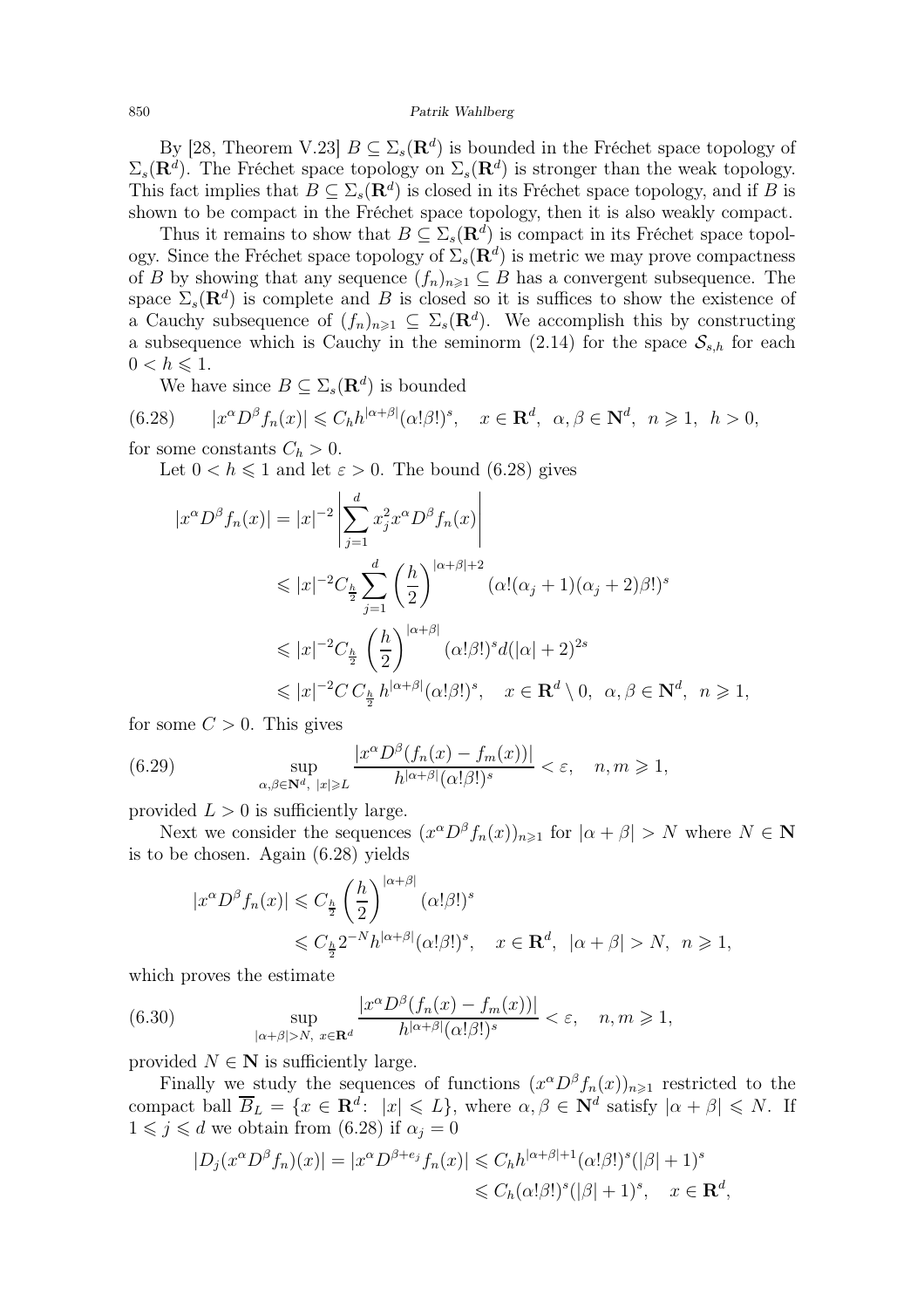and if  $\alpha_i > 0$ 

$$
|D_j(x^{\alpha}D^{\beta}f_n)(x)| = |i^{-1}\alpha_j x^{\alpha - e_j}D^{\beta}f_n(x) + x^{\alpha}D^{\beta + e_j}f_n(x)|
$$
  
\n
$$
\leq C_h(\alpha! \beta!)^s (|\alpha|h^{|\alpha + \beta|-1} + h^{|\alpha + \beta|+1}(|\beta| + 1)^s)
$$
  
\n
$$
\leq C_h(\alpha! \beta!)^s (|\alpha| + (|\beta| + 1)^s), \quad x \in \mathbf{R}^d.
$$

The gradient is thus uniformly bounded with respect to  $x \in \mathbb{R}^d$ :

$$
\sup_{x \in \mathbf{R}^d} |\nabla (x^{\alpha} D^{\beta} f_n)(x)| \leqslant C_{h,\alpha,\beta} < \infty.
$$

The mean value theorem gives

$$
|(x^{\alpha}D^{\beta}f_n)(x)-(x^{\alpha}D^{\beta}f_n)(y)|\leq C_{h,\alpha,\beta}|x-y|, \quad x,y\in\mathbf{R}^d,
$$

which shows that  $\{x^{\alpha}D^{\beta}f_n, n\geqslant 1\}$  is an equicontinuous set of functions on  $\mathbb{R}^d$  for all  $\alpha, \beta \in \mathbf{N}^d$ , particularly if  $|\alpha + \beta| \le N$ .

Combining with the bound [\(6.28\)](#page-29-0) which is uniform with respect to  $x \in \mathbb{R}^d$  and  $n \geq 1$  we find that the assumptions for the Arzelà–Ascoli theorem [\[29,](#page-31-24) Theorem 11.28] are satisfied for  $\{x^{\alpha}D^{\beta}f_n, n\geq 1\}$ , for each  $\alpha, \beta \in \mathbb{N}^d$ .

Thus we start by extracting a subsequence of  $(f_n)_{n\geq 1}$  that converges uniformly on  $\overline{B}_L$ . We apply  $x^{\alpha}D^{\beta}$  to the subsequence and extract a new subsequence that converges uniformly on  $\overline{B}_L$ , consecutively, first for all  $\alpha, \beta \in \mathbb{N}^d$  such that  $|\alpha +$  $\beta$ | = 1, and after that for all multi-indices  $\alpha, \beta \in \mathbb{N}^d$  of increasing orders  $\alpha + \beta$  $\beta$ | = 2, ..., N. After a finite number of such subsequence extractions we obtain a subsequence  $(f_{n_k})_{k\geqslant 1}$  such that

<span id="page-30-7"></span>(6.31) 
$$
\sup_{|\alpha+\beta| \leqslant N, \ |x| \leqslant L} \frac{|x^{\alpha}D^{\beta}(f_{n_k}(x) - f_{n_m}(x))|}{h^{|\alpha+\beta|}(\alpha! \beta!)^s} < \varepsilon, \quad k, m \geqslant K,
$$

provided  $K \in \mathbb{N}$  is sufficiently large. When we combine [\(6.29\)](#page-29-1), [\(6.30\)](#page-29-2) and [\(6.31\)](#page-30-7) it follows that  $(f_{n_k})_{k\geq 1}$  is a Cauchy sequence in  $\mathcal{S}_{s,h}$ .

*Acknowledgment.* Work partially supported by the MIUR project "Dipartimenti di Eccellenza 2018-2022" (CUP E11G18000350001).

#### References

- <span id="page-30-4"></span><span id="page-30-1"></span>[1] Becnel, J. J.: Equivalence of topologies and Borel fields for countably-Hilbert spaces. - Proc. Amer. Math. Soc. 134:2, 2006, 581–590.
- <span id="page-30-5"></span>[2] Bergh, J., and J. Löfström: Interpolation spaces. An introduction. - Springer-Verlag, Berlin Heidelberg New York, 1976.
- <span id="page-30-0"></span>[3] CAPPIELLO, M., and J. TOFT: Pseudo-differential operators in a Gelfand–Shilov setting. -Math. Nachr. 290:5-6, 2017, 738–755.
- [4] Carypis, E., and P. Wahlberg: Propagation of exponential phase space singularities for Schrödinger equations with quadratic Hamiltonians. - J. Fourier Anal. Appl. 23:3, 2017, 530– 571.
- <span id="page-30-6"></span>[5] Carypis, E., and P. Wahlberg: Correction to: Propagation of exponential phase space singularities for Schrödinger equations with quadratic Hamiltonians. - J. Fourier Anal. Appl. 27:35, 2021, 6pp.
- <span id="page-30-3"></span>[6] Gramchev, T., A. Lecke, S. Pilipović, and L. Rodino: Gelfand–Shilov type spaces through Hermite expansions. - In: Pseudo-Differential Operators and Generalized Functions (eds. S. Pilipović and J. Toft), Oper. Theory Adv. Appl. 245, 2015, 95–105.
- <span id="page-30-2"></span>[7] GRAMCHEV, T., S. PILIPOVIĆ, and L. RODINO: Eigenfunction expansions in  $\mathbb{R}^n$ . - Proc. Amer. Math. Soc. 139, 2011, 4361–4368.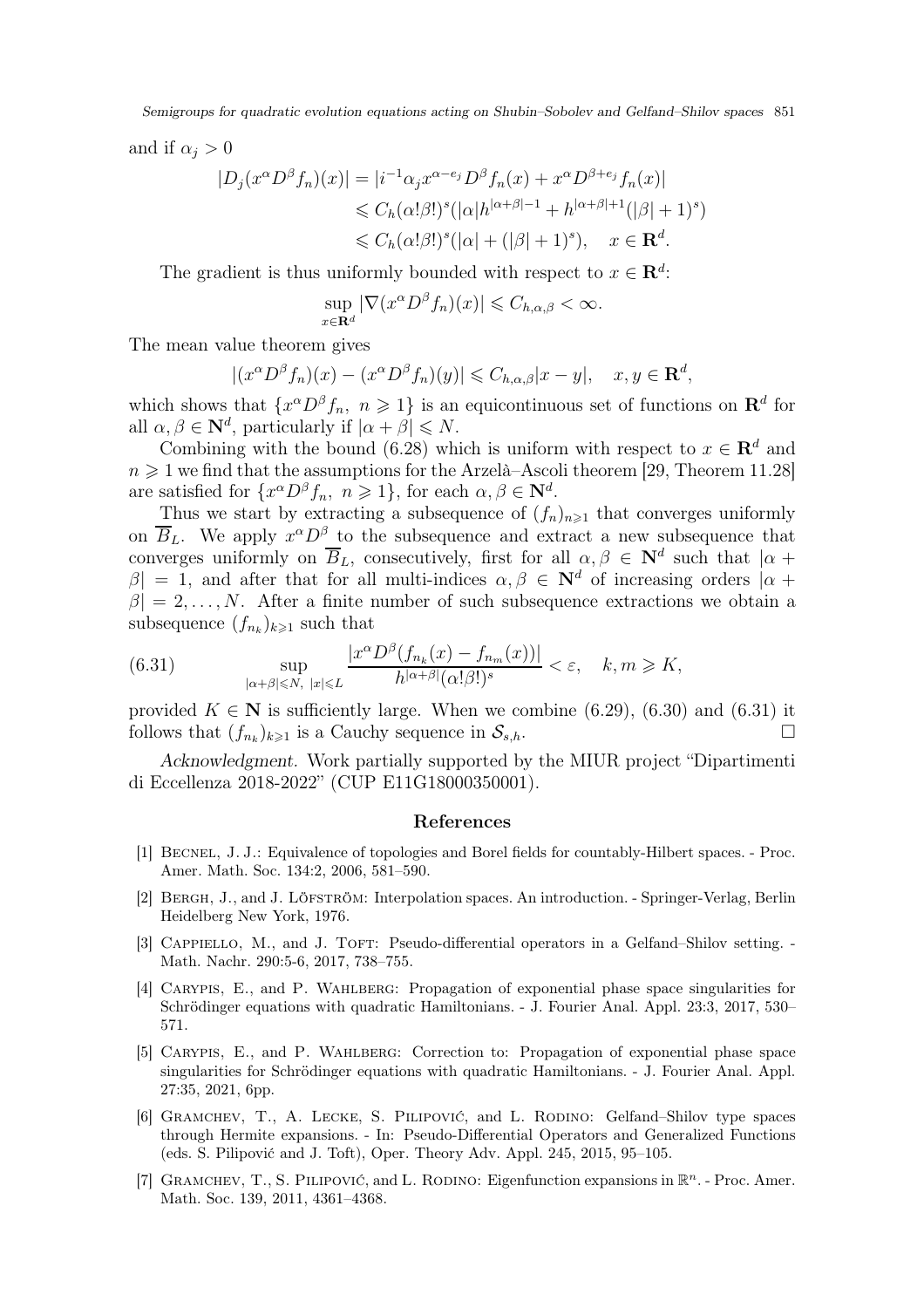- <span id="page-31-18"></span><span id="page-31-7"></span>[8] Engel, K.-J., and R. Nagel: One-parameter semigroups for linear evolution equations. - Grad. Texts in Math. 194, Springer, 2000.
- [9] Feichtinger, H. G.: Modulation spaces on locally compact abelian groups. Technical report, University of Vienna, 1983; also in: Wavelets and their applications (eds. M. Krishna, R. Radha and S. Thangavelu), Allied Publishers Private Limited, New Delhi Mumbai Kolkata Chennai Nagpur Ahmedabad Bangalore Hyderabad Lucknow, 2003, pp. 99–140.
- <span id="page-31-13"></span><span id="page-31-10"></span>[10] Folland, G. B.: Harmonic analysis in phase space. - Princeton Univ. Press, 1989.
- <span id="page-31-6"></span>[11] Gel'fand, I. M., and G. E. Shilov: Generalized functions. Volume II. - Academic Press, New York London, 1968.
- <span id="page-31-2"></span>[12] Gröchenig, K.: Foundations of time-frequency analysis. - Birkhäuser, Boston, 2001.
- <span id="page-31-4"></span>[13] Hitrik, M., and K. Pravda-Starov: Spectra and semigroup smoothing for non-elliptic quadratic operators. - Math. Ann. 344:4, 2009, 801–846.
- <span id="page-31-5"></span>[14] HITRIK, M., K. PRAVDA-STAROV, and J. VIOLA: Short-time asymptotics of the regularizing effect for semigroups generated by quadratic operators. - Bull. Sci. Math. 141:7, 2017, 615–675.
- <span id="page-31-22"></span>[15] Hitrik, M., K. Pravda-Starov, and J. Viola: From semigroups to subelliptic estimates for quadratic operators. - Trans. Amer. Math. Soc. 370:10, 2018, 7391–7415.
- <span id="page-31-11"></span>[16] HOLST, A., J. TOFT, and P. WAHLBERG: Weyl product algebras and modulation spaces. - J. Funct. Anal. 251, 2007, 463–491.
- <span id="page-31-12"></span>[17] Hörmander, L.: The analysis of linear partial differential operators. Volumes I, III, IV. - Springer, Berlin, 1990.
- <span id="page-31-0"></span>[18] HÖRMANDER, L.:  $L^2$  estimates for Fourier integral operators with complex phase. - Ark. Mat. 21:2, 1983, 283–307.
- <span id="page-31-21"></span>[19] Hörmander, L.: Symplectic classification of quadratic forms, and general Mehler formulas. - Math. Z. 219:3, 1995, 413–449.
- <span id="page-31-20"></span>[20] Kato, T.: Perturbation theory for linear operators. - Springer-Verlag, Berlin Heidelberg New York, 1995.
- <span id="page-31-16"></span>[21] KOMURA, T.: Semigroups of operators in locally convex spaces. - J. Funct. Anal. 2, 1968, 258–296.
- <span id="page-31-8"></span>[22] LANGENBRUCH, M.: Hermite functions and weighted spaces of generalized functions. Manuscripta Math. 119:3, 2006, 269–285.
- <span id="page-31-3"></span>[23] Nicola, F., and L. Rodino: Global pseudo-differential calculus on Euclidean spaces. - Birkhäuser, Basel, 2010.
- <span id="page-31-19"></span>[24] OTTOBRE, M., G. A. PAVLIOTIS, and K. PRAVDA-STAROV: Exponential return to equilibrium for hypoelliptic quadratic systems. - J. Funct. Anal. 262:9, 2012, 4000–4039.
- <span id="page-31-14"></span>[25] Pazy, A.: Semigroups of linear operators and applications to partial differential equations. - Appl. Math. Sci. 44, Springer-Verlag, New York Berlin Heidelberg Tokyo, 1983.
- [26] Petersson, A.: Fourier characterizations and non-triviality of Gelfand–Shilov spaces, with applications to Toeplitz operators. - arXiv:2202.00938 [math.FA], 2022.
- <span id="page-31-17"></span><span id="page-31-1"></span>[27] PRAVDA-STAROV, K., L. RODINO, and P. WAHLBERG: Propagation of Gabor singularities for Schrödinger equations with quadratic Hamiltonians. - Math. Nachr. 291:1, 2018, 128–159.
- <span id="page-31-24"></span>[28] REED, M., and B. SIMON: Methods of modern mathematical physics. Volume I. - Academic Press, 1980.
- <span id="page-31-15"></span>[29] RUDIN, W.: Real and complex analysis. - McGraw-Hill, 1987.
- <span id="page-31-9"></span>[30] Schaefer, H. H., and M. P. Wolff: Topological vector spaces. - Springer-Verlag, New York, 1999.
- <span id="page-31-23"></span>[31] Shubin, M. A.: Pseudodifferential operators and spectral theory. - Springer, 2001.
- [32] Szegő, G.: Orthogonal polynomials. Amer. Math. Soc., Providence, Rhode Island, 1939.